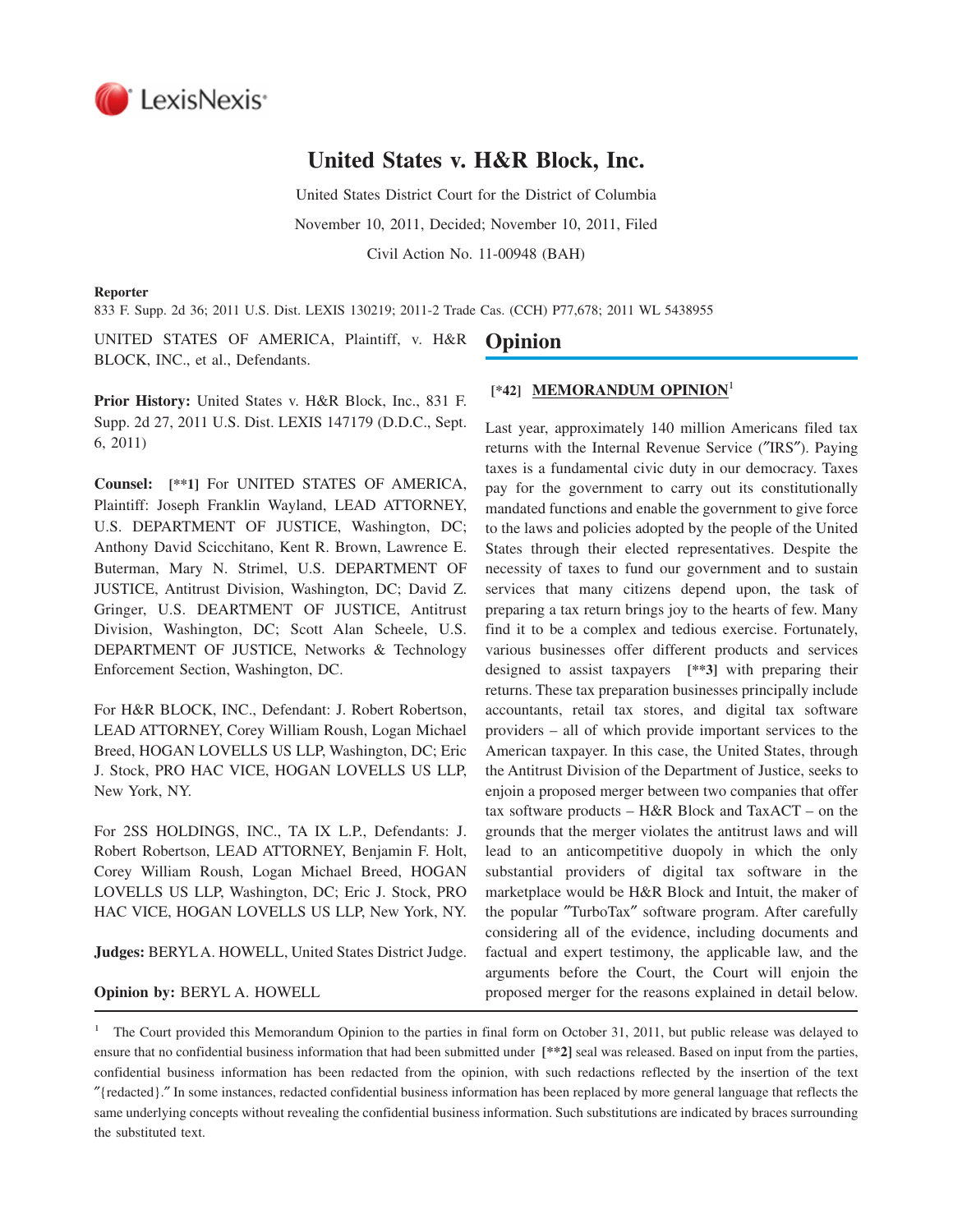\* \* \*

### **TABLE OF CONTENTS**

**I. BACKGROUND A. Overview B. The Merging Parties C. The History Of TaxACT And The Proposed Transaction D. Free Products And The Free File Alliance II. STANDARD OF REVIEW III. DISCUSSION A. The Relevant Product Market 1. The Defendants' Documents Show That DDIY Is The Relevant Product Market 2. The Relevant Product Market Does Not Include Assisted Tax Preparation Or Manual Preparation 3. The Economic Expert Testimony Tends To Confirm That DDIY Is The Relevant Product Market B. Likely Effect on Competition 1. The Plaintiff's Prima Facie Case 2. Defendants' Rebuttal Arguments a. Barriers to Entry b. Coordinated Effects c. Unilateral Effects d. Post-Merger Efficiencies IV. CONCLUSION**

**[\*43]**

#### **I. [\*\*4] BACKGROUND**

### **A. Overview**

The United States, through the Antitrust Division of the Department of Justice (the ″DOJ,″ the ″government,″ or the ″plaintiff″), filed this action on May 23, 2011. The DOJ seeks to enjoin Defendant H&R Block, Inc. from acquiring Defendant 2SS Holdings, Inc. (″TaxACT″), which sells digital do-it-yourself tax preparation products marketed under the brand name TaxACT. Compl. ¶ 10. H&R Block (″HRB″) is a Missouri corporation headquartered in Kansas City, Missouri. *Id. ¶* 9. 2SS Holdings, or TaxACT, is a Delaware corporation headquartered in Cedar Rapids, Iowa. *Id.*  $\text{/}$  10. Defendant TA IX, L.P. ("TA"), a Delaware limited partnership headquartered in Boston, Massachusetts, owns a two-thirds interest in TaxACT. *Id.* ¶ 11.

As noted above, approximately 140 million Americans filed tax returns with the IRS in 2010. *Id.* ¶ 1. Broadly speaking, there are three methods for preparing a tax return. The ″pen and paper″ or ″manual″ method includes preparation by hand and with free, electronically fillable forms available on

the IRS website. A second method, known as ″assisted″ preparation, involves hiring a tax professional – typically either a certified public accountant (″CPA″) or **[\*\*5]** a specialist at a retail tax store. HRB operates the largest retail tax store chain in the United States. Cobb, TT, 9/19/11 a.m., at 37. The companies Jackson-Hewitt and Liberty Tax Service also operate well-known retail tax stores. Finally, many taxpayers now prepare their returns using digital do-it-yourself tax preparation products (″DDIY″), such as the popular software product ″TurboTax.″ DDIY preparation is becoming increasingly popular and an estimated 35 to 40 million taxpayers used DDIY in 2010. GX 19 at 3; *see also*  $GX 27.<sup>2</sup>$ 

**[\*44]** The three most popular DDIY providers are HRB, TaxACT, and Intuit, the maker of TurboTax. According to IRS data, these three firms accounted for approximately 90 percent of the DDIY-prepared federal returns filed in tax

<sup>&</sup>lt;sup>2</sup> In this opinion, the Court will use the abbreviations "GX", "GTX", "DX", and "DTX" to refer to the government's exhibits, the government's trial exhibits, the defendants' exhibits, and the defendants' trial exhibits, respectively. ″TT″ refers to trial testimony. ″PFF″ refers the plaintiff's proposed findings of fact. ″DFF″ refers to the defendants' proposed findings of fact.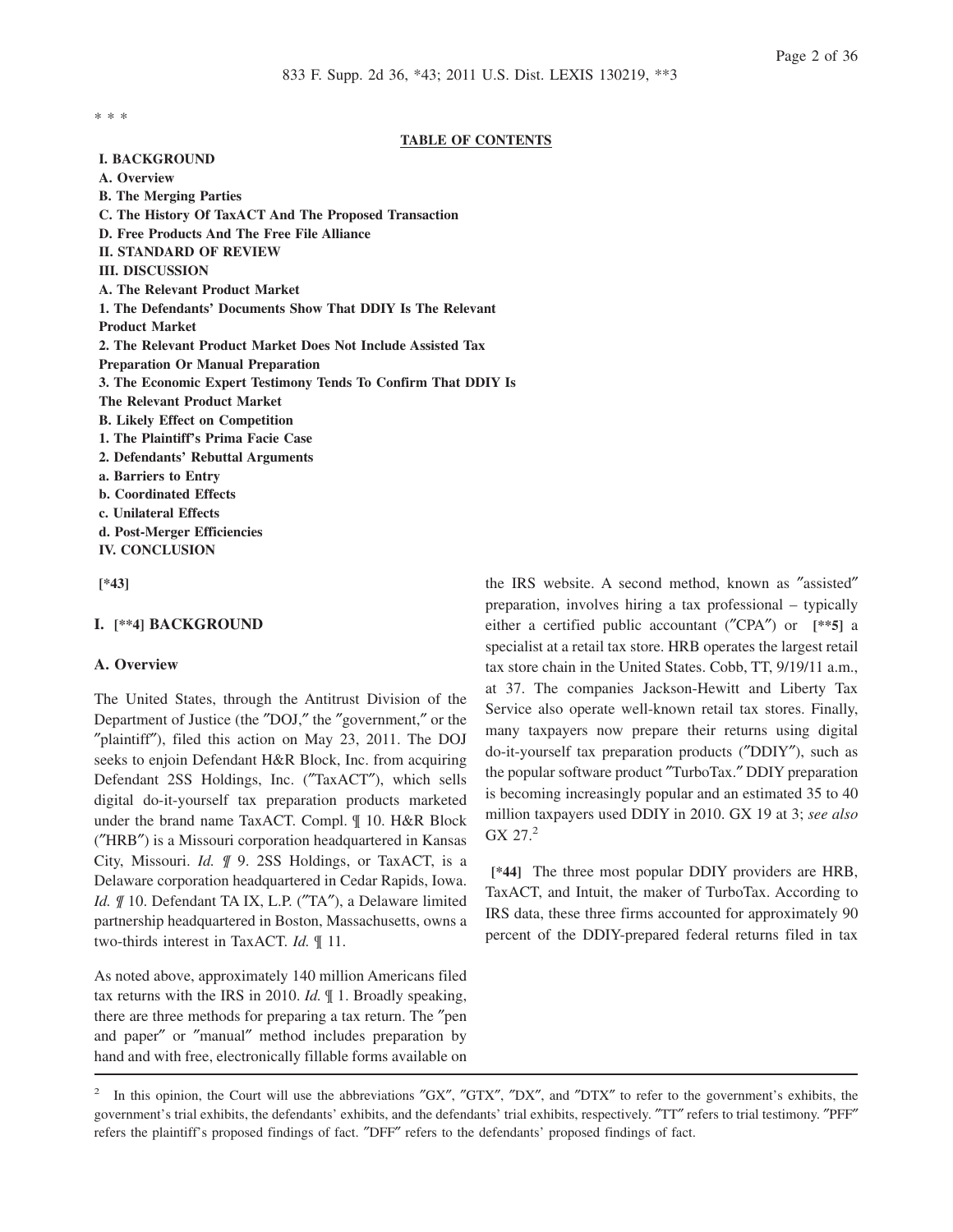season 2010.<sup>3</sup> GX 27. The next largest firm is TaxHawk, also known **[\*\*6]** as FreeTaxUSA, with 3.2 percent market share, followed by TaxSlayer, with 2.7 percent. *Id.* The remainder of the market is divided among numerous smaller firms. *Id.* Intuit accounted for 62.2 percent of DDIY returns, HRB for 15.6 percent, and TaxACT for 12.8 percent. *Id.* DDIY products are offered to consumers through three channels: (1) online through an internet browser; (2) personal computer software downloaded from a website; and (3) personal computer software installed from a disk, which is either sent directly to the consumer or purchased by the consumer from a third-party retailer. GX 629 at 11. In industry parlance, DDIY products provided through an internet browser are called ″online″ products, while software applications downloaded onto the user's computer via the web or installed from a disk are referred to as ″software″ products. *See id.*

The proposed acquisition challenged in this case would combine HRB and TaxACT, the second and third most popular providers of DDIY products, respectively. According to the government, this combination would result in an effective duopoly between HRB and Intuit in the DDIY market, in which the next nearest competitor will have an approximately 3 percent market share, and most other competitors will have less than a 1 percent share. GX 27. The government also alleges that unilateral anticompetitive effects would result from the elimination of head-to-head competition between the merging parties. Compl. ¶ 45.

Thus, the DOJ alleges that because the proposed acquisition would reduce competition in the DDIY industry by eliminating head-to-head competition between the merging parties and by making anticompetitive coordination between the two major remaining market participants substantially more likely, the proposed acquisition violates Section 7 of the Clayton Act, 15 U.S.C. § 18. *Id.* ¶¶ 40-49. Accordingly, the government seeks a permanent injunction blocking HRB from acquiring TaxACT. *Id.* ¶¶ 53-55.

On July 6, 2011, the Court **[\*\*8]** entered a scheduling order in this case that provided for an expedited schedule of fact and expert discovery and briefing on the government's anticipated motion to enjoin the transaction. Joint Scheduling and Case Mgmt. Order, ECF No. 30. On August 1, 2011, the DOJ filed a motion for preliminary injunction against the merger, which was fully briefed by August 18, 2011. The parties subsequently agreed to forego the preliminary

injunction phase and proceed directly to a trial on the merits of this action. TT, 9/6/11 a.m., at 8-9.

On September 2, 2011, the Court held a pre-trial conference. On September 6, the Court began a nine-day bench trial that was held on September 6, 7, 8, 9, 12, 13, 15, 19, and 20. Eight fact witnesses and **[\*45]** three expert witnesses testified at the hearing. The parties presented testimony from additional witnesses by affidavit and deposition. Each side submitted over 800 exhibits, totaling many thousands of pages. Following the conclusion of the evidentiary phase of the trial, the Court gave the parties approximately two weeks to submit post-trial memoranda and proposed findings of fact, which were filed on September 28, 2011. ECF Nos. 98-99. The Court then heard **[\*\*9]** closing arguments on October 3, 2011.

The government's motion to enjoin HRB's acquisition of TaxACT is presently before the Court. For the reasons explained in this opinion, the Court grants the government's motion.

Before proceeding to a discussion of the relevant legal standards governing this case, the Court will provide additional background regarding the parties, their proposed transaction, and the tax preparation industry in general.

### **B. The Merging Parties**

HRB is a Missouri corporation with its principal place of business in Kansas City, Missouri. Compl. ¶ 9; Defs.' Answer, ECF No. 31, ¶ 9. HRB provides both assisted tax preparation services and DDIY products through separate business units. Bennett, TT, 9/6/11 a.m., at 106. HRB offers its DDIY products for consumers under the brand name ″H&R Block At Home″ (formerly known as ″TaxCut″). GX 629 at 9.

In 2011, HRB's DDIY products generated {significant} revenue. GX 296-2. For the same period, HRB sold approximately 6.69 million DDIY units to consumers. GX 296-2. Separately, in 2011, HRB's assisted tax preparation business generated approximately \$2.7 billion in revenue (based on 14,756,000 U.S. tax returns at an average fee of \$182.96, **[\*\*10]** as reported in HRB's 2011 Annual Report). GX 532 (Cobb Dep.) at 32; GX 565 at 19.

2SS Holdings, Inc. (″2SS″) is a Delaware corporation with its principal place of business in Cedar Rapids, Iowa.

<sup>&</sup>lt;sup>3</sup> The denomination of different years in the tax industry can be somewhat confusing. Tax returns are typically due in the month of April following the relevant tax year. Thus, each ″tax season″ refers to the period when returns for the prior ″tax year″ are generally completed. For example, ″tax season 2010″ refers to returns filed primarily **[\*\*7]** in early 2010, corresponding to income earned in ″tax year 2009.″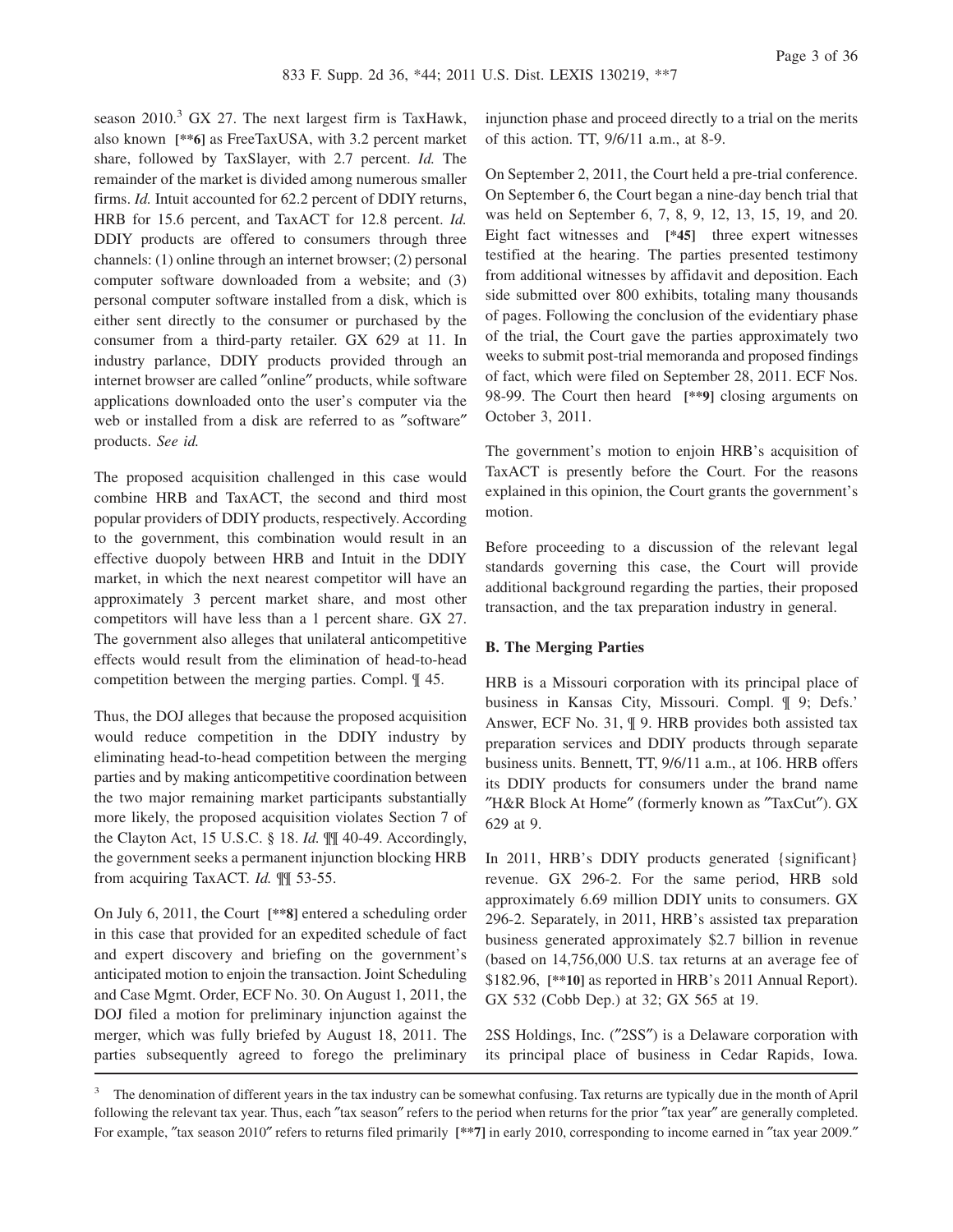Compl. ¶ 10; Defs.' Answer ¶ 10. 2SS owns 2nd Story Software, Inc., which offers DDIY products under the brand name "TaxACT." GX 629 at 8-9.

In the fiscal year ending April 30, 2011, TaxACT products generated approximately {half as much revenue as H&R Block}. GX 151 at 6. In the same year, consumers used TaxACT to electronically file approximately 5 million federal tax returns. GX 151 at 3-4.

TA IX, L.P. (″TA″) is a private equity firm organized under the laws of Delaware with its headquarters in Boston, Massachusetts. Compl. ¶ 11; Defs.' Answer ¶ 11. In December of 2004, TA purchased a majority interest in 2SS for \$85 million, and as a result TA has majority control of 2SS Holdings and 2nd Story Software. GX 55 (Greif Dep.) at 72-73; GX 28-3.

# **C. The History Of TaxACT And The Proposed Transaction**

TaxACT was founded in 1998 by Lance Dunn and three others, with Mr. Dunn serving as president. Dunn, TT, 9/7/11 p.m., at 49-52. Before founding TaxACT, Mr. Dunn and the other co-founders of the company **[\*\*11]** had worked at Parsons Technology, a software company that had created a DDIY tax preparation product called ″Personal Tax Edge.″ *Id.* at 49-52. In 1994, Intuit acquired Parsons Technology and continued to operate Personal Tax Edge as a separate product for approximately two years before merging it into its TurboTax product line. *Id.* at 51. Mr. Dunn testified that the business objective of founding TaxACT was ″to make money selling value tax software which . . . was a category that **[\*46]** did not exist at that time″ because Intuit's acquisition of Parsons Technology had eliminated Personal Tax Edge, which had previously occupied a value tax software niche. *Id.* at 52. Thus, TaxACT ″recreated″ the category or ″niche that the Personal Tax Edge product line filled when it existed.″ *Id.*

Over the years, TaxACT has emphasized high-quality free product offerings as part of its business strategy. *Id.* at 53. TaxACT initially offered a DDIY tax preparation product that made it free to prepare and print a federal tax return, but TaxACT charged a fee for electronic filing (″e-filing″) or preparation of a state tax return. *Id.* at 54. Thus, from the beginning, TaxACT's business strategy relied on promoting **[\*\*12]** ″free″ or ″freemium″ products, in which a basic part of the service is offered for free and add-ons and extra features are sold for a price.<sup>4</sup> As Mr. Dunn put it, "Free is an integral part of the value model. And the beauty of it is it has universal appeal. Everybody likes something for free.″ *Id.*

Currently, TaxACT's free product offering allows customers to prepare, print, and e-file a federal tax return completely for free. *Id.* at 54; GX 28-10 at 5-7. TaxACT's ″Deluxe″ edition, which costs \$9.95, contains additional features, such as the ability to import data from a return filed the prior year through TaxACT. GX 55-26; Dunn, TT, 9/7/11 p.m., at 91-92; GX 28-10 at 5-7; GX 28 (Dunn. Dep.) at 219. Customers who use TaxACT to prepare a state tax return in addition to a federal return pay either \$14.95 for the state return **[\*\*13]** in combination with the free federal product or \$17.95 for the state return in combination with the ″Deluxe″ federal product. GX 55-26; Dunn, TT, 9/8/11 a.m., at 49. TaxACT's prices have generally remained unchanged for the past decade. Dunn, TT, 9/7/11 p.m., at 91.

The parties first began discussing the potential acquisition of TaxACT by HRB in July 2009. Bowen, TT, 9/15/11 p.m., at 14. During the fall of 2009, teams from HRB and TaxACT met to discuss the possibilities for the potential acquisition and HRB performed due diligence on TaxACT. *See* DX 244 at 8-9; Bowen, TT, 9/15/11 p.m., at 19-23, 26; DX 9527 at 35.

Negotiations between the parties stalled in December 2009 and the proposed deal collapsed. Bowen, TT, 9/15/11 p.m., at 33. The CEOs of the two companies continued to discuss a potential acquisition through the spring of 2010, however. *Id.* at 34. Serious merger talks resumed in July 2010. *Id.* at 38-39; DX1005.

In October 2010, the HRB Board of Directors approved a plan for HRB to acquire TaxACT. DX 600 at 12-13; Bowen, TT, 9/15/11 p.m., at 59-60. On October 13, 2010, HRB entered into a merger agreement with 2SS and TA. GX 120 at 1. Under this agreement, HRB would acquire control **[\*\*14]** of 2SS for \$287.5 million. GX 120 at 6; GX 119 at 1. HRB's stated post-merger plan is to maintain both the HRB and TaxACT brands – with the HRB-brand focusing on higher priced-products and the TaxACT brand focusing on the lower-priced products. *See* Bennett, TT, 9/6/11 a.m., at 101-102; DX 1005 at 1. HRB plans {redacted} ultimately to rely on TaxACT's current technological platform and intends to give Mr. Dunn responsibility for running the

<sup>&</sup>lt;sup>4</sup> The business model of offering free products and then soliciting customers to purchase additional, related features or services is sometimes referred to as ″freemium.″ *See* GX 130 (″H&R Block Strategic Planning Working Session, April 16 &17, 2010″) at 103 (″'Freemium' is a known market dynamic that has arisen in multiple product categories and will continue to grow.″).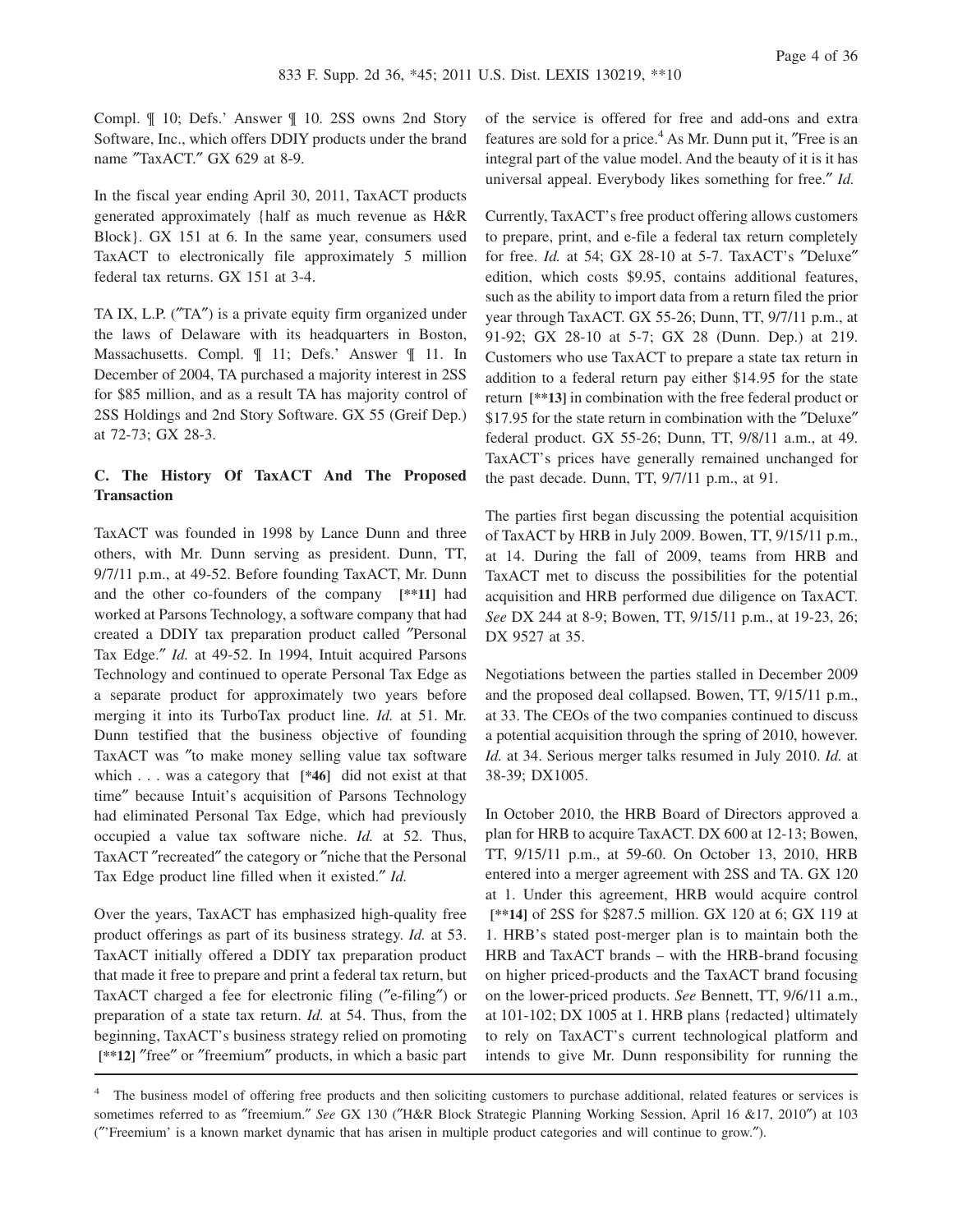combined firm's **[\*47]** entire DDIY business operation from Cedar Rapids, Iowa. Dunn, TT, 9/8/11 p.m. (sealed), at 14-16; *see also* Bennett, TT, 9/6/11 a.m., at 110.

#### **D. Free Products And The Free File Alliance**

The evolution of TaxACT's free product offerings and the other free offerings in the DDIY market is important for understanding the claims in this case. The players in the DDIY market offer various ″free″ tax preparation products, but the features and functionality offered in these free products vary significantly, as do the ways in which these free products are ultimately combined with paid products to earn revenue. While the availability of some types of free product offers has long been a feature of the DDIY market, a spike in free offerings occurred **[\*\*15]** during the last decade in parallel with the growth of e-filing.

As a matter of public policy, the IRS actively promotes e-filing because it has an interest in efficient and accessible tax return preparation and filing. The Internal Revenue Service Restructuring and Reform Act of 1998 set a goal of having eighty percent of individual taxpayers e-filing their returns by 2007. IRS Stip., ECF No. 80, ¶ 2. The IRS is close to achieving that goal and the IRS Oversight Board has recommended that the 80 percent benchmark be achieved by 2012. *Id.* According to stipulated facts attested to by IRS employees, in 2001, the IRS adopted an initiative ″to decrease the tax preparation and filing burden of wage earners by providing greater access to free online tax preparation and filing options for a significant number of taxpayers.″ *Id.* ¶ 4. The IRS also determined that it could save a substantial amount of public money by encouraging filers to switch to e-filing, since e-filed returns are cheaper for the IRS to process. *Id. ¶* 5.

The IRS determined that the most effective and efficient way to accomplish its goal of promoting access to free online tax preparation and filing options was to partner with **[\*\*16]** a consortium of companies in the electronic tax preparation and filing industry. *Id.* ¶ 6; GX 297-D7 at E-2. In 2002, this consortium of companies formed Free File Alliance, LLC (″FFA″) in order to partner with the IRS on this initiative to promote free filing. IRS Stip. ¶ 6; GX 297-D7 at E-2. HRB, TaxACT, and Intuit are all members of the FFA, as are approximately fifteen smaller companies. *See* IRS Stip. ¶ 8; DX 328. On October 30, 2002, the IRS and the FFA entered into a ″Free On-Line Electronic Tax Filing Agreement″ to provide free online tax return preparation and filing to individual taxpayers. IRS Stip. ¶ 9. Pursuant to this agreement, members of the FFA would offer free, online tax preparation and filing services to taxpayers,

and the IRS would provide taxpayers with links to those free services through a web page, hosted at irs.gov and accessible through another government website. *Id.* ¶ 12. HRB, TaxACT, and Intuit were among the original members to make free offers through the FFA. *Id.* ¶ 8.

″In 2003, the first year in which free services were available to taxpayers through the FFA, none of the FFA members offered free services to all taxpayers.″ *Id.* ¶ 14. Rather, each ″member **[\*\*17]** set eligibility criteria. Most members, including H&R Block, TaxACT, and Intuit, used adjusted gross income ('AGI') as a way to define which taxpayers were eligible″ for their offers of free federal tax return preparation services. *Id.* ″For example, H&R Block offered free services to taxpayers with an AGI of \$28,000 or less.″ *Id.* Some members that offered free federal return **[\*48]** preparation services based on AGI also offered free services to taxpayers who met other conditions, such as eligibility to file a Form 1040EZ. *Id.* ″Several members did not define eligibility based on AGI. Of the eleven FFA members that offered free services based on AGI, only TaxACT's AGI-based offering was available to individuals with AGI over \$33,000.″ *Id.* Specifically, TaxACT made its free federal services available exclusively to taxpayers who had AGI over \$100,000 or were eligible to file a Form 1040EZ. *Id.*

In 2004, the second year in which free services for federal returns were available to taxpayers through the FFA, TaxACT introduced a new offer through the FFA that offered free preparation and e-filing of federal returns for all taxpayers regardless of AGI or other limitations (″free for all″). *See id.* **[\*\*18]** ¶ 15; Dunn, TT, 9/7/11 p.m., at 65, 78. After TaxACT introduced a free-for-all offer through the FFA, other companies followed by introducing federal free-for-all offers of their own. Dunn, TT, 9/7/11 p.m., at 78 (″After we offered free for everyone in 2003, in 2004, a lot of companies offered free for everyone on the FFA.″).

According to Mr. Dunn's testimony, after TaxACT made its FFA offer of a free federal product for all taxpayers, without any AGI or other limitations, other companies made efforts to restrict the wide availability of free offers on the FFA. *Id.* at 79. Specifically, according to Mr. Dunn, Intuit proposed that companies in the FFA collude by agreeing to restrict free offers. *Id.* Mr. Dunn and TaxACT opposed Intuit's proposal and believed that it was ″probably not legal for that group to restrain trade.″ *Id.*

Subsequently, HRB, Intuit and others successfully lobbied the IRS to implement restrictions on the number of taxpayers that could be covered by a free offer through the FFA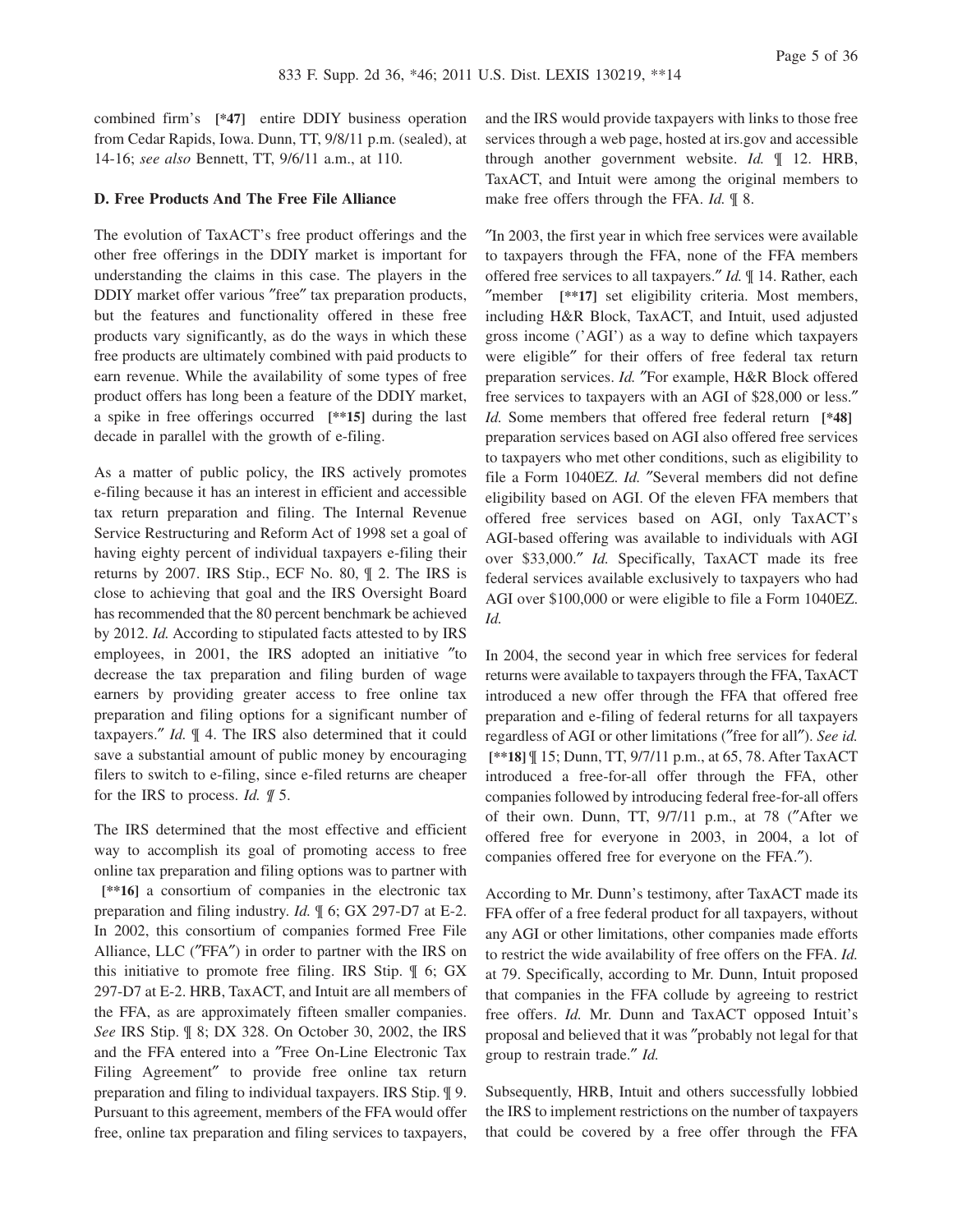website. GX 28 (Dunn Dep.) at 114-15; GX 28-4; GX 35 at HRB-DOJ-00912870; GX 569 (DuMars Dep.) at 108, 112-113; Ernst, TT, 9/7/11 a.m., 26-27; GX 41 at 4; GX 25 (TaxHawk Decl.) ¶ 16. HRB desired **[\*\*19]** these restrictions because, among other things, it was concerned about how free-for-all offers would affect the pricing structure for the industry and believed that such offers might undermine the company's ability to generate money through the paid side of its DDIY business. Ernst, TT, 9/7/11 a.m., at 26-27; GX 531 (Ciaramitaro Dep.) at 60-62; *see also* GX 41 at 4; GX 25 (TaxHawk Decl.) ¶ 16.

The IRS amended the FFA rules in October 2005 to prevent FFA members from making free-for-all offers. Dunn, TT, 9/7/11 p.m., at 78-79; Ernst, TT, 9/7/11 a.m., at 29; GX 42; GX 25 (TaxHawk Decl.) ¶ 16; GX 29 (Intuit Decl.) ¶ 9. Therefore, TaxACT could no longer make its free-for-all offer through the FFA.

In tax year 2005, in response to restrictions that the IRS imposed on the scope of offers that could be made through the FFA, TaxACT became the first DDIY company to offer all tax payers a free DDIY product for preparation of federal returns directly on its website. Dunn, TT, 9/7/11 p.m., at 79-80; GX 28 (Dunn Dep.) at 122-23. Today, free offers in various forms are an entrenched part of the DDIY market. Dunn, TT, 9/8/11 a.m., 85; Defs.' Opening Stmt., TT, 9/6/11 a.m., at 86-87.

#### **II. [\*\*20] STANDARD OF REVIEW**

″Section 7 of the Clayton Act, 15 U.S.C. § 18, prohibits a corporation from acquiring 'the whole or any part of the assets of another [corporation] engaged also in commerce or in any activity affecting commerce, where in any line of commerce or in any activity affecting commerce in any section of the country, the **[\*49]** effect of such acquisition may be substantially to lessen competition, or to tend to create a monopoly.″ *United States v. Sungard Data Sys., Inc.,* 172 F. Supp. 2d 172, 180 (D.D.C. 2001) (quoting 15 U.S.C. § 18). "The United States is authorized by Section 15

of the Clayton Act to seek an injunction to block a pending acquisition.″ *Id.* (citing 15 U.S.C. § 25). ″The United States has the ultimate burden of proving a Section 7 violation by a preponderance of the evidence.″ *Id.*

″To establish a Section 7 violation, plaintiff must show that a pending acquisition is reasonably likely to cause anticompetitive effects.″ *Id.* (citing *United States v. Penn-Olin Chem. Co.,* 378 U.S. 158, 171, 84 S. Ct. 1710, 12 L. Ed. 2d 775 (1964)); *see also United States v. Oracle Corp.,* 331 F. Supp. 2d 1098, 1109 (N.D. Cal. 2004). ″Congress used the words '*may* be substantially to lessen competition' (emphasis supplied), **[\*\*21]** to indicate that its concern was with probabilities, not certainties.'″ *FTC v. H.J. Heinz Co.,* 246 F.3d 708, 713, 345 U.S. App. D.C. 364 (D.C. Cir. 2001) (*quoting Brown Shoe Co. v. United States,* 370 U.S. 294, 323, 82 S. Ct. 1502, 8 L. Ed. 2d 510 (1962)). ″Section 7 does not require proof that a merger or other acquisition has caused higher prices in the affected market. All that is necessary is that the merger create an appreciable danger of such consequences in the future.″ *Hosp. Corp. of Am. v. FTC,* 807 F.2d 1381, 1389 (7th Cir. 1986).

″As this Circuit explained in *Heinz,* 246 F.3d at 715, the decision in *United States v. Baker Hughes Inc.,* 908 F.2d 981, 285 U.S. App. D.C. 222 (D.C. Cir. 1990), sets forth the analytical approach for establishing a Section 7 violation.″ 5 Sungard, 172 F. Supp. 2d at 180.<sup>6</sup> "The basic outline of a section 7 horizontal acquisition case is familiar. By showing that a transaction will lead to undue concentration in the market for a particular product in a particular geographic area, the government establishes a presumption that the transaction will substantially lessen competition.″ *Baker Hughes,* 908 F.2d at 982. To establish this presumption, the government must ″show that the merger would produce 'a firm controlling an undue percentage **[\*\*22]** share of the relevant market, and [would] result [ ] in a significant increase in the concentration of firms in that market.'″ *Heinz,* 246 F.3d at 715 (quoting *United States v. Philadelphia Nat'l Bank,* 374 U.S. 321, 363, 83 S. Ct. 1715, 10 L. Ed. 2d 915 (1963)) (alterations in original). Once the government

5 Two current Supreme Court justices, in their prior capacities as judges on the Court **[\*\*23]** of Appeals, participated in the D.C. Circuit's ruling in *Baker Hughes.* Then-Judge Clarence Thomas wrote the opinion and then-Judge Ruth Bader Ginsburg joined in it.

6 In their closing argument, the defendants chided the government for citing Clayton Act Section 7 cases brought by the Federal Trade Commission for the relevant standard to apply in this case rather than citing to *United States v. Baker Hughes Inc.,* 908 F.2d 981, 982-83, 285 U.S. App. D.C. 222 (D.C. Cir. 1990), a case brought by the DOJ. Since this Circuit's FTC precedents themselves rely heavily on the analytical approach set forth in *Baker Hughes,* the defendants' distinction on this point is ultimately of little import. *See FTC v. H.J. Heinz Co.,* 246 F.3d 708, 715, 345 U.S. App. D.C. 364 (D.C. Cir. 2001) (″In *United States v. Baker Hughes Inc.,* 908 F.2d 981, 982-83, 285 U.S. App. D.C. 222 (D.C.Cir.1990), we explained the analytical approach by which the government establishes a section 7 violation.″). While a lesser showing is required to obtain preliminary relief in an FTC preliminary injunction case, as opposed to a full merits trial like this case, the Court must apply the *Baker Hughes* analytical framework in either type of Section 7 case.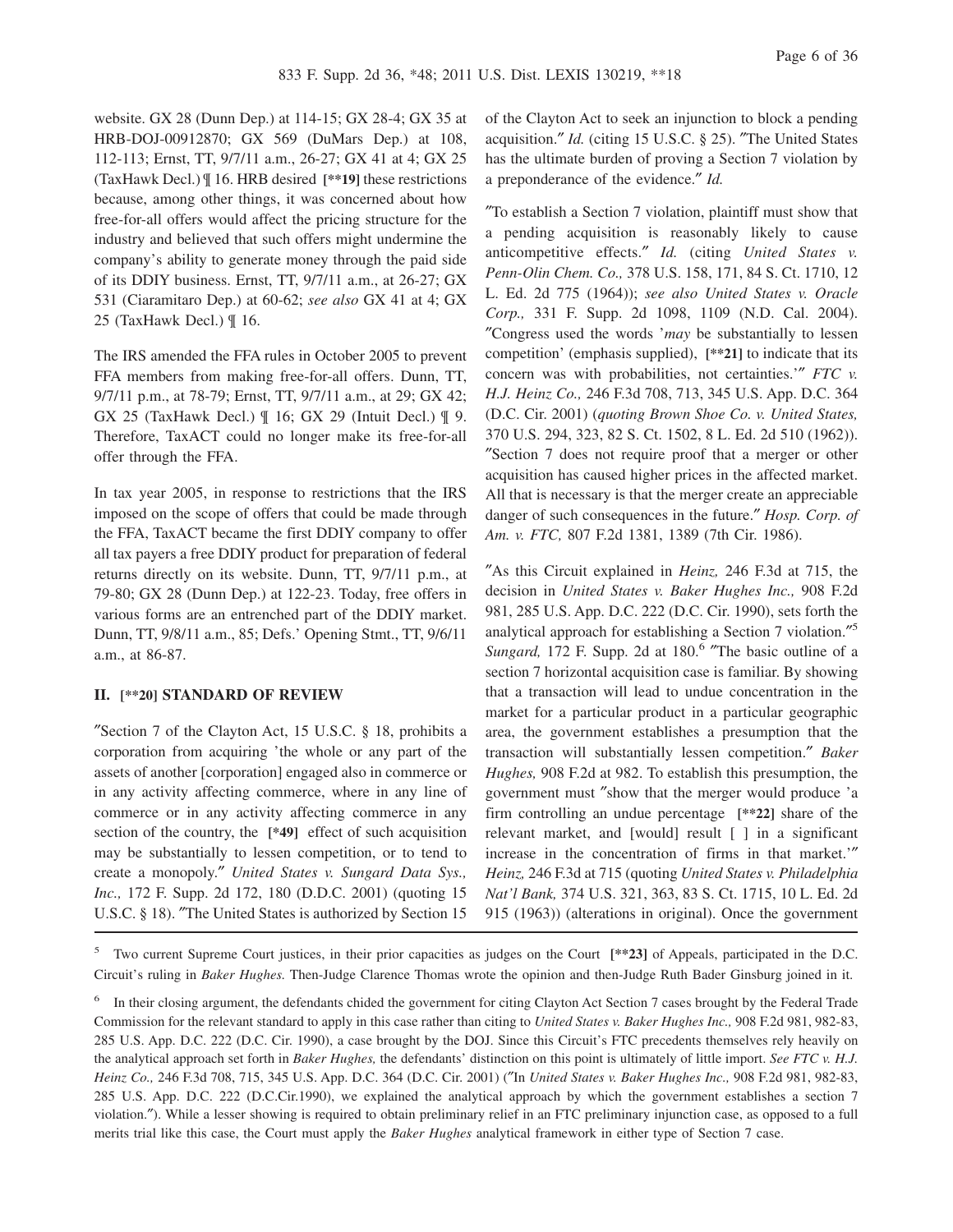has established this presumption, the burden shifts to the defendants to rebut the presumption by ″show[ing] that the market-share statistics give an inaccurate account of the merger's probable effects on **[\*50]** competition in the relevant market.″ *Heinz,* 246 F.3d at 715 (internal quotation omitted). ″'If the defendant successfully rebuts the presumption [of illegality], the burden of producing additional evidence of anticompetitive effect shifts to the government, and merges with the ultimate burden of persuasion, which remains with the government at all times.'″ *Id.* (quoting *Baker Hughes,* 908 F.2d at 983). Ultimately, ″[t]he Supreme Court has adopted a totality-of-the-circumstances approach to the statute, weighing a variety of factors to determine the effects of particular transactions on competition.″ *Baker Hughes,* 908 F.2d at 984.

#### **III. DISCUSSION**

#### **A. The Relevant Product Market**

″Merger **[\*\*24]** analysis begins with defining the relevant product market.″ *FTC v. Swedish Match,* 131 F. Supp. 2d 151, 156 (D.D.C. 2000) (citing *Brown Shoe,* 370 U.S. 294, 324, 82 S. Ct. 1502, 8 L. Ed. 2d 510 (1962)). ″Defining the relevant market is critical in an antitrust case because the legality of the proposed merger[] in question almost always depends upon the market power of the parties involved.″ *Id.* (quoting *FTC v. Cardinal Health, Inc.,* 12 F. Supp. 2d 34, 45 (D.D.C. 1998)). Indeed, the relevant market definition is often ″the key to the ultimate resolution of this type of case because of the relative implications of market power.″ 7 *Id.*

The government argues that the relevant market in this case consists of all DDIY products, but does not include assisted tax preparation or pen-and-paper. Under this view of the market, the acquisition in this case would result in a DDIY market that is dominated by two large players – H&R Block and Intuit – that together control approximately 90 percent of the market share, with the remaining 10 percent of the market divided amongst a plethora of smaller companies. In contrast, the defendants argue for a broader market that includes all tax preparation methods (″all methods″), comprised of DDIY, assisted, and pen-and-paper. Under this view of the market, the market concentration effects of this acquisition would be much smaller and would not lead to a situation in which two firms control 90 percent of the market. This broader view of the market rests primarily on the premise that providers of all methods of tax preparation compete with each other for **[\*\*26]** the patronage of the same pool of customers – U.S. taxpayers. After carefully considering the evidence and arguments presented by all parties, the Court has concluded that the relevant market in this case is, as the DOJ contends, the market for digital do-it-yourself tax preparation products.

A ″relevant product market″ is a term of art in antitrust analysis. The Supreme Court has set forth the general rule for defining a relevant product market: ″The outer boundaries of a product market are determined by the reasonable interchangeability of use [by consumers] **[\*51]** or the cross-elasticity of demand between the product itself and substitutes for it.″ *Brown Shoe,* 370 U.S. at 325; *see also United States v. E.I. du Pont de Nemours & Co.,* 351 U.S. 377, 395, 76 S. Ct. 994, 100 L. Ed. 1264 (1956). In other words, courts look at ″whether two products can be used for the same purpose, and, if so, whether and to what extent purchasers are willing to substitute one for the other.″ *FTC v. Staples, Inc.,* 970 F. Supp. 1066, 1074 (D.D.C. 1997) (citation omitted); *see also Bon-Ton Stores, Inc. v. May Dep't Stores Co.,* 881 F. Supp. 860, 868 (W.D.N.Y. 1994) (citing *Hayden Pub. Co. v. Cox Broad. Corp.,* 730 F.2d 64, 71 (2d Cir. 1984)).

A broad, **[\*\*27]** overall market may contain smaller markets which themselves ″constitute product markets for antitrust purposes.″ <sup>8</sup> *Brown Shoe,* 370 U.S. at 325. ″[T]he mere fact that a firm may be termed a competitor in the overall

<sup>8</sup> Courts **[\*\*28]** have sometimes referred to such markets-within-markets as ″submarkets.″ *See Brown Shoe,* 370 U.S. at 325; *Whole Foods,* 548 F.3d at 1037-38 (Brown, J.). Other courts and commentators have criticized this ″submarket″ terminology as unduly confusing, however. *See* 5C PHILLIP E. AREEDA & HERBERT HOVENKAMP, ANTITRUST LAW ¶ 533, at 251 (3d ed. 2007) (″Courts sometimes describe the closest substitutes as a 'submarket' within a larger 'market' of less-close substitutes. Although degrees of constraint do in fact vary, the 'market' for antitrust purposes is the *one* relevant to the particular legal issue at hand.″) (internal citations omitted); *Geneva*

 $\frac{7}{2}$  "A relevant market has two components: (1) the relevant product market and (2) the relevant geographic market. . . . The 'relevant geographic market' identifies the geographic area in which the defendants compete in marketing their products or services.″ *FTC v. CCC Holdings, Inc.,* 605 F. Supp. 2d 26, 37 (D.D.C. 2009). The parties have stipulated that the relevant geographic market in this case is worldwide. Joint Pre-Hearing Statement ¶ IX, C, 12. DDIY products are provided online and can be used by any individual worldwide – either within the United States or abroad – who needs to prepare **[\*\*25]** and file a U.S. tax return. The products at issue in this case are not used for preparation of foreign tax returns. *See* Pl.'s Mot. For Prelim. Inj. at 29-30. The Court accepts the parties' stipulation as to the relevant geographic market.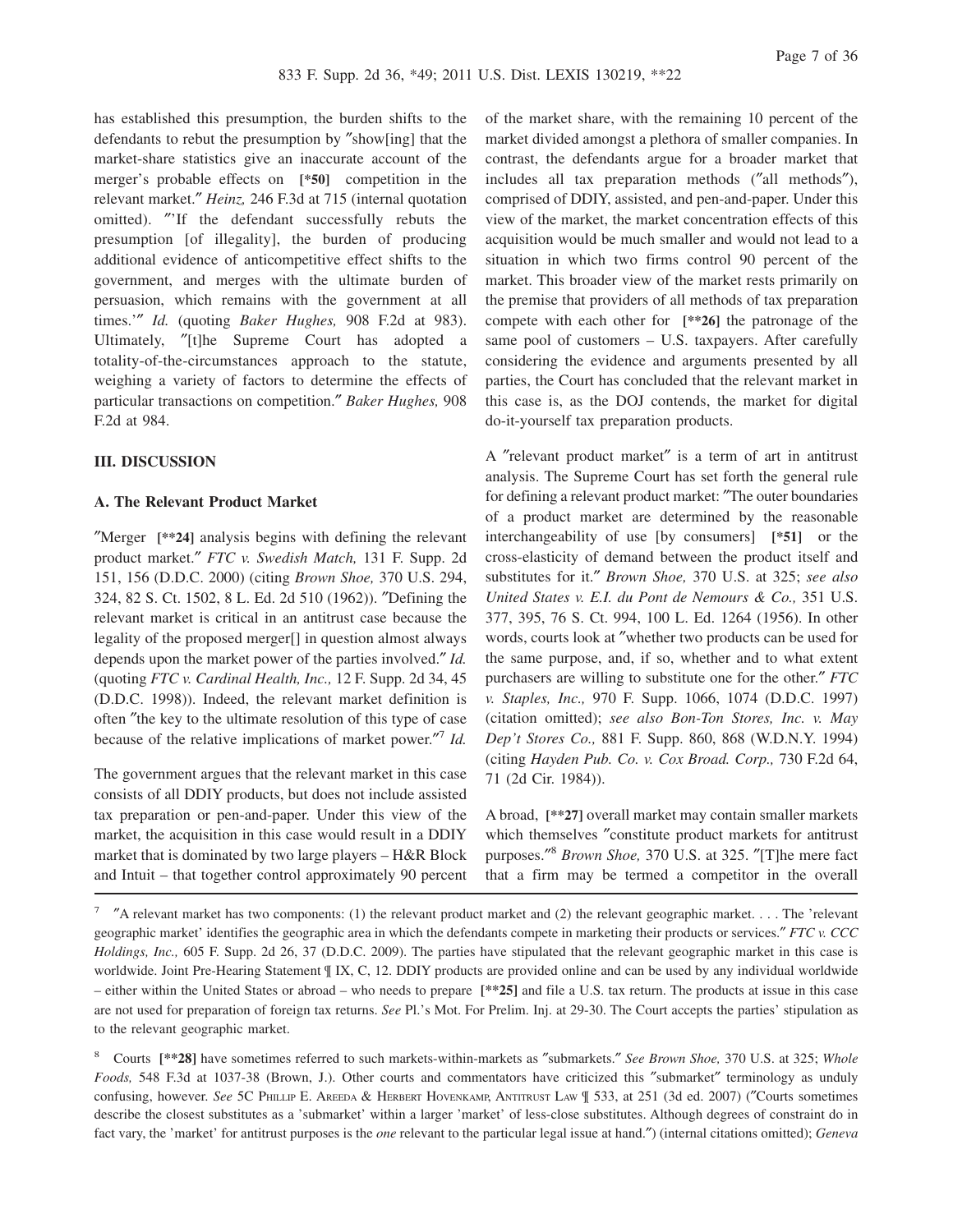marketplace does not necessarily require that it be included in the relevant product market for antitrust purposes.″ *Staples,* 970 F. Supp. at 1075. Traditionally, courts have held that the boundaries of a relevant product market within a broader market ″may be determined by examining such practical indicia as industry or public recognition of the [relevant market] as a separate economic entity, the product's peculiar characteristics and uses, unique production facilities, distinct customers, distinct prices, sensitivity to price changes, and specialized vendors.″ *FTC v. Whole Foods Market, Inc.* 548 F.3d 1028, 1037-38 (D.C. Cir. 2008) (Brown, J.) (quoting *Brown Shoe*, 370 U.S. at 325).<sup>9</sup> See *also FTC v. CCC Holdings, Inc.,* 605 F. Supp. 2d 26, 38 (D.D.C. 2009). These ″practical indicia″ of market boundaries may be viewed as evidentiary proxies for proof of substitutability and cross-elasticities of supply and demand. *Rothery Storage & Van Co. v. Atlas Van Lines, Inc.,* 792 F.2d 210, 218, 253 U.S. App. D.C. 142 (D.C. Cir. 1986).

An analytical method often used by courts to define a relevant market is to ask hypothetically whether it would be profitable to have a monopoly over a given set of substitutable products. If so, those products may constitute a relevant market. *See* 5C PHILLIP E. AREEDA & HERBERT HOVENKAMP, ANTITRUST LAW (hereinafter, ″Areeda & Hovenkamp″), ¶ 530a, at 226 (3d ed. 2007) (″[A] market can be seen as the array of producers of substitute products that could control price if united in a hypothetical cartel or as a hypothetical monopoly.″). This approach – sometimes **[\*52]** called the ″hypothetical monopolist test″ – is endorsed by the Horizontal Merger Guidelines issued by the DOJ and Federal Trade Commission. *See Fed. Trade Comm'n & U.S. Dep't of Justice Horizontal Merger Guidelines* (2010) (hereinafter, ″Merger Guidelines″), § 4.1.1.<sup>10</sup> In the merger context, this inquiry boils down to whether ″a hypothetical profit-maximizing firm, not subject to price regulation, that **[\*\*30]** was the only present and future seller of those products . . . likely would impose at least a small but significant and non-transitory increase in price (″SSNIP″) on at least one product in the market, including at least one product sold by one of the merging

firms.″ *Id.* The ″small but significant and non-transitory increase in price,″ or SSNIP, is typically assumed to be five percent or more. *Id.* § 4.1.2.

Thus, the question here is whether it would be hypothetically useful to have a monopoly over all DDIY tax preparation products because the monopolist could then profitably raise prices for those products by five percent or more; or whether, to the contrary, there would be no reason to monopolize all DDIY tax preparation products because substitution and price competition with other methods of tax preparation would restrain any potential DDIY monopolist from profitably raising prices. In other words, would enough DDIY users switch to the assisted or pen-and-paper methods of tax preparation in response to a five-to-ten **[\*\*31]** percent increase in DDIY prices to make such a price increase unprofitable?

In evaluating the relevant product market here, the Court considers business documents from the defendants and others, the testimony of the fact witnesses, and the analyses of the parties' expert economists. This evidence demonstrates that DDIY is the relevant product market in this case.

# **1. The Defendants' Documents Show That DDIY Is The Relevant Product Market.**

When determining the relevant product market, courts often pay close attention to the defendants' ordinary course of business documents. *See, e.g., Staples,* 970 F. Supp. at 1076; *CCC Holdings,* 605 F. Supp. 2d at 41-42. The government argues that the defendants' ordinary course of business documents in this case ″conclusively demonstrate that competition with other [DDIY] firms drive Defendants' pricing decisions, quality improvements, and corporate strategy″ for their own DDIY products—thus supporting the government's view of the relevant market. Pl.'s Post-Trial Mem. at 7. The defendants contend that the government has relied on ″select, 'out-of-context' snippets from documents,″ and that the documents as a whole support the defendants' view that the **[\*\*32]** relevant product market is all methods of tax preparation. Defs.' Post-Trial Mem. at 1. The Court

*Pharms. Tech. Corp. v. Barr Labs, Inc.,* 386 F.3d 485, 496 (2d Cir. 2004) (″The term 'submarket' is somewhat of a misnomer, since the 'submarket' analysis simply clarifies whether two products are in fact 'reasonable' substitutes and are therefore part of the same market.″).

9 The D.C. Circuit's decision in *Whole Foods* lacked a majority opinion. *See Whole Foods,* 548 F.3d at 1061 n.8 (Kavanaugh, J., dissenting). Judges Brown and Tatel filed separate opinions concurring in the judgment to reverse the District Court and Judge Kavanaugh, in dissent, would **[\*\*29]** have affirmed. *See id.* at 1032 (Brown, J.); *id.* at 1041 (Tatel, J.); *id.* at 1051 n.1 (Kavanaugh, J., dissenting). Thus, in referring to the opinions in *Whole Foods,* the Court will indicate the name of the Judge whose opinion is cited.

<sup>10</sup> The Merger Guidelines are not binding upon this Court, but courts in antitrust cases often look to them as persuasive authority. *See Staples,* 970 F. Supp. at 1081-82.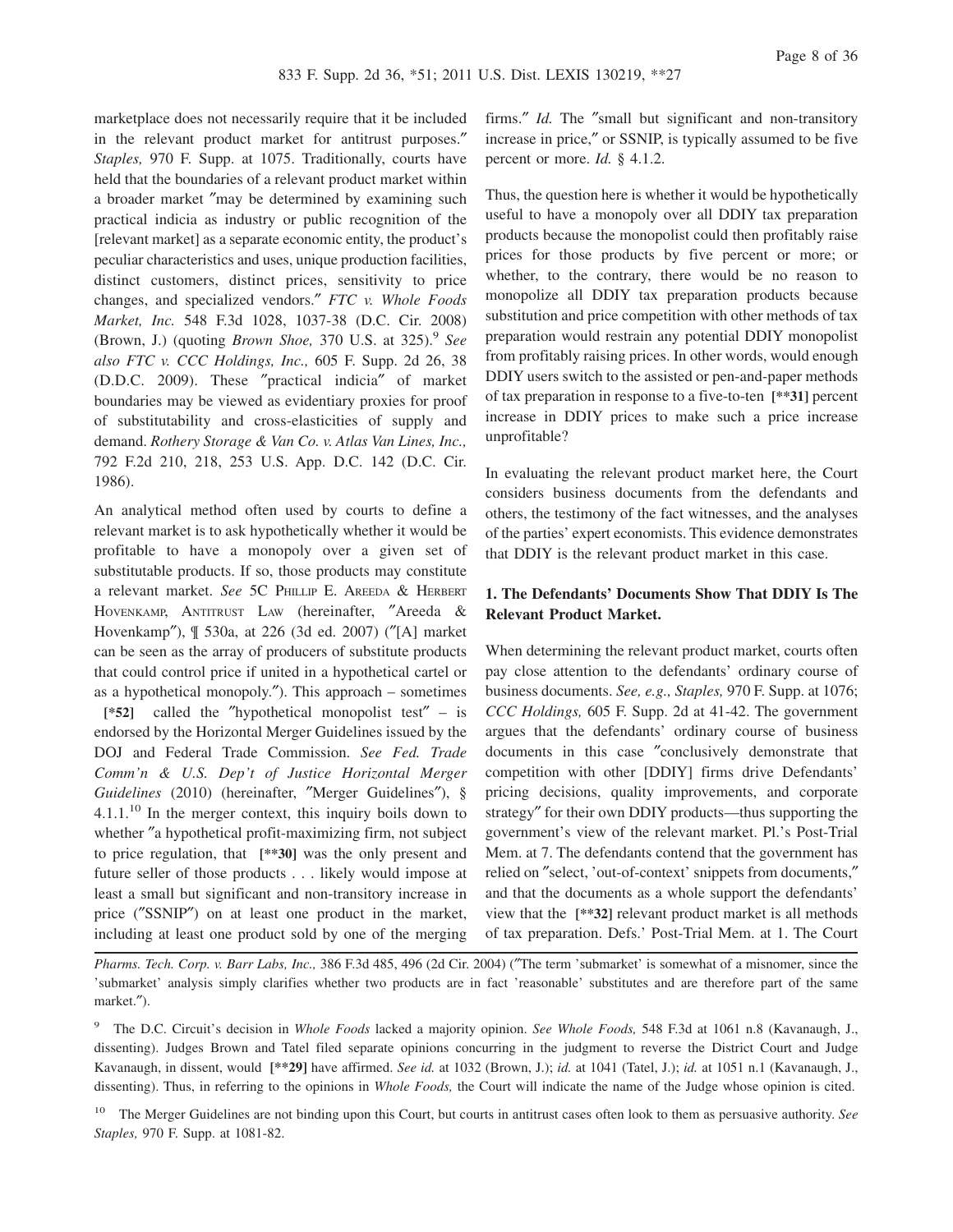finds that the documentary evidence in this case supports the conclusion that DDIY is the relevant product market.

Internal TaxACT documents establish that TaxACT has viewed DDIY offerings by HRB and TurboTax as its primary competitors, that it has tracked their marketing, product offerings, and pricing, and that it has determined its own pricing and business strategy in relation to those companies' DDIY products. *See* GX 295-16 (″Competitive Analysis″ comparing the three companies); GX 102 (email explaining TaxACT is a ″direct competitor″ with HRB and Intuit's products); GX 55 (Greif Dep.) at 137-38 (describing TaxACT's **[\*53]** compilation of a routine, end-of-season competitive analysis that ″typically″ covers Intuit, HRB, and TaxACT). Confidential memoranda prepared by TaxACT's investment bankers for potential private equity buyers of TaxACT identify HRB and TurboTax as TaxACT's primary competitors in a DDIY market. *See* GX 7 (Greene Holcomb & Fisher ″Confidential Memorandum″) at 14 (″The Company's major competitors for both desktop and Internet-based income tax software and e-filing services **[\*\*33]** include Intuit (the makers of TurboTax software) and H&R Block (the makers of TaxCut software).″); GX 134 (Deutsche Bank ″Confidential Information Memorandum″) at 17 (″The Company's two main competitors, Intuit and H&R Block. . .″); *see also* Dunn, TT, 9/7/11 p.m., at 97-104. These documents also recognize that TaxACT's strategy for competing with Intuit and HRB is to offer a lower price for what it deems a superior product. GX 7 at 14 ("Relative to its two major competitors, 2nd Story has positioned its product offerings as being of equal or higher quality, and completely fulfilling the needs of a vast portion of the potential market. It also pursues a pricing strategy that positions its products and services meaningfully below either Intuit or H&R Block, in some instances free.″).

While, as defendants point out, parts of these TaxACT documents also discuss the broader tax preparation industry, these documents make clear that TaxACT's own view – and that conveyed by its investment bankers to potential buyers – is that the company primarily competes in a DDIY market against Intuit and HRB and that it develops its pricing and business strategy with that market and those competitors in **[\*\*34]** mind. These documents are strong evidence that DDIY is the relevant product market. *See Whole Foods,* 548 F.3d at 1045 (Tatel, J.) (″[E]vidence of industry or public recognition of the submarket as a separate economic unit matters because we assume that economic actors usually have accurate perceptions of economic realities.″) (internal quotation omitted).

Internal HRB documents also evidence HRB's perception of a discrete DDIY market or market segment. HRB and its

outside consultants have tracked its digital competitors' activities, prices, and product offerings. *See* GX 28-19 (″2009 Competitive Price Comparison″); GX 118 (independent analyst's report analyzing digital competitors as one of three separate categories of competitors); GX 61-8 at 1 (slide on competition in ″digital market″ identifying TurboTax and TaxACT as competitors); GX 199 (HRB ″digital strategy update″ Powerpoint tracking features and prices for TurboTax and TaxACT); GX 188 (HRB spreadsheet comparing HRB, TurboTax, and TaxACT prices for various product offerings). Documents from HRB's DDIY business have also referred to HRB, TaxACT, and TurboTax as the ″Big Three″ competitors in the DDIY market. GX 61-3 (″OCS Offsite **[\*\*35]** Competitive Intelligence Review of TS07″) at 5; GX 61-4 at 1 (email referencing request for data from consultant regarding ″big 3 digital tax prep companies″); *see also* GX 70 (email from head of HRB's digital business stating its ″only real direct competitors are turbotax in san diego and taxact in cedar rapids″ [sic]); Ernst, TT, 9/7/11 a.m., at 13-14. Finally, the documents show that, in connection with a proposed acquisition of TaxACT, HRB identified the proposed transaction as a way to grow its digital ″market share″ and has measured TaxACT's market share in a DDIY market. GX 130 at 96-99; GX 21-37 (projections from 2009 for different potential scenarios for acquisition of TaxACT, including their effect on DDIY market share); *see also* Newkirk, TT, 9/7/11 a.m., at 95-96 (explaining GX 21-37). All of these documents **[\*54]** also provide evidence that DDIY is a relevant product market.

The defendants acknowledge that "the merging parties" certainly have documents that discuss each other and digital competitors generally, and even reference a digital market and the 'Big Three,'″ but contend this evidence is insufficient to prove a market. Defs.' Post-Trial Mem. at 9. Rather, the defendants argue **[\*\*36]** that the documents show that the relevant market is all methods of tax preparation, especially in light of documented competition between DDIY providers and assisted providers for the same overall pool of U.S. taxpayers who are potential customers. *See id.* 9-10; *see, e.g.,* DX 78 at 4 (Intuit document explaining 2011 strategic goal of acquiring tax store customers); GX 650 at 41 (Intuit document noting goal of acquiring tax store customers and specifically mentioning HRB). As discussed below, the Court disagrees and finds that the relevant product market is DDIY products.

# **2. The Relevant Product Market Does Not Include Assisted Tax Preparation Or Manual Preparation.**

It is beyond debate – and conceded by the plaintiff – that all methods of tax preparation are, to some degree, in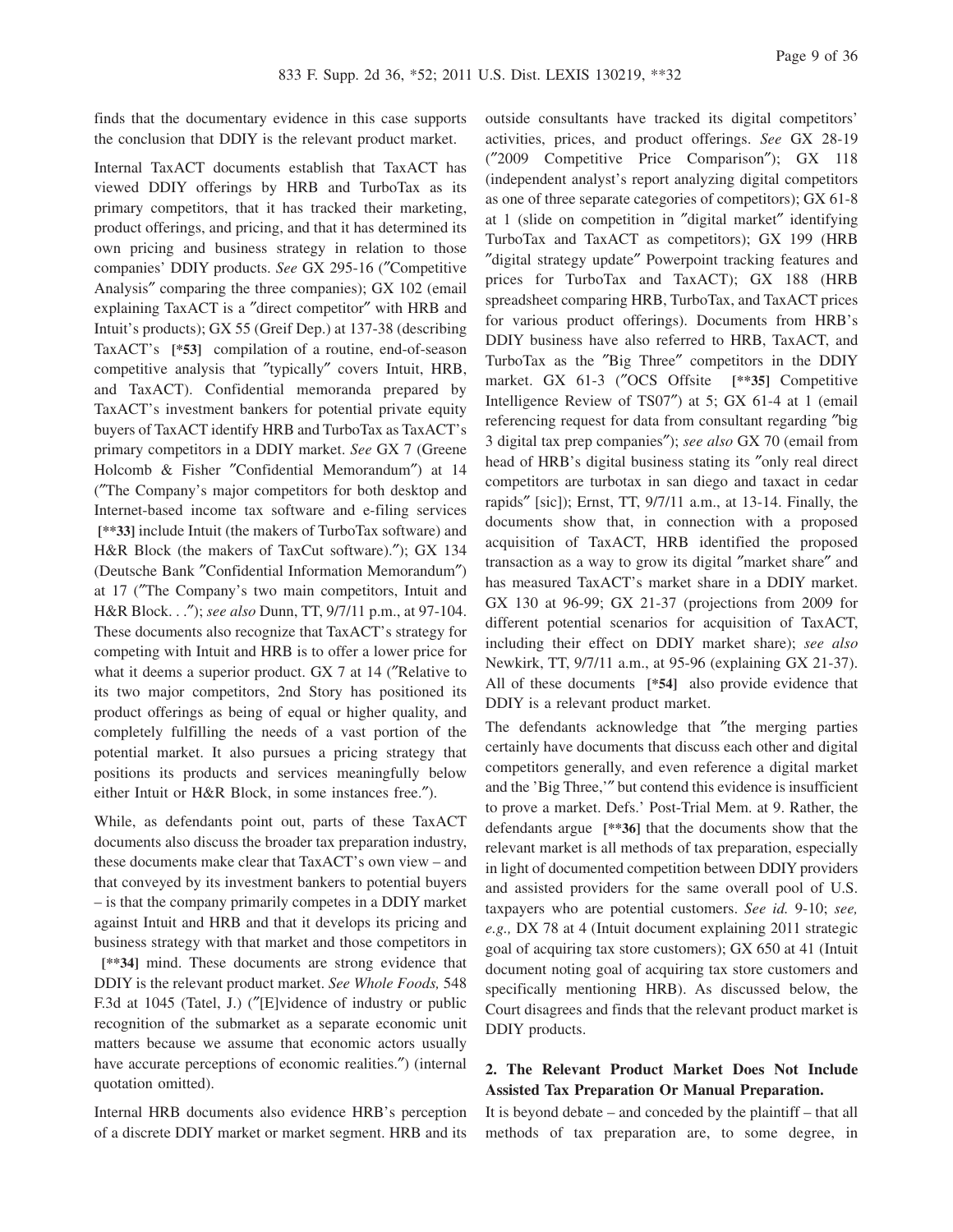competition. Pl.'s Post-Trial Mem. at 8. All tax preparation methods provide taxpayers with a means to perform the task of completing a tax return, but each method is starkly different. Thus, while providers of all tax preparation methods may compete at some level, this ″does not necessarily require that [they] be included in the relevant product market for antitrust purposes.″ *Staples,* 970 F. Supp. at 1075. DDIY **[\*\*37]** tax preparation products differ from manual tax preparation and assisted tax preparation products in a number of meaningful ways. As compared to manual and assisted methods, DDIY products involve different technology, price, convenience level, time investment, mental effort and type of interaction by the consumer. Taken together, these different attributes make the consumer experience of using DDIY products quite distinct from other methods of tax preparation. *See Whole Foods,* 548 F.3d at 1037-38 (Brown, J.) (noting that a ″product's peculiar characteristics and uses″ and ″distinct prices″ may distinguish a relevant market) (citing *Brown Shoe,* 370 U.S. at 325); *see also, e.g.,* GX 130 at 140 (HRB internal analysis discussing convenience and price as factors differentiating DDIY and assisted methods for consumers). The question for this court is whether DDIY and other methods of tax preparation are ″reasonably interchangeable″ so that it would not be profitable to have a monopoly over only DDIY products.

# **a. Assisted Tax Preparation Is Not In The Relevant Product Market.**

Apart from the analysis of their economic expert, the defendants' main argument for inclusion of assisted tax preparation **[\*\*38]** in the relevant market is that DDIY and assisted companies compete for customers.<sup>11</sup> As evidence for this point, the defendants emphasize that Intuit's marketing efforts have targeted HRB's assisted customers. *See* DX 78 at 3 (Intuit document noting strategic goal to ″Beat Tax Store[s]″). While the evidence does show that companies in the DDIY and assisted markets all generally compete with each **[\*55]** other for the same overall pool of potential customers – U.S. taxpayers – that fact does not necessarily mean that DDIY and assisted must be viewed as part of the same relevant product market. DDIY provides customers with tax preparation services through an entirely different method, technology, and user experience than assisted preparation. As Judge Tatel explained in *Whole Foods:*

[W]hen the automobile was first invented, competing auto manufacturers obviously took customers primarily

from companies selling horses and buggies, not from other auto manufacturers, but that hardly shows that cars and horse-drawn carriages should be treated as the same product market. That Whole Foods and Wild Oats have attracted many customers away from conventional grocery stores by offering extensive selections **[\*\*39]** of natural and organic products thus tells us nothing about whether Whole Foods and Wild Oats should be treated as operating in the same market as conventional grocery stores. Indeed, courts have often found that sufficiently innovative retailers can constitute a distinct product market even when they take customers from existing retailers.

*Whole Foods,* 548 F.3d at 1048; *see also Staples,* 970 F. Supp. at 1074-80 (finding a distinct market of office supply superstores despite competition from mail-order catalogues and stores carrying a broader range of merchandise).

The key question for the Court is whether DDIY and assisted products are sufficiently close substitutes to constrain any anticompetitive DDIY pricing after the proposed merger. Evidence of the absence of close price competition between DDIY and assisted products makes clear that the answer to that question is no—and **[\*\*40]** that DDIY is the relevant product market here. *See Swedish Match,* 131 F. Supp. 2d at 165 (″Distinct pricing is also a consideration″ in determining the relevant product market) (citing *Brown Shoe,* 370 U.S. at 325). Significantly, despite some DDIY efforts to capture tax store customers, none of the major DDIY competitors sets their prices based on consideration of assisted prices. *See, e.g.,* Ernst, TT, 9/7/11 a.m., at 35 (HRB set its digital and assisted prices separately); {redacted} (Dep.) at 183:18-25 (explaining that {redacted} does not consider assisted pricing in setting prices because its prices are already ″substantially less than both tax stores and most professionals″). Indeed, there are quite significant price disparities between the average prices of DDIY and assisted products. The average price of TurboTax, the most popular DDIY brand is approximately \$55. GX 293 (Intuit Dep.) at 21. The average price of HRB's DDIY products is approximately \$25. GX 296-7 at 6. Overall, the DDIY industry average price is \$44.13. GX 121 at 57. In contrast, the typical price of an assisted tax return is significantly

<sup>&</sup>lt;sup>11</sup> The defendants' primary argument for inclusion of both assisted and pen-and-paper in the relevant market is based upon their economic expert's analysis of data derived from two consumer surveys commissioned by the defendants. The Court will analyze the arguments of the defendants' expert economist separately below.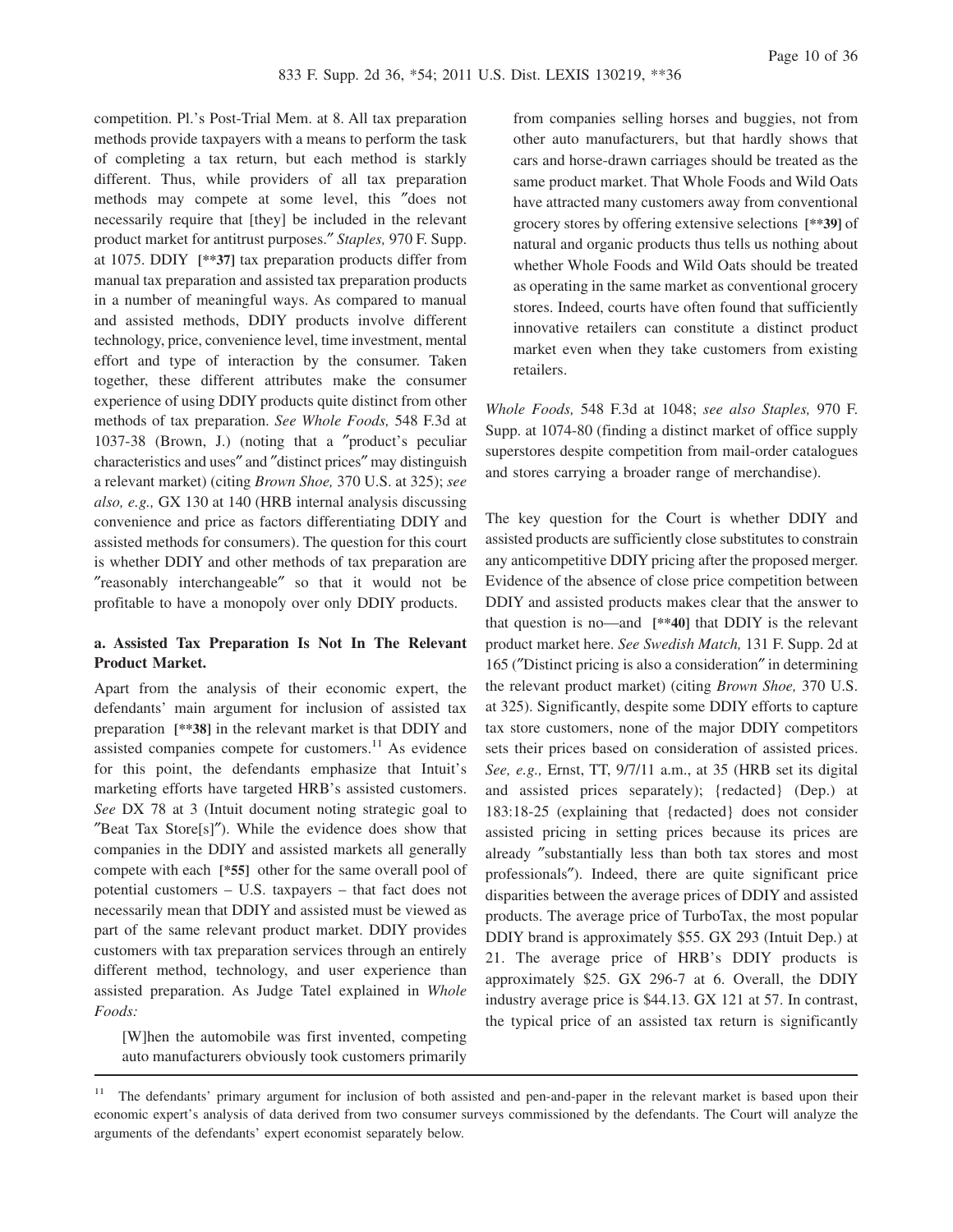higher, in the range of  $$150-200$ .<sup>12</sup> A 10 percent or even 20 percent price **[\*\*41]** increase in the average price of DDIY would only move the average price up to \$48.54 or \$52.96, respectively – still substantially below the average price of assisted tax products. The overall lack of evidence of price competition between DDIY and assisted products supports the conclusion that DDIY is a separate relevant product market for evaluating this transaction, despite the fact that DDIY **[\*56]** and assisted firms target their marketing efforts at the same pool of customers.

The defendants point to some evidence that HRB sets prices for certain assisted products to compete with DDIY. For example, defendants note that in 2009, HRB ″reduced prices on its assisted tax preparation services to \$39 for federal 1040EZ preparation and \$29 for state tax preparation to compete with and {redacted}″ to DDIY. DFF ¶ 77a. These are limited product offerings for which prices **[\*\*42]** appear well below even the 25th percentile price for HRB's assisted products. *See* GX 128 (HRB ″TS10 Market Dynamics″ presentation) at 38 (noting, for Tax Season 2010, that the 25th percentile for prices at HRB stores was {higher than DDIY}). Relatedly, the defendants' claim that prices for assisted and DDIY products ″significantly overlap″ is not strongly supported and relies on a comparison of the most limited, low-end assisted products with DDIY products generally. *See* DFF ¶ 78b (citing tax year 2009 data that show that 14 percent of customers using name-brand tax stores paid \$50 or less and another 20 percent paid between \$51-100); *id.* ¶ 78c-d (quoting prices for Jackson Hewitt's preparation of form 1040EZ, a simplified tax form, at Wal-Mart and for HRB's Second Look service, which actually only double-checks an already completed tax return for errors). In sum, while defendants' have identified isolated instances in which assisted product offerings are priced lower than the average prices for typical assisted products, they do not and cannot demonstrate that this is generally the case.

Testimony from HRB executives further supports treating DDIY as a relevant product market in evaluating **[\*\*43]** this transaction. HRB's DDIY and assisted businesses are run as separate business units. Bennett, TT, 9/6/11 a.m., at 106. Alan Bennett, who was the CEO of HRB in 2010 when the parties reached the proposed merger agreement, testified

that ″net-net,″ he did not believe that HRB's DDIY business had impacted its assisted business in terms of taking away customers.<sup>13</sup> *Id.* at 108; *see also* GX 1151 at 4 (HRB internal analysis stating ″Online is not growing materially at the expense of assisted.″). Mark Ernst, HRB's CEO from 2001 to 2007, also explained that, in his opinion based on research he reviewed while at HRB, the primary reason consumers switched between assisted and DDIY was because of ″life events″ that led to changes in tax status. Ernst, TT, 9/7/11 a.m., at 34-35.

Finally, defendants argue that their broad relevant market is appropriate because **[\*\*44]** there is ″industry movement toward 'hybrid' products that combine some elements of both digital and assisted tax preparation.″ Defs.' Post-Trial Mem. at 11. Based on the evidence presented at the hearing, however, it would be premature for the Court to identify any trend toward hybrid products. In fact, neither Intuit nor TaxACT presently offers a hybrid product and the defendants openly concede that HRB's current hybrid product has had ″somewhat limited success,″ which defendants attribute to ″technical issues″ and a ″lack of consistent marketing.″ *Id.* at 11 n.16. {redacted} {T}he Court finds it unlikely that there will be a sufficiently large scale shift into these products in the immediate future to compel the conclusion that DDIY and assisted **[\*57]** products make up the same relevant product market.

# **b. Manual Tax Preparation Is Not In The Relevant Product Market.**

The defendants also argue that manual tax preparation, or pen-and-paper, should be included in the relevant product market. At the outset, the Court notes that pen-and-paper is not a ″product″ at all; it is the task of filling out a tax return by oneself without any interactive assistance. Even so, the defendants argue pen-and-paper **[\*\*45]** should be included in the relevant product market because it acts as a ″significant competitive constraint″ on DDIY. Defs.' Post-Trial Mem. at 11. The defendants' argument relies primarily on two factors. First, the defendants' cite the results of a 2011 email survey of TaxACT customers. *See id.* For reasons detailed in the following section, the Court declines to rely on this email survey. Second, the defendants point to documents and testimony indicating that TaxACT has considered

<sup>12</sup> *See* GX 128 (HRB ″TS10 Market Dynamics″ presentation) at 38 {redacted}; *see also id.* {redacted}; GX 293 (Intuit Dep.) at 21:9-14 (″The average price of a tax store is in the range of \$200.″); Bennett, TT, 9/6/11 p.m., at 100 (estimating \$150 range for assisted returns offered at Jackson Hewitt and HRB offices at Wal-Mart locations).

<sup>&</sup>lt;sup>13</sup> By "net-net," Mr. Bennett meant that while there is customer switching between the DDIY and assisted businesses, the total share of customers in each has been relatively stable over the past few years, such that Mr. Bennett could conclude that the two business lines ″do not steal customers back and forth net.″ Bennett, TT, 9/6/11 a.m., at 108.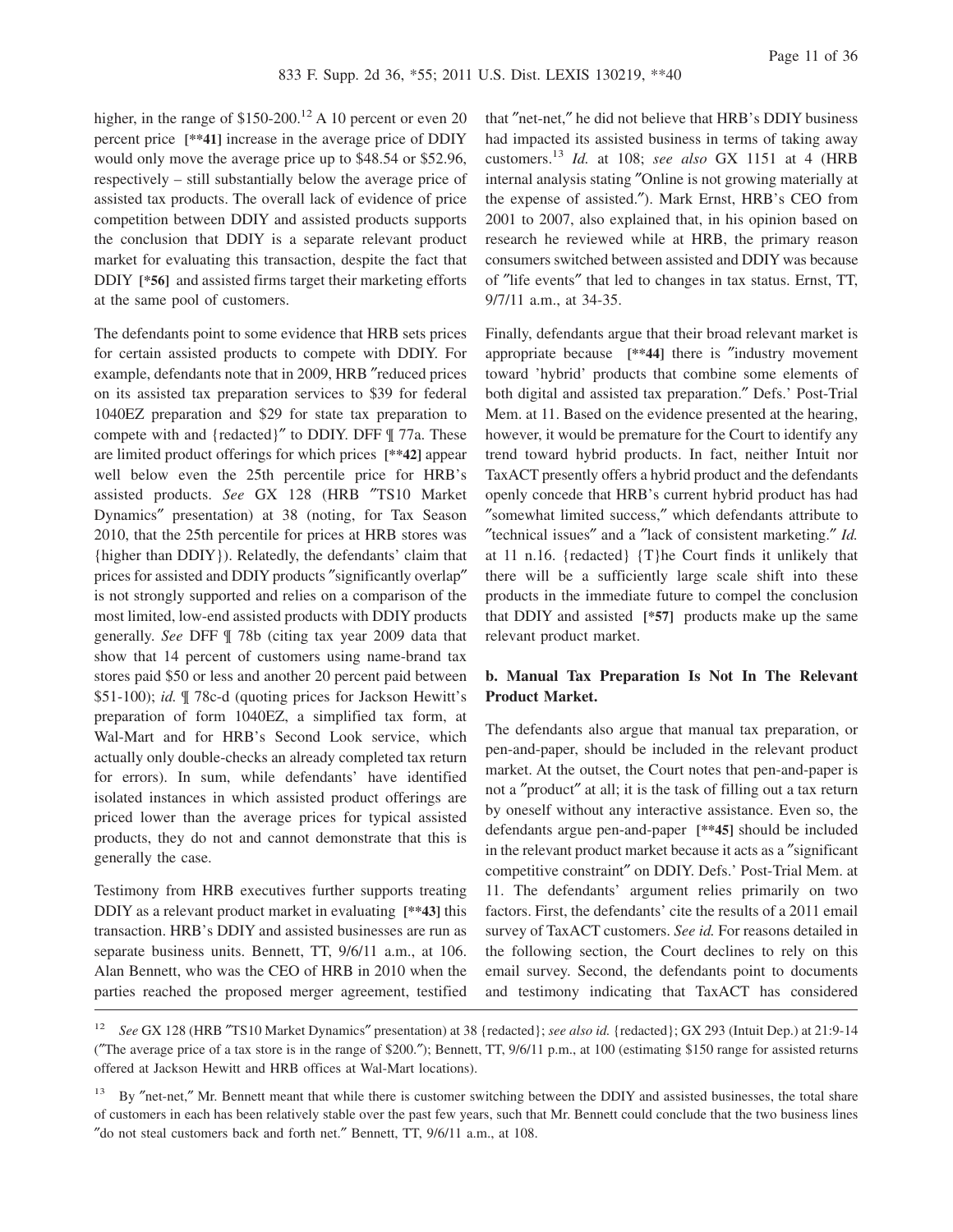possible diversion to pen-and-paper in setting its prices. *See id.* at 11-12.

The Court finds that pen-and-paper is not part of the relevant market because it does not believe a sufficient number of consumers would switch to pen-and-paper in response to a small, but significant increase in DDIY prices. The possibility of preparing one's own tax return necessarily constrains the prices of other methods of preparation at some level. For example, if the price of DDIY and assisted products were raised to \$1 million per tax return, surely all but the most well-heeled taxpayers would switch to pen-and-paper. Yet, at the more practical price increase levels that trigger antitrust concern – the typical five to ten

**[\*\*46]** percent price increase of the SSNIP test – pen-and-paper preparation is unlikely to provide a meaningful restraint for DDIY products, which currently sell for an average price of \$44.13. GX 121 at 57.

The government well illustrated the overly broad nature of defendants' proposed relevant market by posing to the defendants' expert the hypothetical question of whether ″sitting at home and drinking chicken soup [would be] part of the market for [manufactured] cold remedies?″ Meyer, TT, 9/13/11 a.m., at 65. The defendants' expert responded that the real ″question is if the price of cold medicines went up sufficiently, would people turn to chicken soup?″ *Id.* As an initial matter, in contrast to the defendants' expert, the Court doubts that it would ever be legally appropriate to define a relevant product market that included manufactured cold remedies and ordinary chicken soup. This conclusion flows from the deep functional differences between those products. Setting that issue aside, however, a price has increased ″sufficiently″ to trigger antitrust concern at the level of a five to ten percent small, but significant non-transitory increase in price. Just as chicken soup is unlikely to **[\*\*47]** constrain the price of manufactured cold remedies sufficiently, the Court concludes that a SSNIP in DDIY would not be constrained by people turning to pen-and-paper. First, the share of returns prepared via pen-and-paper has dwindled over the past decade, as the DDIY market has grown. Bennett, TT, 9/6/11 a.m, at 118; GX 296 (Houseworth Dep.) at 66-68. Second, while pen-and-paper filers have been a net source of new customers for DDIY companies, both HRB and {redacted} executives have testified that they do not believe their DDIY products compete closely with pen-and-paper methods. {redacted} (Dep.) at 37:20-38:10; *see* GX 296 (Houseworth Dep.) 89-90. Third, courts in antitrust cases frequently exclude similar ″self-supply″ substitutes from relevant product markets. *See, e.g., FTC v. H.J.* **[\*58]** *Heinz Co.,* 116 F. Supp. 2d 190, 195 (D.D.C. 2000), *rev'd on other grounds,*

246 F.3d 708, 345 U.S. App. D.C. 364 (D.C. Cir. 2001) (noting that homemade baby food and breast milk should not be included in the jarred baby food market even though substitution was possible because ″the Supreme Court's interchangeability test refers to *products.*″); *CCC Holdings,* 605 F. Supp. 2d at 41-42 (excluding books that can be used to perform **[\*\*48]** insurance loss valuations by hand from market for loss valuation software); *United States v. Visa U.S.A. Inc.,* 163 F. Supp. 2d 322, 338 (S.D.N.Y. 2001) (excluding cash and checks from general purpose credit card market).

The main case the defendants rely on to show that ″self-supply″ substitutes should be included in the relevant market involved a consumer market consisting of vertically integrated companies and explicitly distinguished cases, such as this one, involving markets of individual consumers. In *United States v. Sungard Data Systems, Inc.,* Judge Huvelle found that disaster recovery computer systems developed internally by companies were in the same relevant product market as shared data recovery systems provided by outside vendors. *Sungard,* 172 F. Supp. 2d at 187-89. The *Sungard* court, however, distinguished the case before it – which involved vertical integration – from the situation in *Heinz,* the case involving the market for jarred baby food, because ″homemade baby food is not an aspect of vertical integration . . . [and] individual consumers cannot vertically integrate by producing a product that they would otherwise have to purchase." *Id.* at 187 n.15. In finding that **[\*\*49]** in-house computer systems were included in its relevant product market, the *Sungard* court cited the following example from Areeda & Hovenkamp ¶ 535e regarding vertical integration:

If iron ore is the relevant market and if shares are best measured there by sales, then internally used ore—so-called captive output—is part of the ore market even though it is not sold as such.

In measuring the market power of a defendant selling iron ore, the ore used internally by other firms constrains the defendant's ability to profit by raising ore prices to monopoly levels. The higher ore price may induce an integrated firm to expand its ore production—to supply others in direct competition with the alleged monopolist or to expand its own steel production and thereby reduce the demand of other steel makers for ore, or both. Hence, captive output constrains the defendant regardless of whether integrated firms sell their ore to other steel makers previously purchasing from the defendant. In sum, the integrated firm's ore output belongs in the market.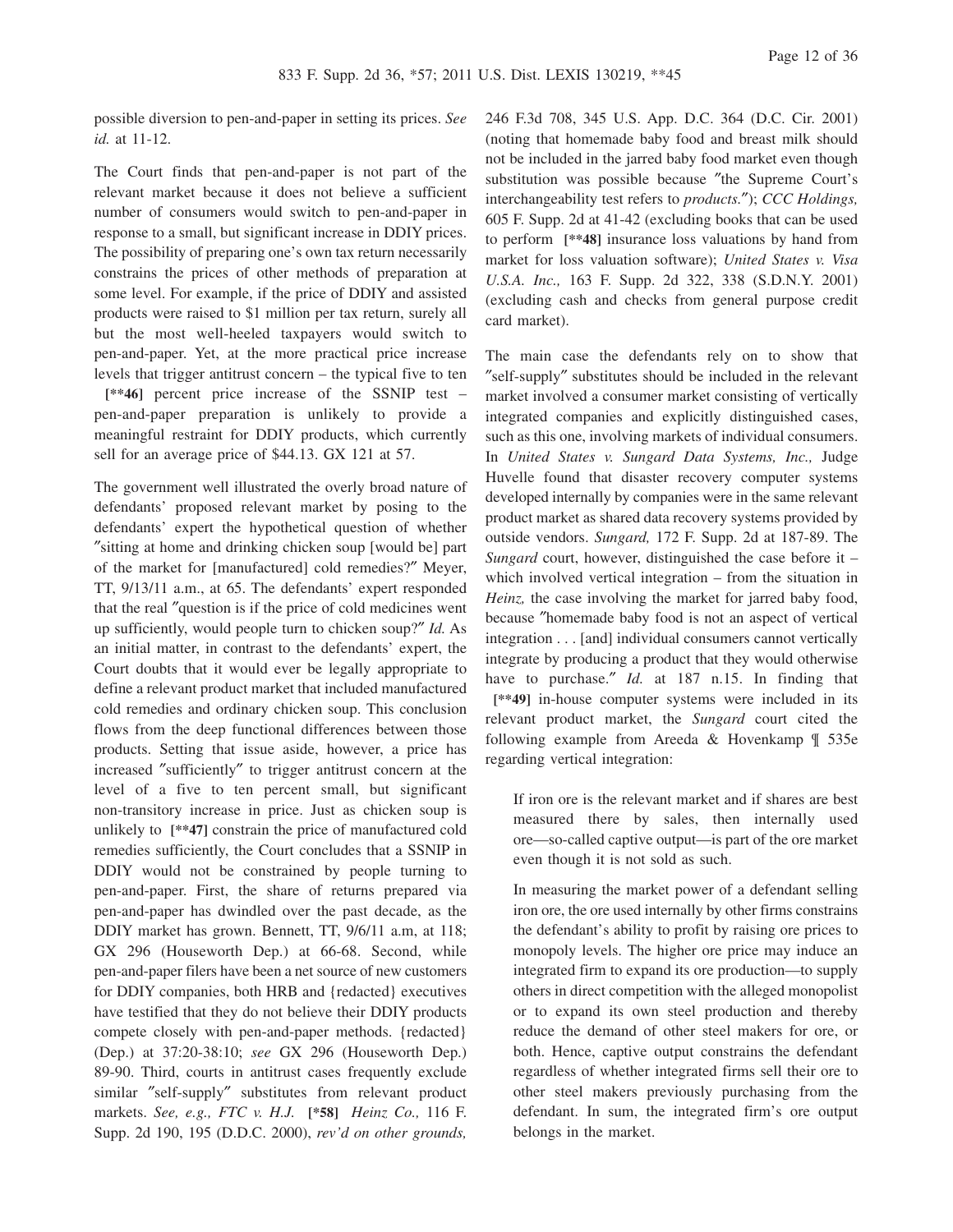*Id.* at 186 n.14. This rationale for including "self-supply" in a relevant product market does not appear to apply to the DDIY market in which the consumers **[\*\*50]** are individuals and not also potential traders or producers.

While some diversion from DDIY to manual filing may occur in response to a SSNIP, the Court finds that it would likely be limited and marginal. The functional experience of using a DDIY product is meaningfully different from the self-service task of filling out tax forms independently. Manual completion of a tax return requires different tools, effort, resources, and time investment by a consumer than use of either DDIY or assisted methods. The following discussion from *United States v. Visa U.S.A. Inc.* regarding why cash and checks should not be included in the credit card market is instructive here:

[A]lthough it is literally true that, in a general sense, cash and checks compete with general purpose cards as an option for payment by consumers and that **[\*59]** growth in payments via cards takes share from cash and checks in some instances, cash and checks do not drive many of the means of competition in the general purpose card market. In this respect, [the expert's] analogy of the general purpose card market to that for airplane travel is illustrative. [The expert] argues that while it is true that at the margin there is some competition **[\*\*51]** for customers among planes, trains, cars and buses, the reality is that airplane travel is a distinct product in which airlines are the principal drivers of competition. Any airline that had monopoly power over airline travel could raise prices or limit output without significant concern about competition from other forms of transportation. The same holds true for competition among general purpose credit and charge cards.

*Visa U.S.A. Inc.,* 163 F. Supp. 2d at 338. Here, the same analogy to airplane travel holds true for competition among DDIY providers, who provide a distinct product for completion of tax returns. Indeed, the pen-and-paper method, in which the consumer essentially relies on his or her own labor to prepare a tax return, is perhaps most analogous to walking as opposed to purchasing a ride on any means of transportation. In sum, filling out a tax return manually is not reasonably interchangeable with DDIY products that effectively fill out the tax return with data input provided by the consumer.

Inclusion of all possible methods of tax preparation, including pen-and-paper, in the relevant product market also violates the principle that the relevant product market

should **[\*\*52]** ordinarily be defined as the smallest product market that will satisfy the hypothetical monopolist test. *See* Merger Guidelines § 4.1.1 ("When the Agencies rely on market shares and concentration, they usually do so in the smallest relevant market satisfying the hypothetical monopolist test.″); *see also* Warren-Boulton, TT, 9/8/11 p.m., at 35-36. Indeed, the defendants' inclusion of pen-and-paper in the relevant market ignores at least one obvious, smaller market possibility that they might have proposed – the combined market of all DDIY and assisted tax preparation products. It is hardly plausible that a monopolist of this market – to which the only alternative would be pen-and-paper – could not impose a SSNIP.

The defendants' proposed relevant market of all methods of tax return preparation is so broadly defined that, as the plaintiff's expert testified, there are no conceivable alternatives besides going to jail, fleeing to Canada, or not earning any taxable income. Warren-Boulton, TT, 9/8/11 p.m., at 35-36. As the plaintiff's expert put it, ″if you're talking about the market for all tax preparation, you're talking about a market where, in economist terms, demand is completely [in]elastic. **[\*\*53]** There are no alternatives.″ *Id.* at 35. In such circumstances, the usual tools of antitrust analysis – such as the hypothetical monopolist test – cease being useful because it is self-evident that a monopolist of all forms of tax preparation, including self-preparation, could impose a small, but significant price increase. Indeed, a monopolist in that situation could essentially name any price since taxpayers would have no alternative but to pay it. As the plaintiff's expert testified, defining a market that broadly

negates the entire purpose of defining a relevant market in an antitrust case. You want to define a relevant market in an antitrust case so then [you can calculate] shares and the change in shares makes sense. I don't want to go to infinity . . . I want to define a relevant market under . . .the smallest market principle, which is I want to define the **[\*60]** relevant market so that if a hypothetical monopolist . . . did manage to control all of those products, they would impose a significant price increase, large enough to be of concern but not so large as to make the whole exercise pointless.

*Id.* at 35-36. The Court agrees with this assessment and finds the defendants' proposed **[\*\*54]** relevant market to be overbroad.

**3. The Economic Expert Testimony Tends To Confirm That DDIY Is The Relevant Product Market.**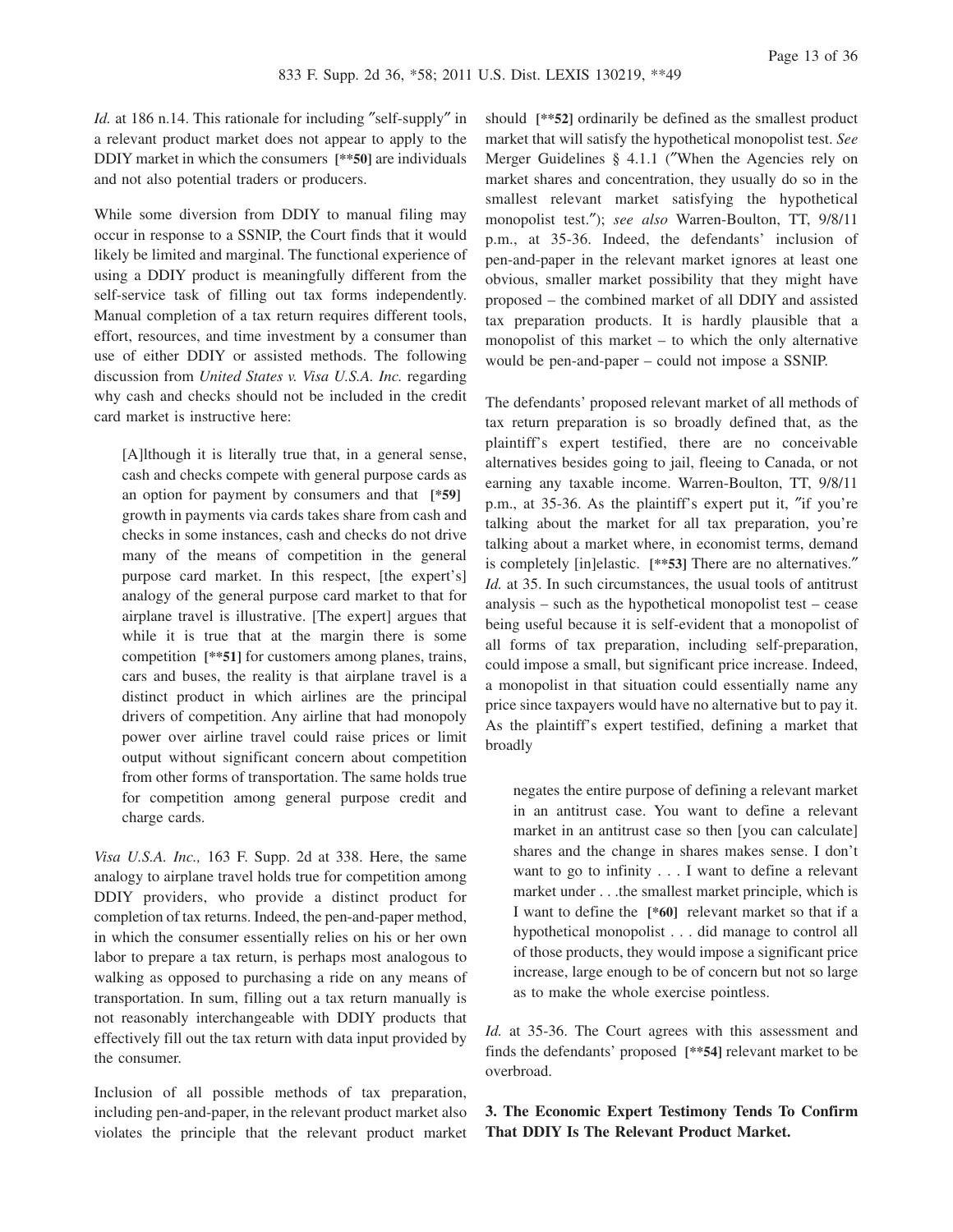Both the plaintiff and the defendants presented testimony from expert economists to support their view of the relevant product market.<sup>14</sup> In addition to their testimony at the hearing, these expert witnesses also provided a detailed expert report and an affidavit summarizing their analysis and conclusions.

The Court finds that the analysis performed by the plaintiff's expert tends to confirm that DDIY is a relevant product market, although the available data in this case limited the predictive power of the plaintiff's expert's economic models. The Court also finds that it cannot draw any conclusions from defendants' expert's analysis because of severe shortcomings in the underlying consumer survey data upon which the defendants' expert relied.

### **a. Plaintiff's Expert - Dr. Warren-Boulton**

The plaintiff's expert, Dr. Warren-Boulton, found the relevant product market to be DDIY. He determined that a hypothetical monopolist of DDIY products could profitably impose a SSNIP for at least one DDIY product, and that consumer substitution to **[\*\*56]** assisted methods or pen-and-paper would be insufficient to defeat the SSNIP. GX 121 (Warren-Boulton Rep.) at 12.

Dr. Warren-Boulton began his analysis by postulating that DDIY was the relevant product market and then he used two principal analytical tests to confirm the validity of that assumption. He began by testing DDIY as a relevant market for a few reasons. First, he concluded that the parties' DDIY products are substantially similar in terms of functionality. GX 121 (Warren-Boulton Rep.) at 12-18. Second, he concluded from his review of the defendants' business documents that they viewed DDIY as a discrete product market when competing in the ordinary course of business. *Id.* Third, he ruled out including pen-and-paper and assisted products in the relevant product market based on a consideration of various data. *Id.* at 24-32.

Dr. Warren-Boulton's decision to begin the relevant market analysis with DDIY **[\*61]** was appropriate. *See* Areeda & Hovenkamp  $\frac{1}{2}$  536, at 287 ("[T]wo products are provisionally part of the same market [for hypothetical monopolist analysis] when they employ similar technologies and similar costs and customers use them interchangeably. . . In cases of doubt, [products] **[\*\*57]** should generally be excluded from the provisional market, for incorrect exclusions will ultimately be brought into the market via the price increase methodology.″). The parties' DDIY products all provide a fundamentally similar service and a similar user experience for the consumer when compared with other methods of tax preparation. The DDIY consumer sits down at a computer and interacts with the DDIY software, which prompts the consumer for information and ultimately completes the consumer's tax return. This experience is qualitatively different than that of hiring a tax professional or figuring out how to complete one's own tax return manually. Various other evidence in the record also supports the fundamental functional similarity of the technology underlying the parties' DDIY products – perhaps most notably the testimony that post-merger, HRB plans to migrate {redacted} onto TaxACT's software ″engine″ {redacted}. *See* Dunn, TT, 9/8/11 p.m. (sealed), at 16-17.

As discussed in detail above, various documentary evidence suggests that the parties treat DDIY as a distinct product market in the ordinary course of business.

Dr. Warren-Boulton also considered whether the pen-and-paper and **[\*\*58]** assisted methods should be included in the provisional relevant market, as the defendants contend, and concluded that they should not be.

Dr. Warren-Boulton ruled out including pen-and-paper in the relevant product market, concluding instead that historical tax return data reflects ″a gradual migration of customers to [DDIY] from more traditional methods like pen-and paper.″ GX 121 (Warren-Boulton Rep.) at 24. The percentage of returns prepared by pen-and-paper has fallen considerably over the last decade, while the percentage of DDIY has grown. *Id.* Changes in the yearly percentage

<sup>14</sup> The plaintiff presented expert testimony on market definition from Frederick R. Warren-Boulton, an economist at MiCRA, an economics consulting and research firm. GX 121 (Warren-Boulton Rep.) at 1. Dr. Warren-Boulton holds a B.A. from Yale University, a Ph.D. in economics from Princeton University, and formerly served as the chief economist for the Antitrust Division of the U.S. Department of Justice. *Id.* Dr. Warren-Boulton has previously served as an expert witness in other antitrust cases, including cases challenging the possible anticompetitive effects of a merger or acquisition. *Id.* (noting involvement in *FTC v. Staples, Inc.,* 970 F. Supp. 1066, 1074 (D.D.C. 1997)).

The defendants presented expert testimony from Christine Siegwarth Meyer, an economist at National **[\*\*55]** Economic Research Associates, Inc., an economics consulting and research firm. DX 17 (Meyer Rep.) at 1. Dr. Meyer holds a B.A. from the United States Military Academy at West Point, a Ph.D. in economics from the Massachusetts Institute of Technology, and has taught economics at the university level. *Id.* Dr. Meyer has not previously provided expert testimony regarding the possible anticompetitive effects of a merger or acquisition. Meyer, TT, 9/13/11 a.m., at 39.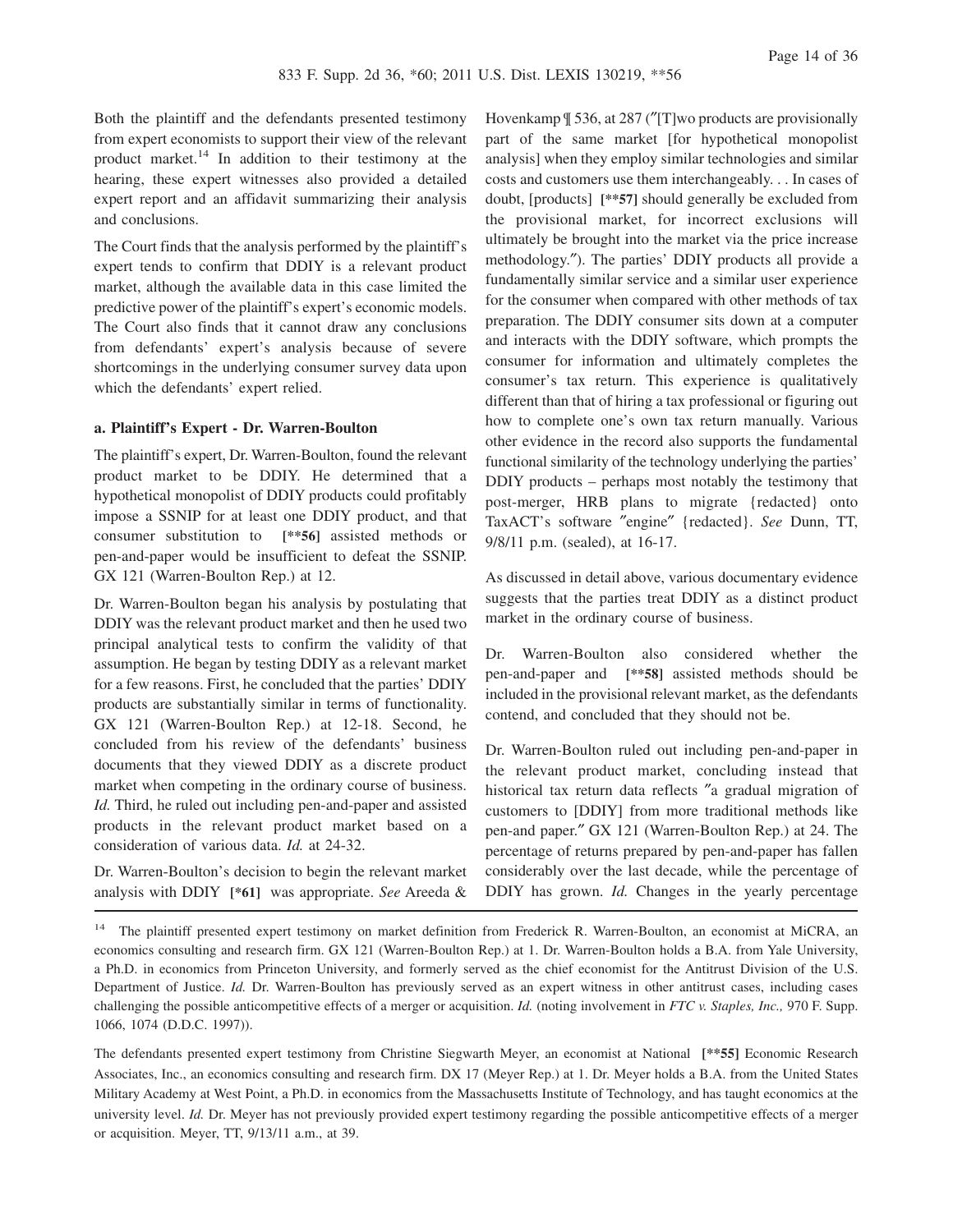shares of taxpayers using pen-and-paper do not appear correlated to changes in the yearly average price of DDIY. *Id.* at 27. Finally, based on IRS data, Dr. Warren-Boulton observed that taxpayers who switched from DDIY to pen-and-paper for tax seasons 2008 and 2009 on average experienced a decrease in tax return complexity, suggesting that much switching from DDIY products to pen-and-paper is driven by such complexity decreases.<sup>15</sup>

Dr. Warren-Boulton also ruled out including the assisted tax preparation methods in the relevant market based on consideration of several factors. He reviewed HRB documents that conclude that growth in DDIY has not come at the expense of HRB's assisted business. *Id.* at 28. Testimony from HRB employees, including the former CEO, also reinforced the same conclusion. *Id.* at 28-29. He also cited HRB internal studies, which concluded that consumers who have switched from DDIY to assisted are likely to have experienced a change in tax complexity. He found that HRB's internal conclusion was consistent with IRS switching data, which **[\*62]** also indicated a correlation between switching from DDIY to assisted and an increase in tax complexity. *Id.* at 29-30. Finally, Dr. Warren-Boulton noted that, based on data from tax years 2004-2009, increases in the relative price of assisted products were not associated with decreases in the relative market share of assisted products and increases in the relative market share **[\*\*60]** of DDIY, as might be expected if DDIY and assisted prices moved in a single, price-responsive market. *Id.* at 32. Therefore, having determined that the best provisional relevant market is DDIY and not all methods of tax preparation, Dr. Warren-Boulton then performed two economic tests to confirm that a hypothetical monopolist of all DDIY products could profitably impose a SSNIP. If these economic tests indicated that a hypothetical monopolist could not profitably impose a SSNIP, then the tests would call for the relevant market to be expanded. The tests, however, validated the relevant market as DDIY, as detailed below.

The economic tests Dr. Warren-Boulton applied relied heavily upon switching data from the IRS. Switching refers to the number of consumers who switch between different products for any reason. In any given year, many taxpayers switch from the tax preparation method they used in the prior year to a new method. Since the IRS processes all U.S. tax returns each year and tracks data about the methods of tax preparation that taxpayers used, there is ample, reliable data that market analysts can use to see how many taxpayers switched between methods each year. The IRS data, **[\*\*61]** however, provides little direct insight about *why* any given taxpayer switched methods of preparation. The switch could have been for reasons of price, convenience, changes in the consumer's personal situation, an increase or decrease in tax complexity, a loss of confidence in the prior method of preparation, or any other reason.

As opposed to switching, diversion refers to a consumer's response to a measured increase in the price of a product. In other words, diversion measures to what extent consumers of a given product will switch (or be ″diverted″) to other products in response to a price increase in the given product. The IRS switching data does not directly measure diversion because switching can occur for any number of reasons, many of which may not involve price.

Unfortunately, no direct, reliable data on diversion exists in this case. The plaintiff's expert argues, however, that the IRS switching data can provide at least some estimate of diversion. While this approach is not without its limitations, as discussed further below, the Court finds that the switching data is at least somewhat indicative of likely diversion ratios. Moreover, the IRS data is highly reliable because **[\*\*62]** (1) the sample size is enormous, since it encompasses over 100 million taxpayers, and (2) the data reflects actual historical tax return filing patterns as opposed to predicted behavior.<sup>16</sup>

**[\*63]** The defendant's expert, who criticizes reliance on this switching data, suggests instead that a better analysis can be based upon simulated diversion data derived from consumer surveys commissioned by the defendants. As described more fully below, however, the shortcomings of

<sup>16</sup> One limitation in the IRS data set is that if a taxpayer uses a DDIY product to prepare the return, but then prints and mails the return instead of e-filing it, the IRS does not attribute the filing to the DDIY provider and instead lists it in a generic ″v-coded″ pool of returns. At the hearing, the defendants' criticized the IRS switching data set as problematic on these grounds, suggesting that up to 30 million returns may be ″v-coded.″ *See* Warren-Boulton, TT 9/20/11 a.m., at 21-22. As Dr. Warren-Boulton fully addressed in his expert report, however, a "conservative method for dealing with this issue is to drop all v-coded returns from the analysis," which would still leave well over 100 million returns in the IRS data set. *Id.*; GX 121 (Warren-Boulton Rep.) at 47. The defendants did not identify any reason the v-coded data would be likely to skew the data set. Thus, even if the v-coded data is disregarded, the IRS data set remains extensive

<sup>&</sup>lt;sup>15</sup> Switching, as discussed further below, refers to the switching of consumers between different products for any reason. The IRS categorizes tax returns into one of three complexity **[\*\*59]** categories: Simple, Intermediate, and Complex. Accordingly, the IRS data only reflects complexity changes that are sufficient to result in assignment to a different one of the three categories.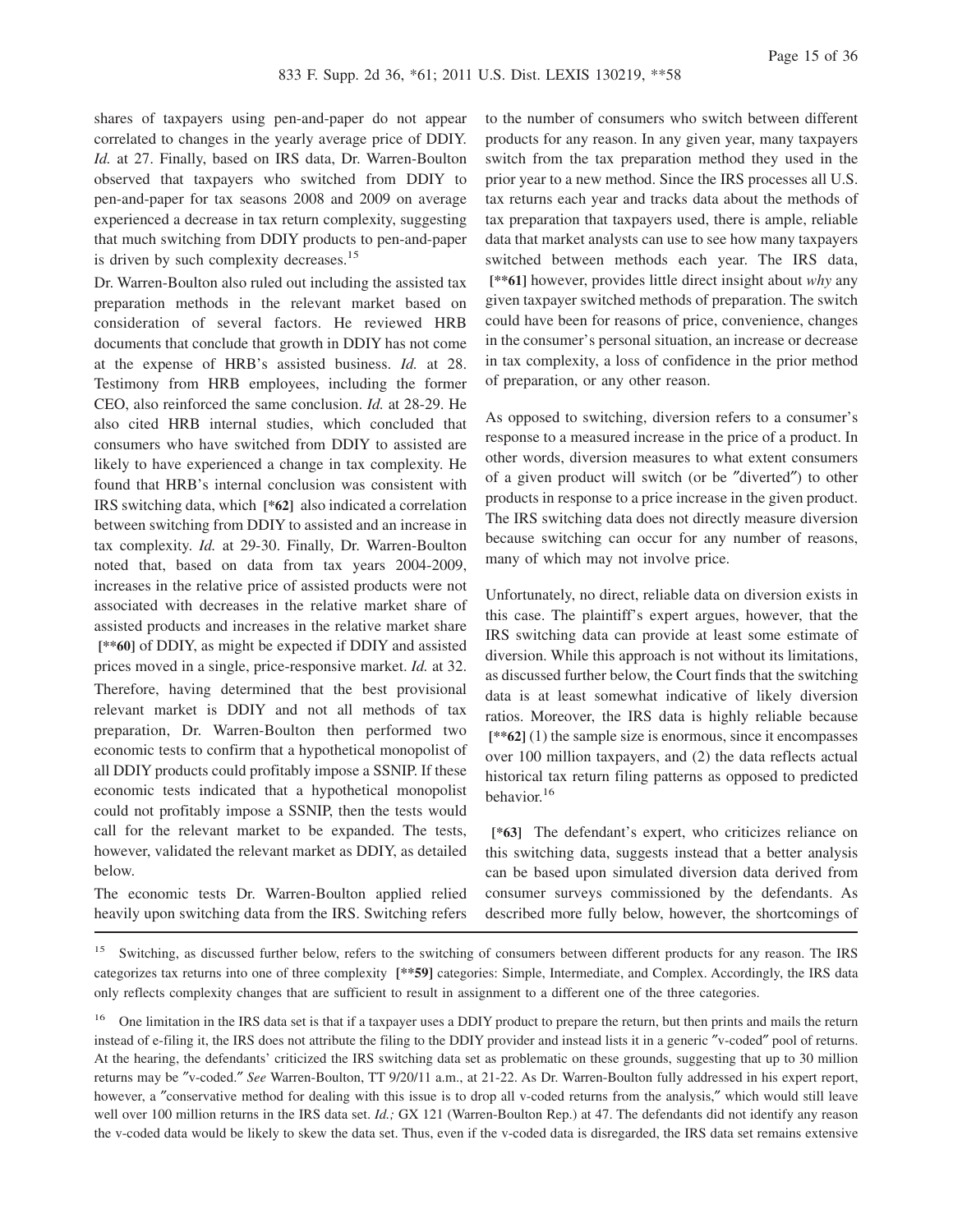these survey-derived diversion data are so substantial that the Court cannot rely on them.

### **i. Critical Loss Analysis**

The first economic test Dr. Warren-Boulton performed is known as a ″critical loss″ analysis. This test attempts to calculate ″the largest amount of sales that a monopolist can lose before a price increase becomes unprofitable.″ *Swedish Match,* 131 F. Supp. 2d at 160. Dr. Warren-Boulton calculated that for a 10 percent price increase in DDIY, the price increase would be profitable if the resulting lost sales did not surpass 16.7 percent.<sup>17</sup> GX 121 (Warren-Boulton Rep.) at 34.

Dr. Warren-Boulton then sought to compare this critical loss threshold with ″aggregate diversion ratios.″ The aggregate diversion ratio for any given product represents the proportion of lost sales that are recaptured by all other firms in the proposed market as the result of a price increase. Since these lost sales are recaptured within the proposed market, they are not lost to the hypothetical monopolist. According to Dr. Warren-Boulton, economists have shown that if the aggregate diversion ratio to products inside the proposed relevant market exceeds the critical loss threshold, then the critical loss analysis indicates that a SSNIP at that level would be profitable for a hypothetical monopolist. *Id.* at 34 (citing Michael Katz and Carl Shapiro, *Critical Loss: Let's Tell the Whole Story,* ANTITRUST (Spring 2003) at 49 -56); *see also* Warren-Boulton, TT, 9/9/11 p.m., at 33-34.

Because no diversion data is available, **[\*\*65]** Dr. Warren-Boulton relied instead on IRS switching data to estimate aggregate diversion ratios. *Id.* These data show that of the taxpayers who left HRB's DDIY products between tax year 2007 and 2008, $18\,57$  percent went to other DDIY providers. Of those who left TaxACT, 53 percent stayed in DDIY, and for TurboTax, 39 percent stayed in DDIY. *Id.* at 34-35. Since these numbers are all well above the 16.7 percent critical loss threshold, Dr. Warren-Boulton concluded a 10 percent SSNIP in the DDIY market would be profitable for a hypothetical monopolist.

In cross-examining Dr. Warren-Boulton, the defendants suggested that the critical loss test is meaningless because it would seem to validate numerous different candidate markets consisting of various assortments of tax preparation businesses. Warren-Boulton, TT, 9/9/11 p.m., at 20-42. For example, the defendants demonstrated that the test could also validate a market consisting of just HRB and Intuit or a market consisting of just TaxACT and Intuit. *See* DX 9802. Dr. Warren-Boulton **[\*64]** noted in his testimony, however, that such markets are "smaller, irrelevant" markets for evaluating **[\*\*66]** the proposed transaction between HRB and TaxACT. Warren-Boulton, TT, 9/9/11 p.m., at 41; *see also* Areeda & Hovenkamp ¶ 533c, at 254 (″[C]ourts correctly search for a 'relevant market' – that is a market relevant to the particular legal issue being litigated.″). The fact that critical loss analysis would validate other groupings of businesses does not undermine Dr. Warren-Boulton's reliance on it to validate DDIY as the relevant market in this case.<sup>19</sup> Indeed, rather than urging a smaller relevant market definition, the defendants urged the Court to define the market much more broadly. Nonetheless, the Court appreciates the defendants' point that the critical loss test alone cannot answer the relevant market inquiry. While some inappropriate proposed relevant markets would be ruled out by the critical loss test, the fact that the test could

and reliable. It is also worth noting that the IRS data **[\*\*63]** does not distinguish between the DDIY providers' various products, so only firm-level switching rates are available. GX 121 (Warren-Boulton Rep.) at 47

<sup>17</sup> The formula for critical loss is  $L = X/(X + M)$ , where L is the critical loss, X is the percentage price increase, and M is the hypothetical monopolist's gross margin. Assuming a **[\*\*64]** 50 percent margin, which Dr. Warren-Boulton claims is a conservative estimate for firms in the DDIY market, then the critical loss for a 10 percent SSNIP is 16.7 percent. 16.7 percent is the result of applying 10 percent and 50 percent in the formula  $X/(X+M)$ : .167 = .1/(.1+.5).

<sup>18</sup> These are the last two years for which this data was available.

<sup>19</sup> The defendants also referred obliquely in cross examination to an academic debate surrounding the proper way to perform critical loss analysis. Warren-Boulton, TT, 9/9/11 p.m., at 23. Dr. Warren-Boulton **[\*\*67]** acknowledged his awareness of the existence of this debate and the defendants' counsel did not pursue the topic further. *Id.* The Court has no basis for disputing Dr. Warren-Boulton's application of critical loss analysis based merely on the existence of unspecified academic critiques. The Court notes that the critical loss analysis is specifically endorsed by the Merger Guidelines as a method for implementing the SSNIP test, *see* Merger Guidelines § 4.1.3, and has been accepted by courts as a standard methodology. *See FTC v. CCC Holdings Inc.,* 605 F. Supp. 2d 26, 40 n.16 (D.D.C. 2009) (″Critical loss analysis is a standard tool used by economists to study potentially relevant markets.″). The court in *CCC Holdings* ultimately did not rely on the expert's application of critical loss analysis due to what the court deemed a ″gap″ or oversight in the expert's reasoning, but the court nonetheless adopted the same relevant product market that the critical loss analysis had validated. *See id.* at 40-41.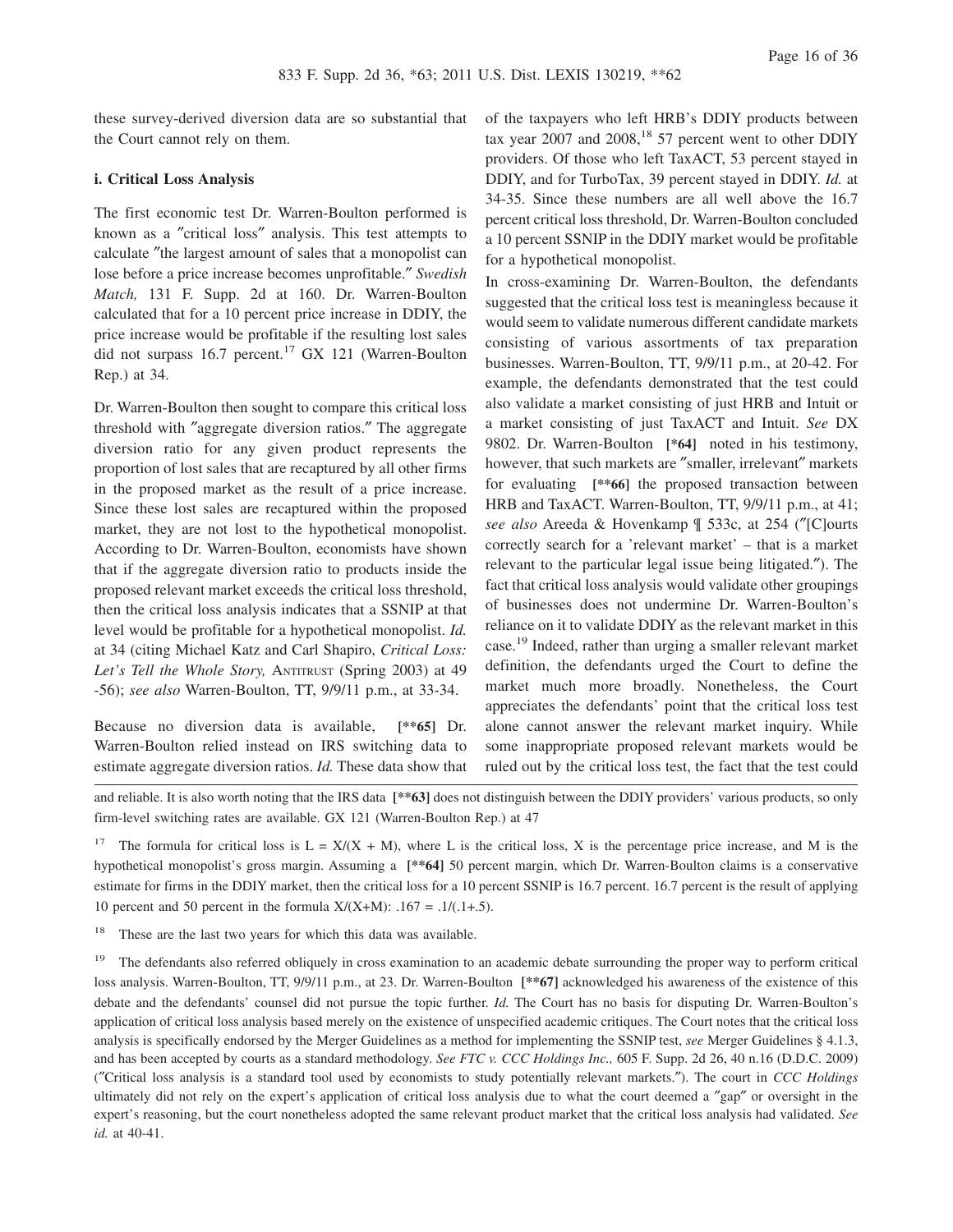still confirm multiple relevant markets means that the Court must rely on additional evidence in reaching the single, appropriate market definition.

# **ii. Merger Simulation**

In addition to the critical loss analysis, Dr. Warren-Boulton also performed an economic simulation of a merger among the HRB, TaxACT, and Intuit. GX 121 (Warren-Boulton Rep.) at 35. **[\*\*68]** This simulation, known as a Bertrand model, predicted that a monopolist of the DDIY products of these three companies would find it profit-maximizing to raise TaxACT's price by 83 percent, HRB's price by 37 percent and TurboTax's price by 11 percent absent efficiencies. *Id.* Dr. Warren Boulton concluded that this simulation also confirms that DDIY is the relevant product market.<sup>20</sup>

# **iii. Critiques of Dr. Warren-Boulton's Analysis**

The defendants' expert, Dr. Meyer, critiques Dr. Warren-Boulton's analysis in numerous ways. Her most fundamental critique is that his reliance on switching data as a proxy for diversion is flawed because switching can occur for any number of reasons and, therefore, it is not necessarily indicative of what products consumers would switch to in response to a price increase. DX 17 (Meyer Rep.) at 59-60. Dr. Meyer is certainly correct in this critique. Dr. Warren-Boulton, however, testified forthrightly about the limitations involved in relying on switching data as a proxy for diversion:

Using migration [i.e., switching] doesn't really **[\*\*69]** answer, or it doesn't answer the precise question of [the] merger guidelines, **[\*65]** which of course is, where would you go if there was a small but significant price increase? It basically asks the question, where did you go? And you could go for a lot of reasons. You could go because the price has changed, you could go because the quality changes, you could go because you changed. Complexity changes. And there's a lot of evidence in the record that people switch because of changes in their own complexity. But using migration percentages, or using those gives you, I think, a reasonable second estimate of diversion ratios, because it's really asking the question, you know, if you went to some — if for some reason you decided to go from HRB to TaxACT, for all those reasons, is that roughly about the same percentages if you went due to a price increase?

Warren-Boulton, TT, 9/9/11 a.m., at 13-14. Thus, switching data does not necessarily indicate diversion for the reasons both experts have identified. In light of all the evidence in the record and the general similarity of DDIY products, the Court credits Dr. Warren-Boulton's conclusion that it was reasonable to use switching data as a proxy **[\*\*70]** for diversion, especially since no more refined historical data apparently exists. Bearing in mind the shortcomings of the switching data, the Court will not treat Dr. Warren-Boulton's hypothetical monopolist analysis as conclusive. The Court will treat it as another data point suggesting that DDIY is the correct relevant market, however.

Another major critique of Dr. Warren-Boulton's hypothetical monopolist analysis – and one that the defendants repeatedly emphasized at the hearing – is that Dr. Warren-Boulton decided ″arbitrarily to *exclude* some alternatives that are closer substitutes than the products that he *included.*″ DX 17 (Meyer Rep.) at 70; *see* Meyer, TT, 9/12/11 p.m., at 20-22. As Dr. Meyer put it at the hearing, ″Dr. Warren-Boulton's relevant market is a miscellaneous set of unconnected links, because it doesn't include . . . the closest substitute to H&R Block [At Home], which is assisted tax preparation. It doesn't include pen and paper, which is the closest substitute to TaxACT.″ Meyer, TT, 9/12/11 p.m., at 24-25. Dr. Meyer identified the ″closest substitutes″ to the merging parties' products using simulated diversion data. As discussed below, the Court finds this data **[\*\*71]** unreliable and declines to rely upon it. Dr. Meyer opines, however, that Dr. Warren-Boulton failed to include the closest substitutes for the defendants' products in his market, even if switching data is treated as a proxy for diversion, as Dr. Warren-Boulton suggests. For example, Dr. Meyer states that ″11.2% of TaxACT's customers in TY2007 switched to assisted preparation in TY2008, while only 2.7% switched to H&R Block At Home and 9.1% switched to TurboTax.″ DX 17 (Meyer Rep.) at 72. Thus, the defendants contend Dr. Warren-Boulton violated the following principle from the Merger Guidelines: ″When applying the hypothetical monopolist test to define a market around a product offered by one of the merging firms, if the market includes a second product, the Agencies will normally also include a third product if that third product is a closer substitute for the first product than is the second product.″ *Id.* at 72 (quoting Merger Guidelines § 4.1.1).

The government persuasively illustrated the key flaw in this critique during the cross-examination of the defendants' expert. *See* Meyer, TT, 9/13/11 a.m., at 90-96. Simply put, when determining the "closest substitutes" for products

<sup>20</sup> Dr. Warren-Boulton's merger simulation is addressed further below in the Court's discussion of unilateral effects in Section III.B.2.c.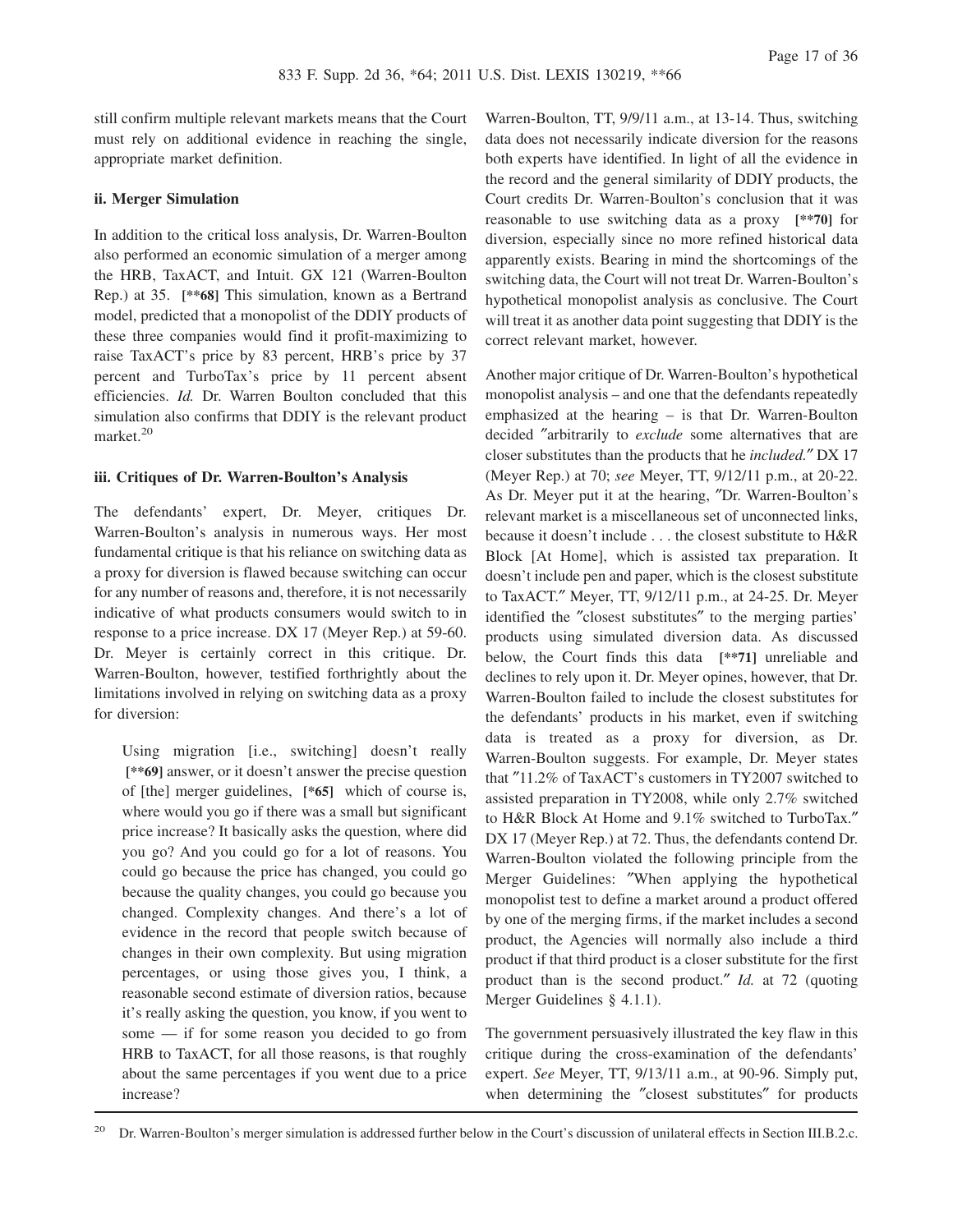within **[\*\*72]** the DDIY category, Dr. Meyer looked at diversion to individual DDIY brands, such as TurboTax and H&R Block At Home, **[\*66]** but when assessing substitutes outside the DDIY category, Dr. Meyer lumped all products and methods together into large, aggregated market categories, such as ″assisted″ or ″pen-and-paper.″ *See id.* If, instead, DDIY products are grouped together as an aggregated category, similar to the treatment of assisted and pen-and-paper in Dr. Meyer's analysis, then the IRS switching data would indicate that other DDIY products are the closest substitutes for both the DDIY products of HRB and TaxACT. *See* GTX 15, 16 (illustrating this analysis). For HRB, the numbers show 56.8 percent switching to other DDIY, 36.9 percent to assisted, and 6.3 percent to pen-and-paper. GTX 15. For TaxACT, the numbers show 52.7 percent switching to other DDIY, 40.1 percent to assisted, and 7.3 percent to pen-and-paper. GTX 16.

Some of Dr. Meyer's additional critiques have more merit. For example, one datum Dr. Warren-Boulton relied on in his analysis was the outcome of an advertising study showing that HRB's sales {were affected} in cities where TaxACT pursued an advertising campaign. *See* GX 121 (Warren-Boulton Rep.) at 43. **[\*\*73]** The Court accepts Dr. Meyer's critique that few conclusions can be drawn from this observation because the observed correlation could have been due to other variables – for example, the advertising of a third competitor like TurboTax. *See* DX 17 (Meyer Rep.) at 69. Similarly, Dr. Warren-Boulton's observations that changes in relative market share of DDIY, assisted, and pen-and-paper do not appear correlated to changes in relative price could also have been affected by confounding variables. *Id.* at 67.

#### **b. Defendants' Expert - Dr. Meyer**

Dr. Meyer found the relevant product market to be all methods of tax preparation, including DDIY, assisted, and pen-and-paper. Her conclusion rested on various factors, including an analysis of documents and testimony. *See, e.g., id.* at 15. This Court, however, has already discussed its own analysis of the relevant documents and testimony above. Therefore, the Court will focus now on Dr. Meyer's analysis of pricing data and, in particular, her use of and reliance on data derived from customer surveys commissioned by the defendants.

Dr. Meyer found that assisted preparation competes with DDIY in part because the assisted method is the most popular method of **[\*\*74]** tax preparation across all complexity levels. *See id.* at 12-13. Dr. Meyer concedes, however, that "taxpayers with the most complex tax returns are the most likely to use [assisted preparation].″ *Id.* Indeed, her data show that this effect is pronounced, with approximately 70 percent of filers of complex returns using assisted and approximately 44 percent of filers of simple returns using assisted. *Id.* DDIY, by contrast, accounts for approximately 37 percent of simple returns and 23 percent of complex returns. *Id.* If anything, these data indicate that assisted products are linked to the needs of consumers with complex returns, suggesting a partially different consumer profile from DDIY products.

Dr. Meyer also noted that the pricing of DDIY and assisted products overlaps, but her analysis of this overlap rests primarily on comparing high-end DDIY products, such as HRB's Best of Both product,<sup>21</sup> [\*67] with low-end assisted products, such as Jackson Hewitt's offering of limited, simple return preparation at Wal-Mart. *See id.* at 13-14. Dr. Meyer concedes that the median price of assisted is higher than the median DDIY price, *see id.* at 13, and that is the more useful point of comparison.

Apart from these comparisons and her conclusions about how industry participants view the market based on her review of documents and testimony in the record, Dr. Meyer's definition of the relevant market rests primarily on her analysis of simulated diversion data obtained from a ″pricing simulator″ created for HRB in 2009 and an email survey conducted by TaxACT in 2011. *See id.* at 17-20. These two sources for her conclusions are discussed seriatim below.

#### **i. Pricing Simulator**

Dr. Meyer asserts in her report that the pricing simulator ″created for HRB in 2009, provides the only direct test of the likely diversion from HRB's [DDIY] products in reaction to a change in price.″ *Id.* at 17. The simulator itself is a pricing model that runs as a dynamic Excel spreadsheet. *See* Meyer, TT, 9/13/11 a.m., at 42. Dr. Meyer's report in several **[\*\*76]** instances relies upon an internal HRB Powerpoint presentation that reflects the simulator's data output under several different scenarios. *See, e.g.,* DX 17 (Meyer Rep.) at 37 n.155 (citing the Powerpoint). As Dr. Meyer describes, the ″simulator was prepared using a discrete choice survey of 6,119 respondents.″ *Id.* at 17. She explains that ″[t]he

<sup>21</sup> The Best <sup>[\*\*</sup>75] of Both product, as the name implies, actually combines aspects of DDIY and assisted. It enables a return completed on HRB's DDIY product to be reviewed by a tax professional. *See* DX 17 (Meyer Rep.) at 13 n.44. Thus, it is hardly surprising that this ″hybrid″ product, which features such exhaustive service, is priced more expensively than a typical DDIY product.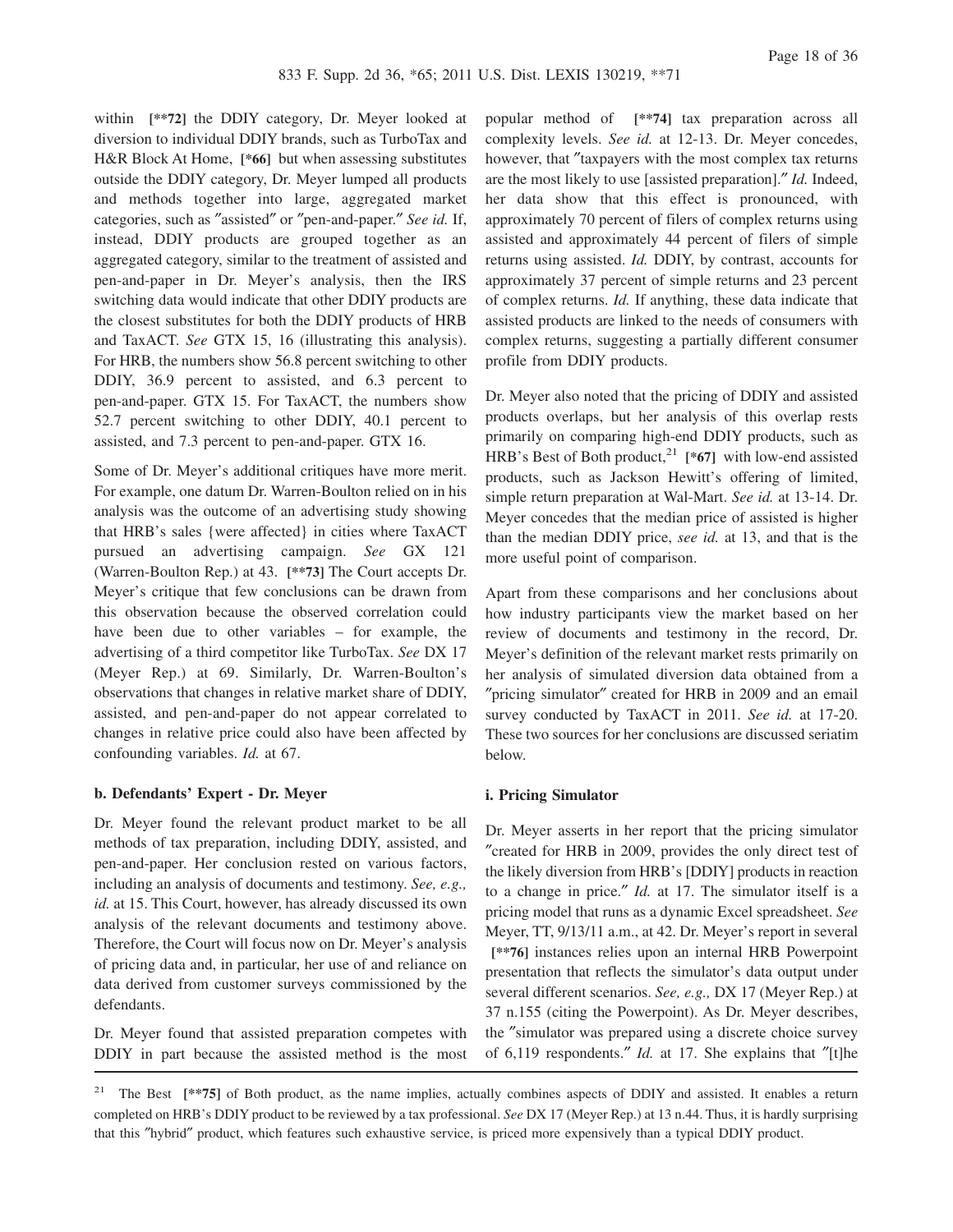respondents were shown five pricing scenarios, and the options included online DIY options, software DIY options, assisted tax preparation options, and other DIY options (including pen-and-paper and friends/family).″ *Id.* Dr. Meyer further states that the ″pricing of the various options changed across scenarios″ and a ″conjoint analysis was conducted to analyze the effect of a change in the price of each product on its own sales and the sales of the other tax preparation options.″ *Id.*

Based on the pricing simulator's results, Dr. Meyer calculated diversion ratios for DDIY products. Dr. Meyer found that ″the largest diversion from HRB's [DDIY products], in the event of a price increase, is to CPAs and accountants.″ *Id.* at 18. She found the ″second largest diversion from HRB's [DDIY products]″ was to pen-and-paper. *Id.* at 19-20. In addition, ″the **[\*\*77]** fourth largest diversion is to HRB retail stores.″ *Id.* at 18. Accordingly, Dr. Meyer concluded that assisted preparation and pen-and-paper were the closest substitutes to HRB's DDIY products and should be included in the relevant market.

There is a critical flaw in the design of the pricing simulator, however, that renders conclusions based on its output unreliable. Despite Dr. Meyer's assertion that the ″pricing of the various options changed across [the] scenarios″ presented to the survey respondents, not all of the options in the survey underlying the simulator actually had prices associated with them. *See* Meyer, TT, 9/13/11 a.m., at 27-28. Several ″non-priced choice options″ were available to the survey respondents and these non-priced options included, importantly, ″CPA or Accountant,″ ″H&R Block Retail Office,″ and ″Paper & Pencil.″ DX 9231 (May 2009 Pricing Simulator Powerpoint) at 4. Thus, while the pricing of the various options changed *for some products* across the different scenarios presented in the survey, no prices at all were associated with these critical ″non-priced choice options.″

The fact that the pricing simulator survey failed to assign any prices to these **[\*68]** particular **[\*\*78]** products is, of course, especially significant given Dr. Meyer's findings that the highest diversion from HRB DDIY was to CPAs and then to pen-and-paper. DX 17 (Meyer Rep.) at 18. Indeed, the conclusion that the largest diversion from HRB's DDIY products would be to CPAs is puzzling on its face. This outcome is counterintuitive because CPAs in general tend to be the most expensive form of tax preparation assistance, while DDIY tends to be the least expensive. *See* GTX 14. The Court finds that these surprising results are most likely due to the fact that the survey did not, in fact, assign any price at all to the CPA option. Due to this flaw in the survey's design, respondents may well have selected the CPA option and the other non-priced options without even attempting to consider price as a factor in their decision. Accordingly, the Court finds that it simply cannot rely on the diversion ratios predicted by the simulator.

Additional problems with the pricing simulator also render its output unreliable. As Dr. Warren-Boulton noted in his rebuttal of Dr. Meyer's report, the compilation of pricing simulator data which Dr. Meyer relied upon to calculate her diversion ratios contains results **[\*\*79]** that appear to violate what is "[p]erhaps the most fundamental principle in economics.″ *See* GX 665 (Warren-Boulton Reply Rep.) at 9-10. Increasing the price of one HRB DDIY product in the simulation, TaxCut Online Basic, appears to increase the quantity of the product sold, holding other variables constant. *Id.* This anomaly violates the fundamental economic principle that ″demand curves almost always slope downward,″ which holds that, all other things being equal, consumers buy less of a product when the price goes up. *See id.* In another anomalous result, Dr. Warren-Boulton found that, based on the simulator data, cutting the price of TaxCut Online Basic from \$29.95 to \$14.95 approximately doubles its predicted market share, but cutting the price only to \$19.95 greatly reduces its market share.<sup>22</sup> *Id.* Dr. Warren-Boulton also found that analysis of different print outs of simulator data in the HRB Powerpoint may yield inexplicably different results. For example, relying on the data on one page of the simulator Powerpoint, Dr. Meyer determined that the ″the diversion rate from HRB to TaxACT is only 1.6 percent.″ DX 17 (Meyer Rep.) at 37. Yet, Dr. Warren-Boulton applied the same methodology **[\*\*80]** for calculating the diversion rate to the simulator data reflected on another slide of the same Powerpoint purporting to show the same simulator data as applied to a different scenario. This calculation yielded the ″wildly different estimate″ of a 32.4 percent diversion rate from HRB to TaxACT. *See* GX 665 (Warren-Boulton Reply Rep.) at 10. These inconsistent and anomalous results provide additional reasons to discredit the diversion ratios Dr. Meyer predicted from the simulator data.

#### **ii. 2011 Email Survey**

<sup>&</sup>lt;sup>22</sup> Dr. Meyer testified at the hearing that these anomalies are not reflected in the underlying simulator Excel data, but rather appear only in the printouts of simulator data contained in the internal HRB Powerpoint. In addition, Dr. Meyer explained that she redid her calculations excluding the anomalous data and came up with the same conclusions. *See* Meyer, TT, 9/12/11 p.m., at 45-47. Dr. Meyer never identified the source or cause of the anomalies, however. *Id.* at 49.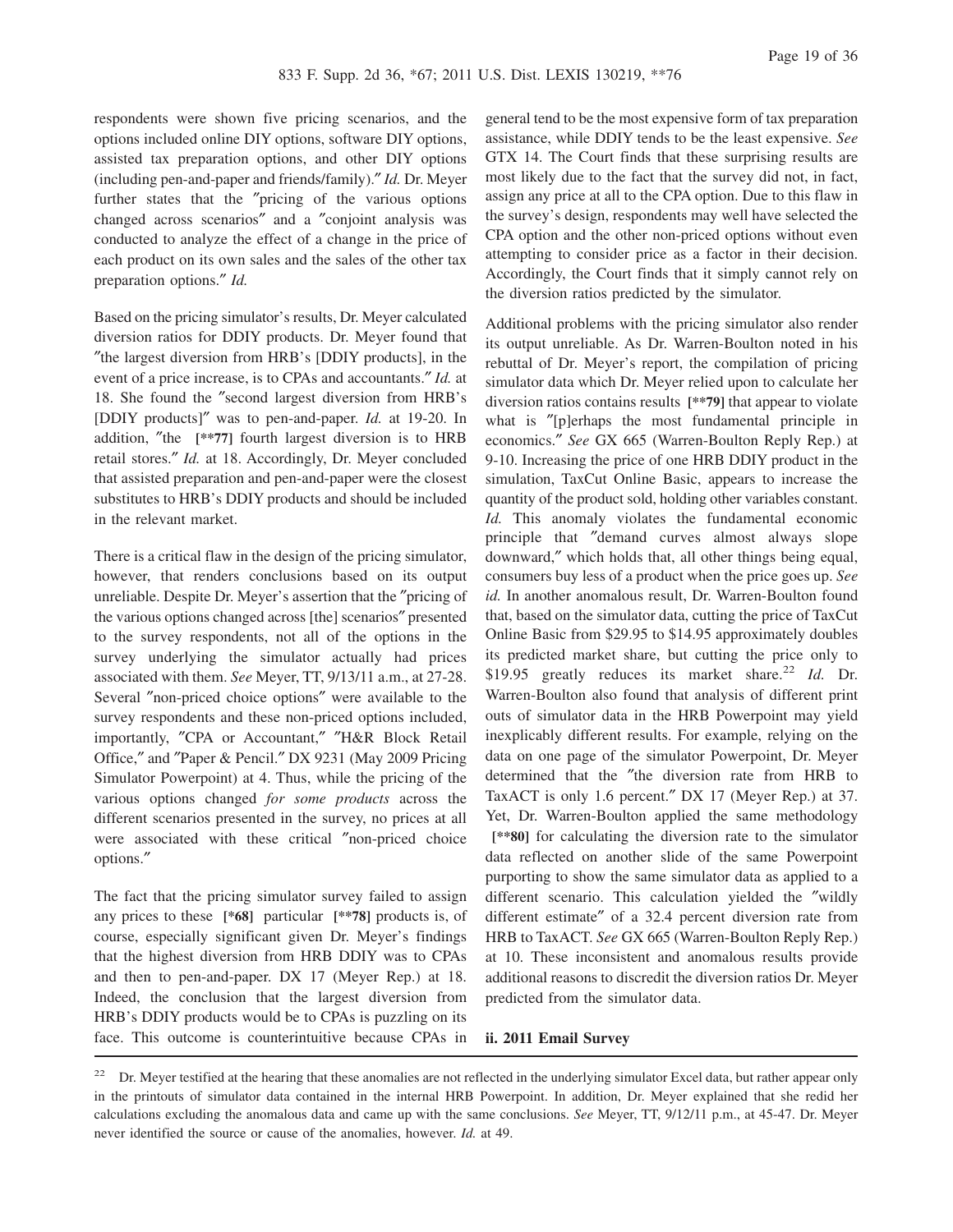Dr. Meyer's analysis also relied on a 2011 email survey of TaxACT customers commissioned by the defendants.<sup>23</sup> *See*

**[\*69]** DX 17 (Meyer Rep.) at 20, 38. In April 2011, TaxACT and HRB jointly commissioned this survey ″to determine **[\*\*81]** to which products TaxACT's customers would switch if those customers were displeased with TaxACT because of price, quality, or functionality.″ *Id.* at 20. The survey asked one primary question: ″If you had become dissatisfied with TaxACT's price, functionality, or quality, which of these products or services would you have considered using to prepare your federal taxes?″ GX 604 (Survey Summary) at 1. The survey then offered the respondents a list of other products or services from which to choose and instructed them to select all applicable options. *Id.* The list of options that respondents were given varied somewhat depending on the respondents' filing status and the payments they had made for their 2011 tax returns.<sup>24</sup> *Id.* A follow-up question asked the respondents to narrow their selections to a single choice. *Id.*

The research firm conducting the survey initially sent out 46,899 email requests to TaxACT customers inviting them to participate in the survey and then subsequently targeted 24,898 customers who had purchased a federal tax return product but not a state product. *Id.* Survey respondents were also asked screening **[\*\*83]** questions to determine their membership in one of four categories of customers: (1) those who paid to complete both a federal and state tax return; (2) those who completed a free federal return and paid to complete a state return; (3) those who completed a paid federal return but did not complete a state return; and (4) those who completed a free federal return and did not complete a state return. *Id.*

A total of 1,089 customers responded to the survey. *Id.* at 1-3. The response rates for the four categories of customers were: (1) 2.45 percent for paid federal / paid state filing (422); (2) 2.08 percent for free federal / paid state filing  $(245)$ ; (3) 0.6 percent for paid federal / no state filing (182); and (4) 1.7 percent for free federal / no state filing (240). *Id.*

Dr. Meyer opined that ″this survey is closer to the concept of a diversion ratio than are data on overall switching between products.″ DX 17 (Meyer Rep.) at 20 n.85. Based on the survey's results, she concluded that the survey ″provides direct evidence that digital DIY products compete with pen-and-paper″ because the percentage of TaxACT customers who reported that, if they were dissatisfied with TaxACT, they would switch **[\*\*84]** to pen-and-paper in each group ranged from 27 to 34 percent. DX 17 (Meyer Rep.) at 20. Dr. Meyer also noted that the survey showed that few TaxACT customers would switch to H&R Block At Home, since only 4 to 10 percent of respondents selected that option. *Id.* at 38. Accordingly, Dr. Meyer **[\*70]** found this outcome indicative that ″HRB is not a particularly close competitor to TaxACT.″ *Id.*

In response to Dr. Meyer's reliance upon this survey, the government submitted a rebuttal expert report from Dr. Ravi Dhar, a professor of management at Yale University, which credibly critiques the survey on several levels.<sup>25</sup> GX 623 (Dhar Rep.). Most fundamentally, the government points out that the phrasing of the survey question – which asks about dissatisfaction with ″TaxACT's price, functionality, or quality″ – appears to ask a hypothetical question about *switching,* not diversion based solely on a price change. Since the phrasing of the survey question conflates customer concerns about price, functionality, or quality, the government argues that the survey cannot shed any light on customer reactions to price changes alone. *See id.* at 5. Further, to the extent that the wording of the question addresses **[\*\*85]** price, it does not ask about a change in price, but rather suggests a change in the customer's satisfaction with TaxACT's existing price. *See id.*

At the hearing, Dr. Meyer explained that she viewed the email survey data as ″closer to diversion than is pure switching data″ because switching could occur for any reason at all, while the survey only asked about potential

<sup>23</sup> Prior to the hearing in this case, the government filed a motion in limine to exclude this survey from evidence and to limit Dr. Meyer's opinion to the extent it relied on the survey. *See* ECF No. 60. The government argued that the survey's wording and methodology made it inherently unreliable and therefore inadmissible. While the Court noted that the government had identified **[\*\*82]** a number of defects in the methodology and wording of the survey, the Court concluded that these defects did not undermine the survey and the expert's reliance on it so overwhelmingly as to render the survey inadmissible, especially in a bench trial. *See* Memorandum Opinion and Order on Motion in Limine, September 6, 2011, ECF No. 84.

<sup>24</sup> The response options varied among four different categories of filers, which are discussed further below. For example, the list of options presented to filers who completed a free federal tax return and no state return were: ″I would prepare myself without help,″ ″TurboTax Free Edition,″ ″H&R Block at Home Free Edition,″ ″Free TaxUSA Free Edition,″ ″Complete Tax Free Basic,″ ″An Accountant,″ ″I would use a product on FFA [i.e., Free File Alliance],″ ″TaxSlayer Free Edition,″ ″Jackson Hewitt Free Basic,″ ″Tax\$imple Free Basic,″ and ″Other.″ GX604 at 2.

<sup>25</sup> Dr. Dhar did not testify in person at the hearing, but provided an expert report and affidavit.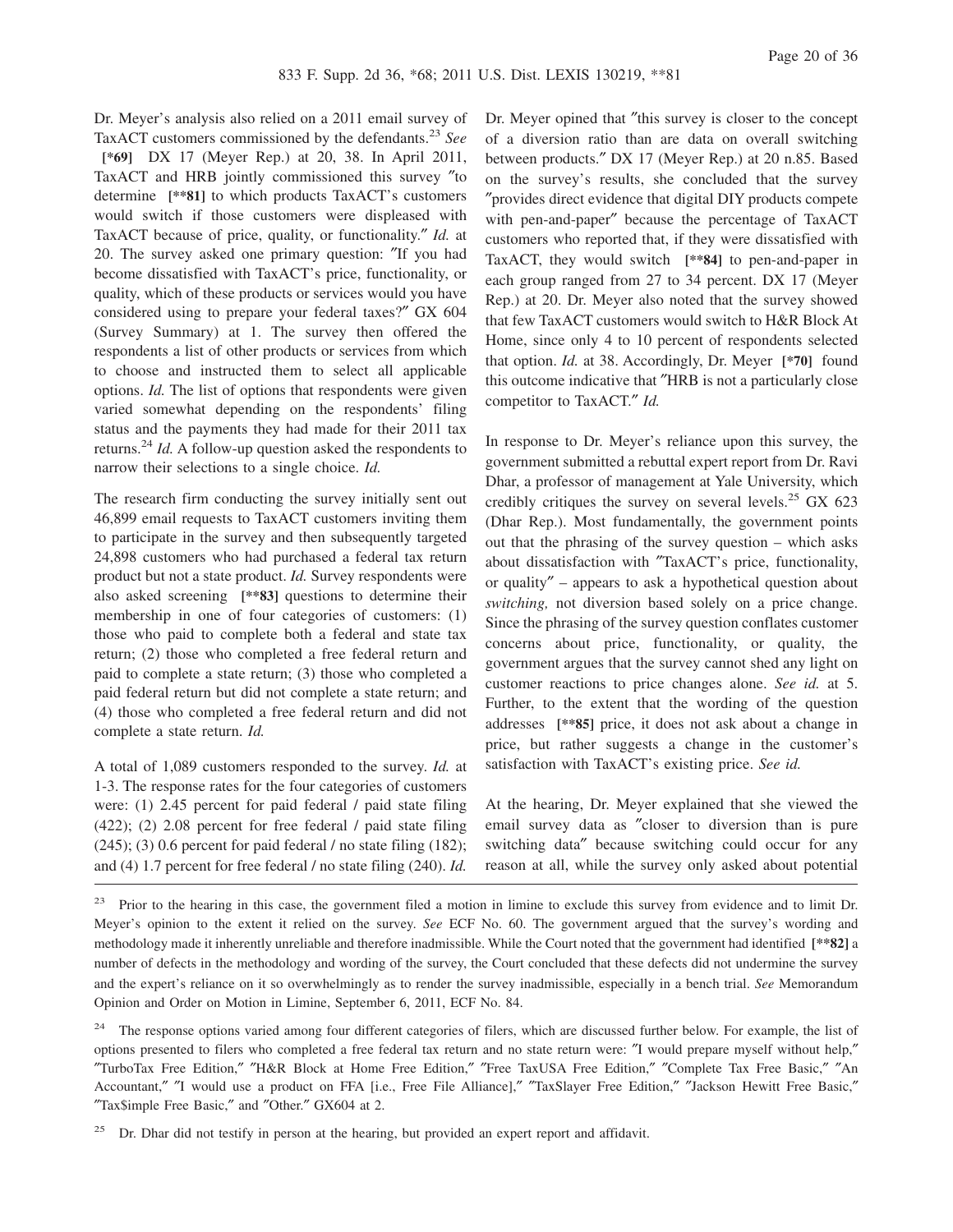switching due to dissatisfaction with ″price, functionality, or quality.″ Meyer, TT, 9/13/11 a.m., at 87. Yet the Court finds that almost any reason for switching from a product could be characterized as dissatisfaction with the ″functionality″ or ″quality″ offered by the product in some respect. Therefore, the survey question does not come much closer to identifying diversion ratios than pure switching data does. Moreover, since there is extensive IRS data reflecting actual switching behavior in the marketplace – as opposed to the hypothetical switching behavior asked about in the email survey – the Court will not rely on the ″diversion ratios″ suggested by the 2011 email survey.

Furthermore, additional defects in the 2011 email **[\*\*86]** survey's methodology also render the reliability of its findings questionable. First, the high level of non-response to the defendants' email invitations to participate in the survey could have biased the results. Dr. Dhar explained that the ″level of nonresponse . . . is extremely high (more than 98%)″ and that the ″extremely low response rates makes it difficult to determine whether the results were impacted by a certain segment who were systematically more likely to respond to the survey (e.g., those who were price sensitive or time insensitive) in relation to those who did not respond.″ GX 623 (Dhar Rep.) at 10. The Court agrees that non-response bias is a potential pitfall of the survey. *See University of Kansas v. Sinks,* No. 06-2341, 2008 U.S. Dist. LEXIS 23763, 2008 WL 755065, at \*4 (D. Kan. Mar. 19, 2008) (noting, in trademark case, that a consumer survey response rate of ″2.16% appears, by any standard, to be quite low.″). Second, by providing survey respondents with a pre-selected list of alternative options, rather than letting respondents respond organically, the survey leads respondents to think about the market for tax preparation services in the same terms that the defendants do, which may have **[\*\*87]** led respondents to select options they otherwise would not have selected. Since the survey's question essentially asks about hypothetical switching, and since the actual IRS switching data in this case reflect a much larger **[\*71]** sample size without the methodological deficiencies of the 2011 survey, the Court declines to rely on the purported diversion ratios calculated from the email survey.

On the whole, the Court views Dr. Warren-Boulton's expert analysis as more persuasive than Dr. Meyer's.<sup>26</sup> First, Dr.

Warren-Boulton's testimony was generally more credible than Dr. Meyer's. $27$  Second, the diversion ratios that Dr. Meyer calculated from the pricing simulator and the 2011 email survey are unreliable, as discussed above. Without these simulated diversion ratios, little remains of Dr. Meyer's expert conclusions apart from her analysis of documents in the record.

Dr. Warren-Boulton's analysis is not without its limitations. The main shortcoming for his approach is that he relied on switching data as a proxy for diversion. Since there is evidence in the record that switching among different products in the broader tax preparation industry occurs for reasons other than price competition, switching cannot serve as a complete proxy for diversion. Even so, the Court credits Dr. Warren-Boulton's conclusion that switching data can provide a ″reasonable second estimate″ of diversion ratios here. Therefore, the Court finds that Dr. Warren-Boulton's analysis tends to confirm that the relevant market is DDIY, although the Court would not rely on his analysis exclusively. As explained above, however, the full body of evidence in this case makes clear that DDIY is the correct relevant market for evaluating this merger.

#### **B. Likely Effect on Competition**

# **1. The Plaintiff's Prima Facie Case**

Having defined the relevant market as DDIY tax preparation products, ″the Court must next consider the likely effects of the proposed acquisition on competition **[\*\*89]** within that market.″ *Swedish Match,* 131 F. Supp. 2d at 166. The government must now make out its prima facie case by showing ″that the merger would produce 'a firm controlling an undue percentage share of the relevant market, and [would] result[ ] in a significant increase in the concentration of firms in that market.'″ *Heinz,* 246 F.3d at 715 (quoting *Philadelphia Nat'l Bank,* 374 U.S. at 363). ″Such a showing establishes a 'presumption' that the merger will substantially lessen competition.″ *Id.*

″Market concentration, or the lack thereof, is often measured by the Herfindahl-Hirschmann Index ('HHI').″ *Id.* at 716. ″The HHI is calculated by totaling the squares of the market shares of every firm in the relevant market. For example, a market with ten firms having market shares of 20%, 17%,

<sup>26</sup> Of course, the Court remains cognizant that the plaintiff bears the burden of proof in demonstrating the relevant market.

<sup>27</sup> For example, Dr. Meyer's description of the pricing simulator survey as one in which the ″pricing of the various options changed across scenarios″ was inaccurate insofar as several of the most significant products **[\*\*88]** for the purposes of Dr. Meyer's analysis did not have any prices associated with them at all. *See* discussion *supra.*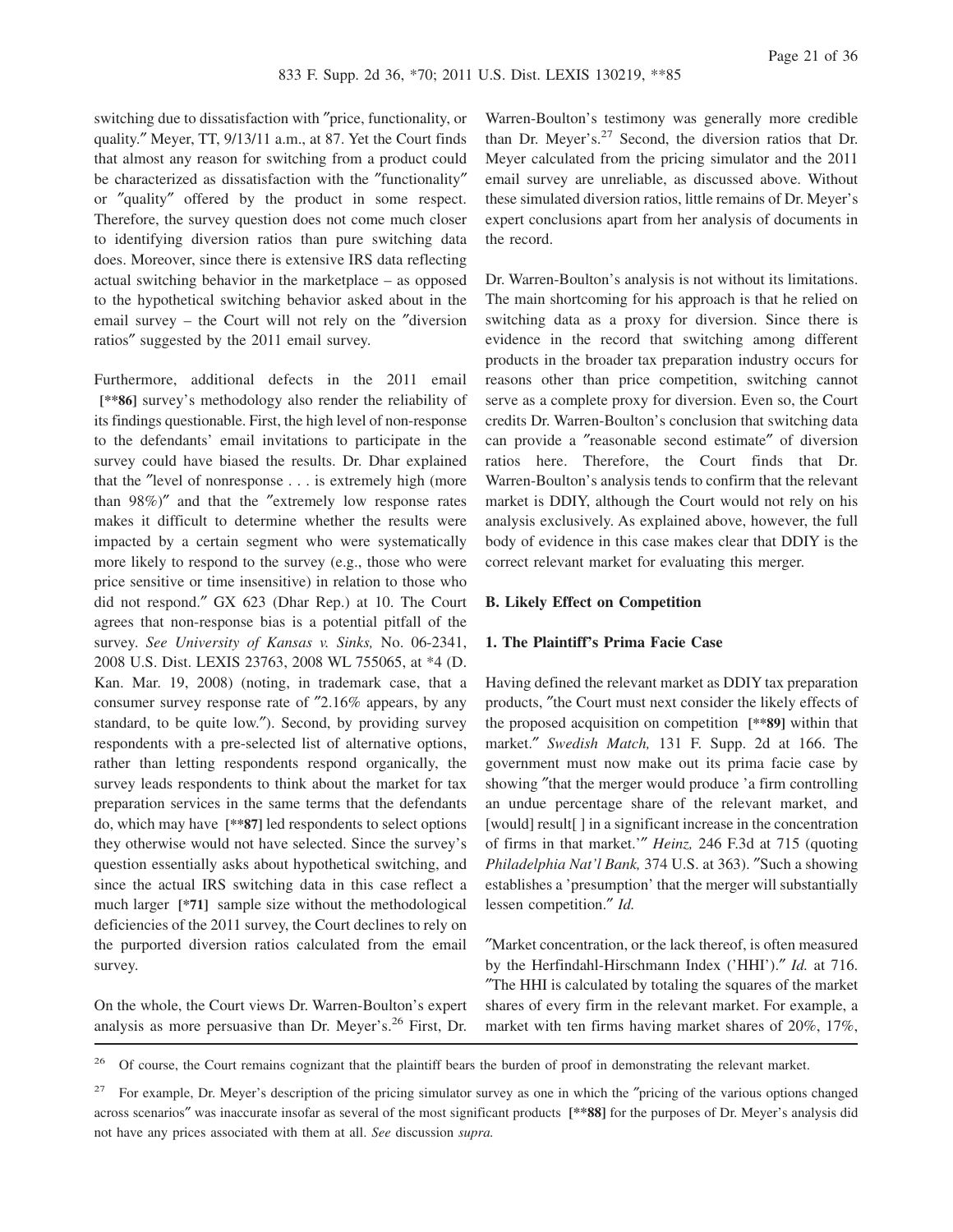13%, 12%, 10%, 10%, 8%, 5%, 3% and 2% has an HHI of  $1304 (20^2 + 17^2 + 13^2 + 12^2 + 10^2 + 10^2 + 8^2 + 5^2 + 3^2 + 2^2)$ ." *Id.* at 715 n.9. Sufficiently large HHI figures establish the government's prima facie case that a merger is anticompetitive. *Id.* Under the Horizontal Merger Guidelines, markets with an HHI above 2500 are considered ″highly concentrated″ and mergers ″resulting in highly concentrated markets **[\*\*90]** that involve an increase in the HHI of more than 200 points will be presumed to **[\*72]** be likely to enhance market power.″ Merger Guidelines § 5.3.

In this case, market concentration as measured by HHI is currently 4,291, indicating a highly concentrated market under the Merger Guidelines. GX 121 (Warren-Boulton Rep.) at 38. The most recent measures of market share show Intuit with 62.2 percent of the market, HRB with 15.6 percent, and TaxACT with 12.8 percent. GX 27. These market share calculations are based on data provided by the IRS for federal tax filings for 2010, the most recent data available.

The defendants argue that market share calculations based exclusively on federal filing data are insufficient to meet the plaintiff's burden in establishing its alleged relevant product market, which includes both federal and state filings. Defs.' Post-Trial Mem. at 12-13. The Court rejects this argument. State tax return products are typically sold as add-ons to or in combination with federal return products and the Court finds that there is little reason to conclude that the market share proportions within the state DDIY segment would be significantly different from federal DDIY. *See* GX 600 **[\*\*91]** at 8 (HRB market research study stating that ″[t]he desire to file State and Federal taxes together, and, inherently, for ease/convenience overruled all other rationales for the method chosen for State taxes.″). While, as defendants point out, many customers of federal tax return DDIY products do not also purchase state returns, that may be because they live in states without income tax or because their state returns are simple enough to prepare very easily without assistance. *See* Dunn, TT, 9/8/11 a.m., at 48-49. A reliable, reasonable, close approximation of relevant market share data is sufficient, however. *FTC v. PPG Indus., Inc.,* 798 F.2d 1500, 1505, 255 U.S. App. D.C. 69 (D.C. Cir. 1986). Further, the defendants' own ordinary course of business documents analyze the market based on IRS federal e-file data, without reference to state filings, even though the defendants' clearly sell state tax return products. *See, e.g.,* GX 27.

The proposed acquisition in this case would give the combined firm a 28.4 percent market share and will increase the HHI by approximately 400, resulting in a post-acquisition HHI of 4,691. *Id.* These HHI levels are high enough to create a presumption of anticompetitive effects. *See,* **[\*\*92]** *e.g., Heinz,* 246 F.3d at 716 (three-firm to two-firm merger that would have increased HHI by 510 points from 4,775 created presumption of anticompetitive effects by a ″wide margin″); *Swedish Match,* 131 F. Supp. 2d at 166-67 (60 percent market share and 4,733 HHI established presumption). Accordingly, the government has established a prima facie case of anticompetitive effects.

″Upon the showing of a *prima facie* case, the burden shifts to defendants to show that traditional economic theories of the competitive effects of market concentration are not an accurate indicator of the merger's probable effect on competition in these markets or that the procompetitive effects of the merger are likely to outweigh any potential anticompetitive effects.″ *CCC Holdings,* 605 F. Supp. 2d at 46. ″The courts have not established a clear standard that the merging parties must meet in order to rebut a prima facie case, other than to advise that '[t]he more compelling the prima facie case, the more evidence the defendant must present to rebut [the presumption] successfully.'″ *Id.* at 46-47 (quoting *Baker Hughes,* 908 F.2d at 991). Even in cases where the government has made a strong prima facie showing:

[i]mposing **[\*\*93]** a heavy burden of production on a defendant would be particularly anomalous where, as here, it is easy to **[\*73]** establish a prima facie case. The government, after all, can carry its initial burden of production simply by presenting market concentration statistics. To allow the government virtually to rest its case at that point, leaving the defendant to prove the core of the dispute, would grossly inflate the role of statistics in actions brought under section 7. The Herfindahl-Hirschman Index cannot guarantee litigation victories.

*Baker Hughes,* 908 F.2d at 992. Thus, ultimately,″[t]he Supreme Court has adopted a totality-of-the-circumstances approach to the [Clayton Act], weighing a variety of factors to determine the effects of particular transactions on competition.″ *Id.* at 984. With these observations in mind, the Court will evaluate the parties' evidence and arguments about the likely effect of the transaction on competition in the DDIY market.

### **2. Defendants' Rebuttal Arguments**

#### **a. Barriers to Entry**

Defendants argue that the likelihood of expansion by existing DDIY companies besides Intuit, HRB, and TaxACT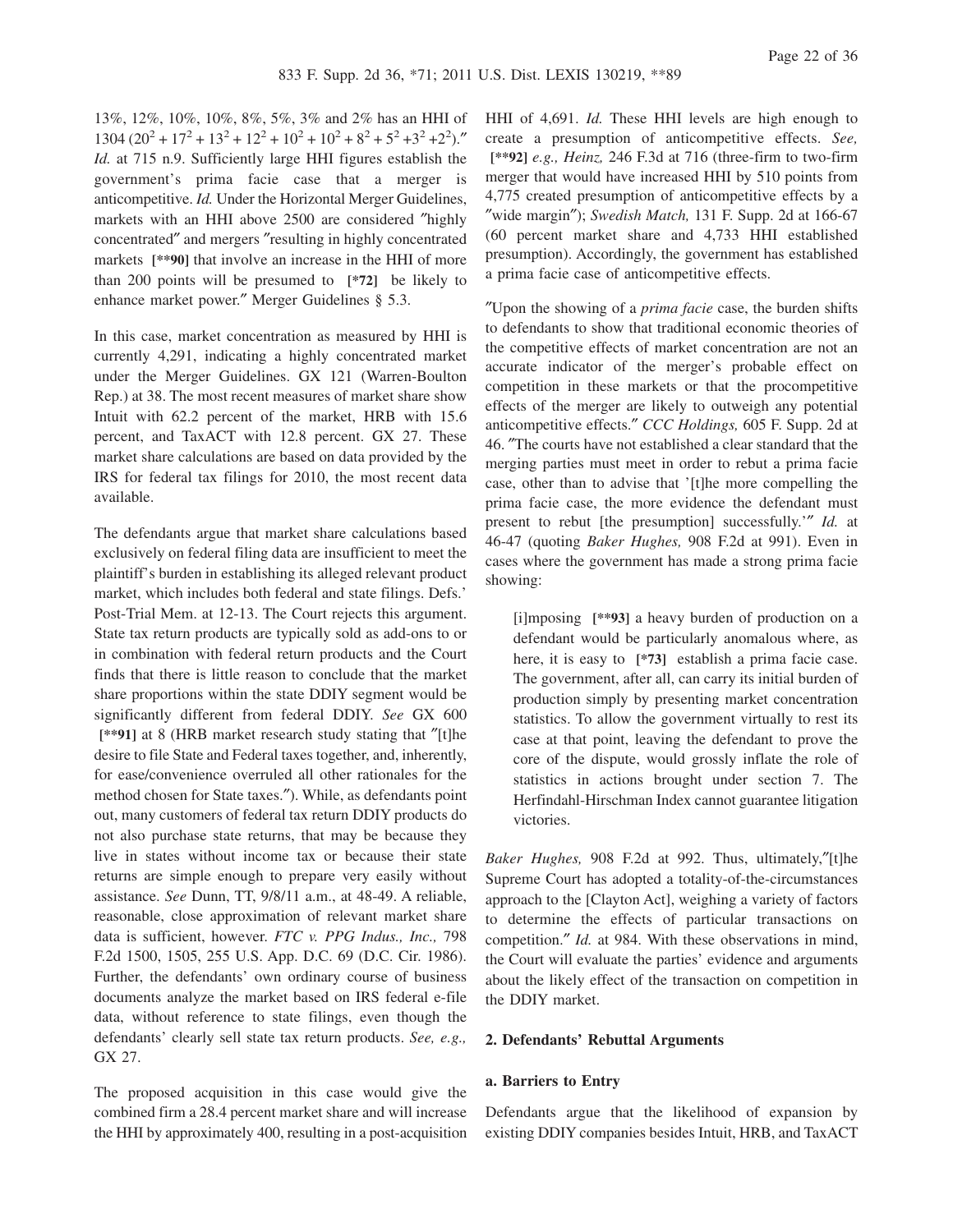will offset any potential anticompetitive effects from the merger. Courts have held **[\*\*94]** that likely entry or expansion by other competitors can counteract anticompetitive effects that would otherwise be expected. *See Heinz,* 246 F.3d at 717 n.13 (″Barriers to entry are important in evaluating whether market concentration statistics accurately reflect the pre- and likely post-merger competitive picture.″); *Baker Hughes,* 908 F.2d at 987 (″In the absence of significant barriers, a company probably cannot maintain supracompetitive pricing for any length of time.″). According to the Merger Guidelines, entry or expansion must be ″timely, likely, and sufficient in its magnitude, character, and scope to deter or counteract the competitive effects of concern.″ Merger Guidelines § 9; *see also CCC Holdings,* 605 F. Supp. 2d at 47; *United States v. Visa USA, Inc.,* 163 F. Supp. 2d 322, 342 (S.D.N.Y. 2001) (entry must be ″timely, likely, and [of a] sufficient scale to deter or counteract any anticompetitive restraints"). ″Determining whether there is ease of entry hinges upon an analysis of barriers to new firms entering the market or existing firms expanding into new regions of the market.″ *CCC Holdings,* 605 F. Supp. 2d at 47 (quoting *FTC v. Cardinal Health, Inc.,* 12 F. Supp. 2d 34, 55 (D.D.C. 1998)). **[\*\*95]** In this case, the parties essentially agree that the proper focus of this inquiry is on the likelihood of expansion by existing competitors rather than new entry into the market.<sup>28</sup> *See* Defs.' Post-Trial Mem. at 21-22. Since the government has established its prima facie case, the defendants carry the burden to show that ease of expansion is sufficient ″to fill the competitive void that will result if [defendants are] permitted to purchase" their acquisition target. *Swedish Match,* 131 F. Supp. 2d at 169.

In **[\*\*96]** describing the competitive landscape, the defendants note there are eighteen companies offering various DDIY products through the FFA. Defs.' Post-Trial Mem. at 22. Most of these companies are very small-time operators, however. **[\*74]** The defendants acknowledge this fact, but nevertheless contend that the companies ″TaxSlayer and TaxHawk are the two largest and most poised to replicate the scale and strength of TaxACT.″ *Id.* at 23. Witnesses from TaxSlayer and TaxHawk were the only witnesses from other DDIY companies to testify at the hearing. As such, the Court's ease of expansion analysis will focus on whether these two competitors are poised to

expand in a way that is ″timely, likely, and sufficient in its magnitude, character, and scope to deter or counteract″ any potential anticompetitive effects resulting from the merger.

TaxHawk runs five different websites, including FreeTaxUSA.com, that all market the same underlying DDIY product. Kimber, TT, 9/12/11 a.m., at 12, 40. TaxHawk was founded in 2001, three years after TaxACT, although it has a significantly smaller market share of 3.2 percent. *Id.* at 11; GX 27. TaxHawk's vice-president and co-founder, Mr. Dane Kimber, testified that the **[\*\*97]** company has the technical infrastructure to grow by five to seven times the number of customers in any given year. Kimber, TT, 9/12/11 a.m., at 21. TaxHawk's marketing strategy relies substantially on search engine advertising and search term optimization, including by using the FreeTaxUSA.com domain name, which contains the keywords ″free″ and ″tax.″ *See id.* at 19-27. Despite having been in business for a decade, its products are functionally more limited than those of Intuit, HRB, and TaxACT in various ways. *See* PFF ¶ 185. Although TaxHawk services the forms that cover most taxpayers, its program does not service all federal forms, it excludes two states' forms in their entirety, and it does not service city income tax forms for major cities that have income taxes – notably, New York City. Kimber, TT, 9/12/11 a.m., at 44. In fact, Mr. Kimber testified that the company would likely need another decade before its DDIY products could fully support all the tax forms. *Id.* at 45. The reason is that TaxHawk is what Mr. Kimber ″like[s] to call . . . a 'lifestyle' company. We like the lifestyle we have as owners. We want our employees to have a life, if you will. I do feel we have the expertise **[\*\*98]** to [expand functionality] more rapidly, but we choose not to.″ *Id.* Mr. Kimber also testified that TaxHawk had suddenly experienced an unprecedented growth rate of over 60 percent since April 2011, *id.* at 20-21, but that the company had not done any analysis to attempt to explain this unanticipated (and presumably welcome) growth. *Id.* at 39.

TaxHawk's relaxed attitude toward its business stands in stark contrast to the entrepreneurial verve that was apparent throughout the testimony of Mr. Dunn and that has been rewarded by the impressive growth of TaxACT over the years. In short, TaxHawk is a very different company from TaxACT. TaxHawk is a small company that has developed

<sup>&</sup>lt;sup>28</sup> New entrants to the market would not only face all of the barriers to expansion already faced by the existing small firms offering DDIY products, they would also have to develop their own products, including a software platform and a sufficient level of tax expertise. For entry to be considered timely, it typically must occur within approximately two years post-merger. *See* Commentary on the Horizontal Merger Guidelines (2006) at 45-46 (discussing prior Merger Guidelines § 3.2, which specified that timely entry should occur within two years). It is unlikely that an entirely new entrant to the market could compete meaningfully with the established DDIY firms within that time frame.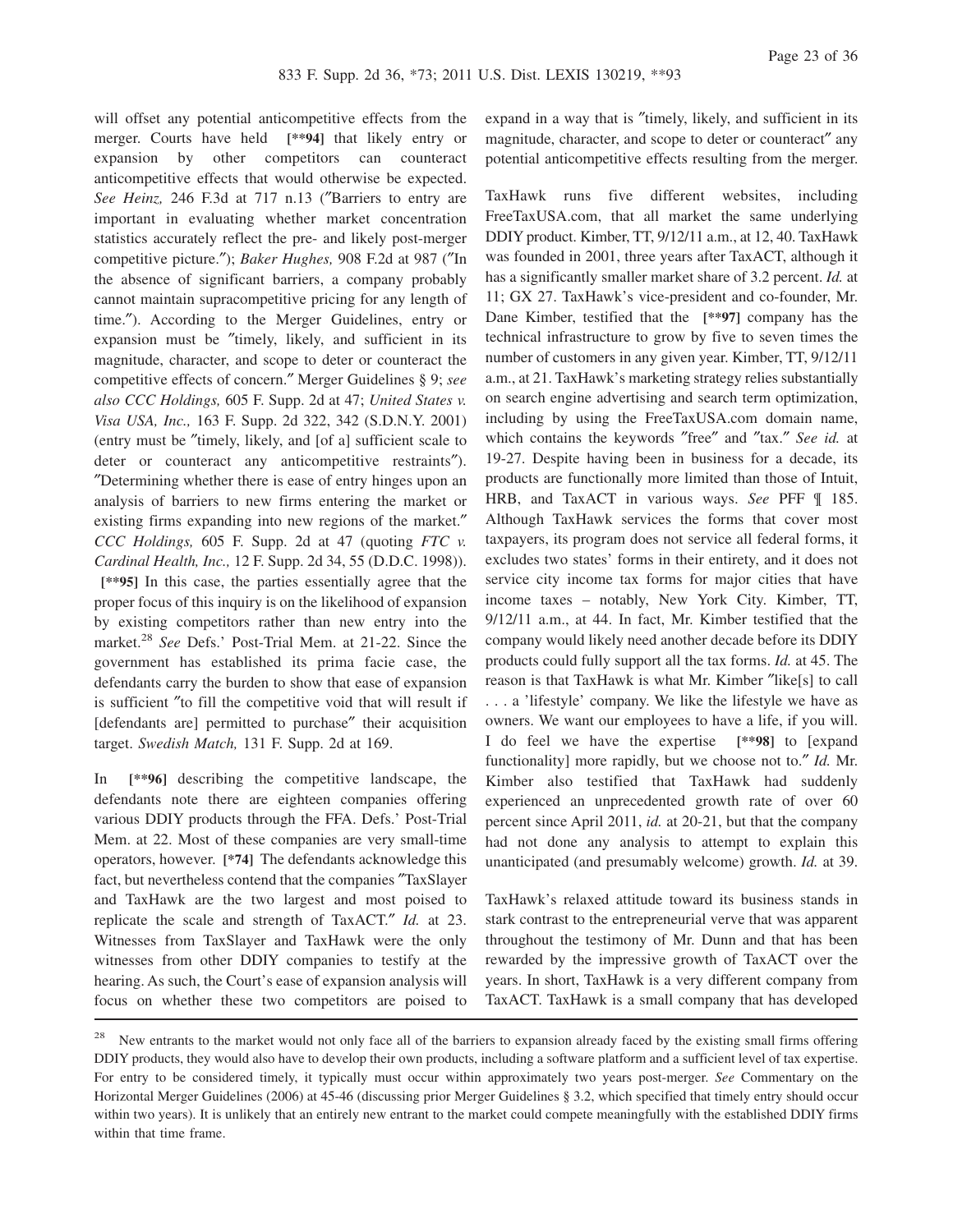a string of search-engine-optimized DDIY websites, which deliver a sufficient income stream to sustain its owners' comfortable lifestyle, without requiring maximal effort on their part. While TaxHawk's decision to prioritize a relaxed lifestyle over robust competition and innovation is certainly a valid one, expansion from TaxHawk that would allow it to compete ″on the same playing field″ as the merged company appears unlikely. *Chicago Bridge & Iron Co. N.V. v. FTC,* 534 F.3d 410, 430 (5th Cir. 2008).

After TaxHawk, **[\*\*99]** TaxSlayer is the next largest DDIY competitor, with a 2.7 percent market share. GX 27. TaxSlayer.com launched in 2003, although the same company started selling a software product to tax professionals several years earlier. Rhodes, TT, 9/12/11 a.m., at 71. TaxSlayer is part of the same corporate family as Rhodes Murphy, a tax firm that provides assisted tax preparation through **[\*75]** sixteen retail offices in the Augusta, Georgia area. *Id.* The company is a family business and James Brian Rhodes, the product manager of TaxSlayer and the son of the company's founder, testified at the hearing. *Id.* at 70,73. Mr. Rhodes testified that, in the event of an increase in TaxACT's prices or a decrease in its quality, he ″believe[s] that [TaxSlayer is] poised and ready to take those customers who would want to go elsewhere for lower prices." *Id.* at 81. TaxSlayer's marketing strategy relies heavily on sponsorship of sporting events, including the Gator Bowl and NASCAR. *Id.* at 75. TaxSlayer typically invests {a significant amount of its budget in marketing}. Rhodes, TT, 9/12/11 a.m. (sealed), at 86, 92. For example, TaxSlayer plans to spend \${redacted} on marketing in 2012 based on 2011 revenues of \${redacted}. **[\*\*100]** *Id.* at 84, 87. Despite this {high} level of marketing spending, TaxSlayer's DDIY market share has not changed substantially since 2006, despite steady growth in TaxSlayer's revenue and number of units sold. *See id.* at 94-96; GX 21-7 (IRS e-file share data chart showing 2.5 percent share for TaxSlayer in 2006 and 2.7 percent in 2010). Rather, TaxSlayer's growth in unit sales and revenue has come from maintaining the same slice of an expanding pie – the growing DDIY market. *See* GX 21-7.

TaxSlayer's stable market share despite its {significant} marketing expenditure as a proportion of revenue points to what the government considers the key barrier to entry in this market – the importance of reputation and brand in driving consumer behavior in purchasing DDIY products. Simply put, tax returns are highly personal documents that carry significant financial and legal consequences for consumers. Consumers, therefore, must trust and have confidence in their tax service provider. As one of TaxACT's bankers put it a confidential memorandum, ″[t]ax filers must have confidence that sensitive data is being handled with care and that returns are processed in a secure, error-free and timely manner.″ **[\*\*101]** GX 125 at 12.

Building a reputation that a significant number of consumers will trust requires time and money. As HRB's former CEO noted, it takes millions of dollars and lots of time to develop a brand. Bennett, TT, 9/6/11 p.m., at 30. TaxACT's offering memoranda also point to the difficulty in building a brand in the industry as a barrier to competition. *See* GX 28-24 at 2SS-CORPe-2419 (2009 memorandum stating ″With over 11 years of building reliable, robust software solutions, 2SS has created a valuable brand within the online tax preparation market which Management believes would take years of competitive investment to replicate.″). In the DDIY industry, the Big Three incumbent players spend millions on marketing and advertising each year to build and maintain their brands, dwarfing the combined spending of the smaller companies. For example, in tax year 2009, Intuit, HRB, and TaxACT collectively spent approximately {over \$100 million} on marketing and advertising. GX 29 (Intuit Decl.) ¶ 38; GX 61-22 at 3; GX 138 at 37. By contrast, {TaxSlayer and TaxHawk spent a significantly smaller amount}.<sup>29</sup> Rhodes, **[\*76]** TT, 9/12/11 a.m. (sealed), at 95; GX 25 (TaxHawk Decl.) ¶ 14.

Even TaxACT's successful business strategy has been premised on the notion that it cannot outspend Intuit and HRB on marketing. Dunn, TT, 9/7/11 p.m., at 71-72. The massive marketing expenditures of the two major DDIY firms create high per customer acquisition costs and limit the easy marketing channels that are open to smaller competitors. *See, e.g., id.* at 88-89 (noting that ″Web advertising is the most competitive. . . I think [TaxACT is] going to get shut out on Yahoo [the popular web portal]. I think Intuit is going to buy it lock, stock and barrel,″ and explaining that this outcome would hurt TaxACT's business if it doesn't find effective alternative advertising venues). **[\*\*103]** Rather than attempting to outspend HRB and Intuit, TaxACT's growth strategy has largely depended on

The defendants  $[**102]$  attempt to reframe this disparity by noting that their calculation of TaxSlayer's projected tax season 2015 marketing budget would slightly surpass the amount of TaxACT's actual 2011 marketing budget. Defs.' Post-Trial Mem. at 23. Setting aside the validity of the defendants' aggressive projections of TaxSlayer's 2015 budget, a proper comparison would have to be founded upon a comparable projection of TaxACT's 2015 budget—not TaxACT's actual 2011 numbers, for which the relevant comparison is TaxSlayer's 2011 numbers.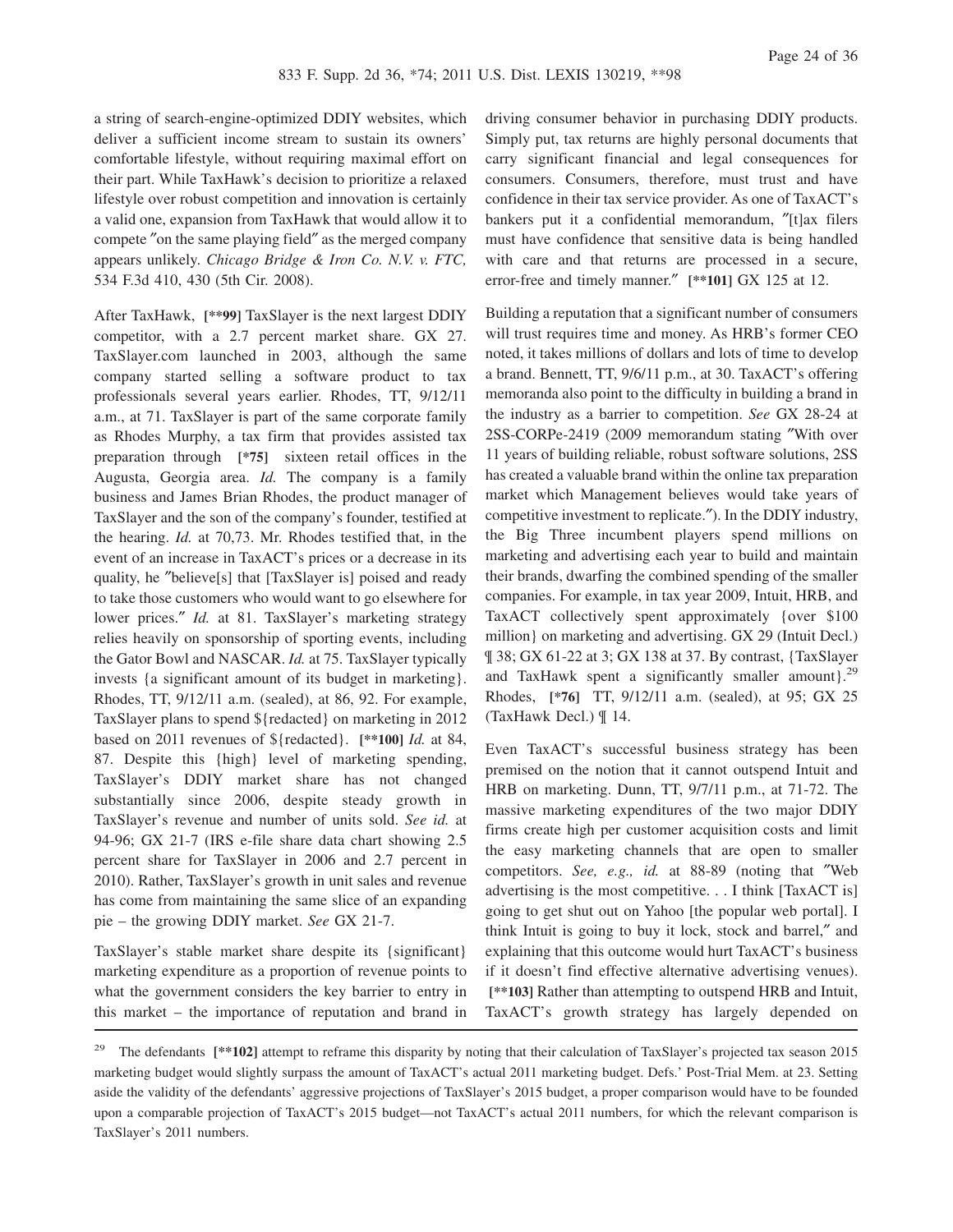providing ″great customer service, a great product, and a great customer experience″ and then relying on word-of-mouth referrals to spread the awareness of the brand. *Id.* at 71-72. This process is inherently time-consuming and difficult to replicate.

In support of their argument that TaxSlayer and TaxHawk are poised to expand in response to a price increase, the defendants emphasize that these companies ″are at about the same position in terms of customer base as TaxACT was in 2002, which was the year before it did the Free For All [offer on] the FFA.″ Meyer, TT, 9/12/11 p.m., at 130. The government points out, however, that there are two flaws in this comparison, even assuming that TaxSlayer and TaxHawk were TaxACT's competitive equals. First, while these companies may have a similar number of customers to TaxACT in 2002 in absolute terms, TaxACT's market share at 8 percent was already significantly larger than the market shares of these firms today, despite the fact that TaxACT had been in the market for fewer years. *See* GTX 17.

Second, the DDIY market has matured considerably since **[\*\*104]** 2002, in parallel with the general ripening of various online industries during the past decade. Notably, the pool of pen-and-paper customers has dwindled as DDIY preparation has grown. Thus, the ″low hanging fruit″ of DDIY customer acquisition may have been plucked. *See* GX 296 (Houseworth Dep.) at 66-68 (noting that ″there's probably only two or three years of continued mid teens category growth for online″ because of the shrinking pool of new potential customers that can be converted from the pen-and-paper method). This trend suggests existing market shares may become further entrenched and that growing market share may be even harder, especially because there are barriers to switching from one DDIY product to another. For example, the hearing evidence showed that it is difficult to import prior-year tax return data across DDIY brands. If a taxpayer uses, say, TurboTax or TaxACT in one year, then when the taxpayer returns the next year, the program can automatically import the prior year's data, which is not only convenient but can also help the taxpayer identify useful tax information, such as carry forwards and available deductions. Dunn, TT, 9/8/11 a.m., at 111-14. Currently, **[\*\*105]** it is not possible to import much of this data if the taxpayer switches to a competitor's product. *Id.* Thus, this feature lends a ″stickiness″ to each particular DDIY product once a customer has used it.

Upon consideration of all of the evidence relating to barriers to entry or expansion, the Court cannot find that expansion is likely to avert anticompetitive effects from the transaction. The Court will next consider whether the evidence supports

a likelihood **[\*77]** of coordinated or unilateral anticompetitive effects from the merger.

# **b. Coordinated Effects**

Merger law ″rests upon the theory that, where rivals are few, firms will be able to coordinate their behavior, either by overt collusion or implicit understanding in order to restrict output and achieve profits above competitive levels.″ *CCC Holdings,* 605 F. Supp. 2d at 60 (quoting *Heinz,* 246 F.3d at 715). The government argues that the ″elimination of TaxACT, one of the 'Big 3' Digital DIY firms″ will facilitate tacit coordination between Intuit and HRB. Pl.'s Post-Trial Mem. at 15. ″Whether a merger will make coordinated interaction more likely depends on whether market conditions, on the whole, are conducive to reaching terms of coordination **[\*\*106]** and detecting and punishing deviations from those terms.″ *CCC Holdings,* 605 F. Supp. 2d at 60 (internal quotation omitted). Since the government has established its prima facie case, the burden is on the defendants to produce evidence of ″structural market barriers to collusion″ specific to this industry that would defeat the ″ordinary presumption of collusion″ that attaches to a merger in a highly concentrated market. *See Heinz,* 246 F.3d at 725.

The defendants argue the primary reason that coordinated effects will be unlikely is that Intuit will have no incentive to compete any less vigorously post-merger. The defendants assert that the competition between Intuit and HRB's retail stores would be ″fundamentally nullified if Intuit decided to reduce the competitiveness of TurboTax.″ Defs.' Post-Trial Mem. at 17. Further, defendants contend that Intuit has no incentive to reduce the competitiveness of its free product because it views its free product as a critical driver of new customers. *Id.* at 17-18 Therefore, the defendants conclude that if HRB does not compete as aggressively as possible with its post-merger products, it will lose customers to Intuit. *Id.* at 18.

The most compelling **[\*\*107]** evidence the defendants marshal in support of these arguments consists of documents and testimony indicating that Intuit engaged in a series of ″war games″ designed to anticipate and defuse new competitive threats that might emerge from HRB post-merger. *See* GX 293 (Intuit Dep.) at 98-101; DX 84. The documents and testimony do indicate that Intuit and HRB will continue to compete for taxpayers' patronage after the merger—indeed, in the DDIY market, they would be the only major competitors. This conclusion, however, is not necessarily inconsistent with some coordination. As the Merger Guidelines explain, coordinated interaction involves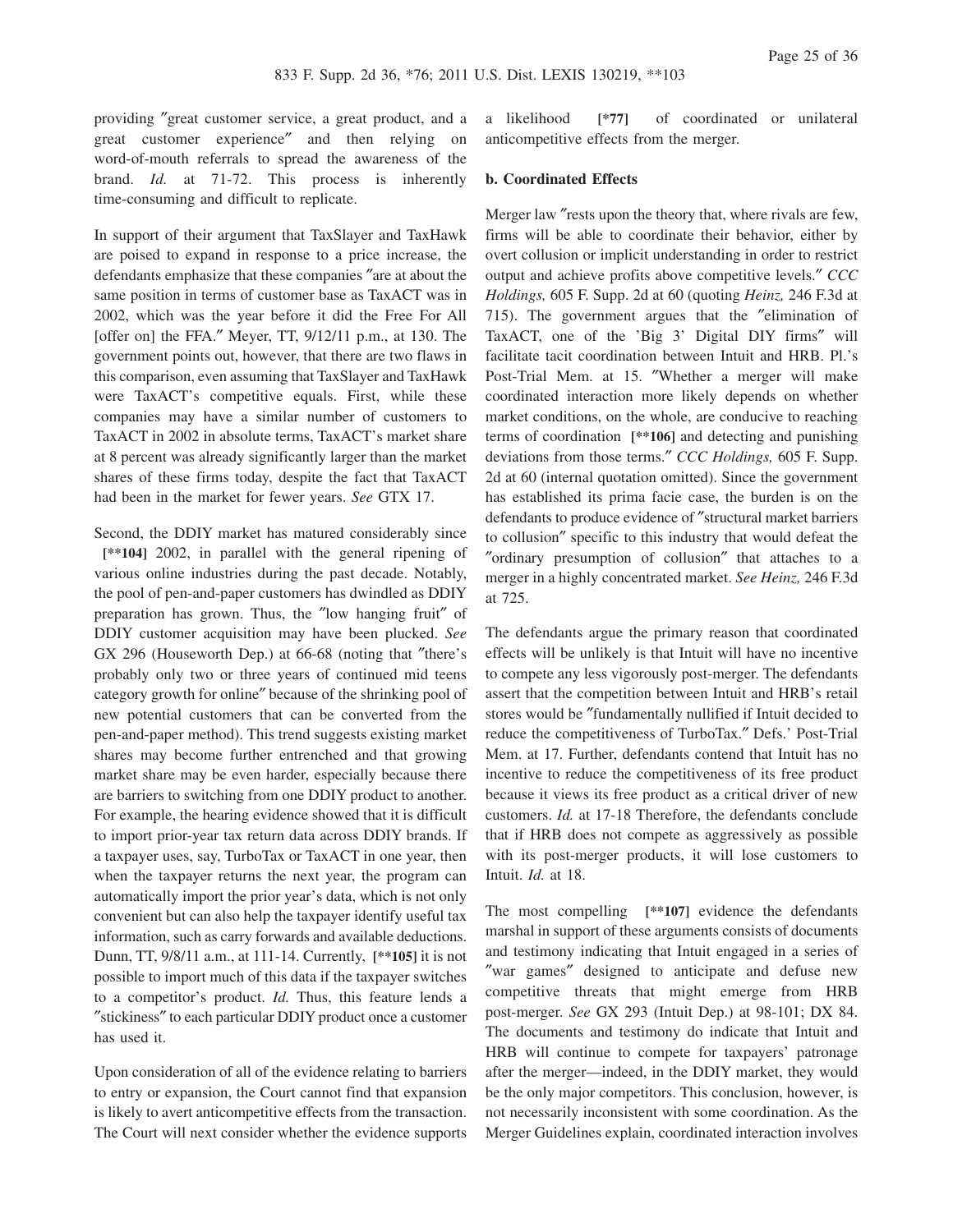a range of conduct, including unspoken understandings about *how* firms will compete or refrain from competing. *See* Merger Guidelines § 7.

In this case, the government contends that coordination would likely take the form of mutual recognition that neither firm has an interest in an overall ″race to free″ in which high-quality tax preparation software is provided for free or very low prices. Indeed, the government points to an outline created as part of the Intuit ″war games″ regarding post-merger competition with HRB that also indicates an Intuit employee's **[\*\*108]** perception that part of HRB's post-merger strategy would be to ″not escalate free war: Make free the starting point not the end point for customers." GX 293-13 at INT-DOJ0015942. $30$  Since, as defendants point **[\*78]** out, DDIY companies have found ″free″ offers to be a useful marketing tool, it is unlikely that free offers would be eliminated. Rather, the government argues, it is more likely that HRB and Intuit may find it "in their mutual interest to reduce the quality of their free offerings . . . offer a lower quality free product and maintain higher prices for paid products . . . . " PFF [ 141.

The government points to a highly persuasive historical act of cooperation between HRB and Intuit that supports this theory. *Cf.* Merger Guidelines § 7.2 (″[M]arket conditions are conducive to coordinated interaction if firms representing a substantial share in the relevant market appear to have previously engaged in express collusion.″). After TaxACT launched its free-for-all offer in the FFA, Intuit proposed that the firms in the market limit their free FFA offers, a move which TaxACT opposed and which Mr. Dunn believed was an illegal restraint on trade. Dunn, TT, 9/7/11 p.m., at 79. HRB, Intuit, and others then joined together and successfully lobbied the IRS for limitations on the scope of the free offers through the FFA – limitations that remain in place today. Ernst, TT, 9/7/11 a.m., at 26-27; **[\*\*110]** Warren-Boulton, TT, 9/9/11 p.m., at 78. This action illustrates how the pricing incentives of HRB and Intuit differ from those of TaxACT and it also shows that HRB and Intuit, although otherwise competitors, are capable of acting in concert to protect their common interests.

The defendants also argue that coordinated effects are unlikely because the DDIY market consists of differentiated products and has low price transparency. *See CCC Holdings,* 605 F. Supp. 2d at 62 (recognizing the importance of price transparency to the likelihood of coordinated effects). To the contrary, the record clearly demonstrates that the players in the DDIY industry are well aware of the prices and features offered by competitors. Since DDIY products are marketed to a large swath of the American population and available via the Internet, DDIY firms can easily monitor their competitors' offerings and pricing. The fact that competitors may offer various discounts and coupons to some customers via email hardly renders industry pricing ″not transparent,″ as defendants submit. *See* Defs.' Post-Trial Mem. at 21. Moreover, while collusion may, in some instances, be more likely in markets for homogenous products than **[\*\*111]** differentiated products, product differentiation in this market would not necessarily make collusion more difficult. *See Heinz,* 246 F.3d at 716-17, 724-25 (finding likelihood of coordinated effects in product market differentiated by brand); *see also CCC Holdings,* 605 F. Supp. 2d at 65 n.42 ("[T]acit collusion may be easier when products are differentiated.″) (quoting Lawrence A. Sullivan & Warren S. Grimes, *The Law of Antitrust: An Integrated Handbook,* § 11.2e1, at 635 (2d ed. 2006)).

Other indicia of likely coordination are also present in the DDIY market. Transactions **[\*79]** in the market are small, numerous, and spread among a mass of individual consumers, each of whom has low bargaining power; prices can be changed easily; and there are barriers to switching due to the ″stickiness″ of the DDIY products. *See CCC Holdings,* 605 F. Supp. 2d at 65-66 (discussing these factors as characteristic of markets conducive to coordination); *see also supra* Section III.B.2.a (discussing the difficulty of importing data as a barrier to switching from one DDIY product to another).

Finally, the Court notes that the ″merger would result in the elimination of a particularly aggressive competitor in a highly **[\*\*112]** concentrated market, a factor which is certainly an important consideration when analyzing possible anti-competitive effects.″ *Staples,* 970 F. Supp. at 1083; *see also FTC v. Libbey,* 211 F. Supp. 2d 34, 47 (D.D.C. 2002). The evidence presented at the hearing from all parties

<sup>&</sup>lt;sup>30</sup> The government also cites an informal analysis written by Adam Newkirk, an analyst for HRB's DDIY business. Mr. Newkirk's analysis hypothesized that one possible reason for HRB to acquire TaxACT was that HRB and Intuit would jointly control a large DDIY market share post-merger and would ″both obviously have great incentive to keep this channel profitable,″ while other potential purchasers of TaxACT ″could decide to cut prices even further . . . .″ *See* Newkirk, TT, 9/7/11 a.m., at 100; GX 18. The Court finds that the government overemphasized the importance and relevance of Mr. Newkirk's analysis. **[\*\*109]** The hearing testimony showed that Mr. Newkirk is a data analyst who had no decision-making role or authority in relation to the merger and that his discussion about the rationales for the merger was informal speculation. *See* Newkirk, TT, 9/7/11 p.m., at 42-44. Even so, this reasoning – independently reached by Intuit – is essentially a précis of the government's coordinated effects concern.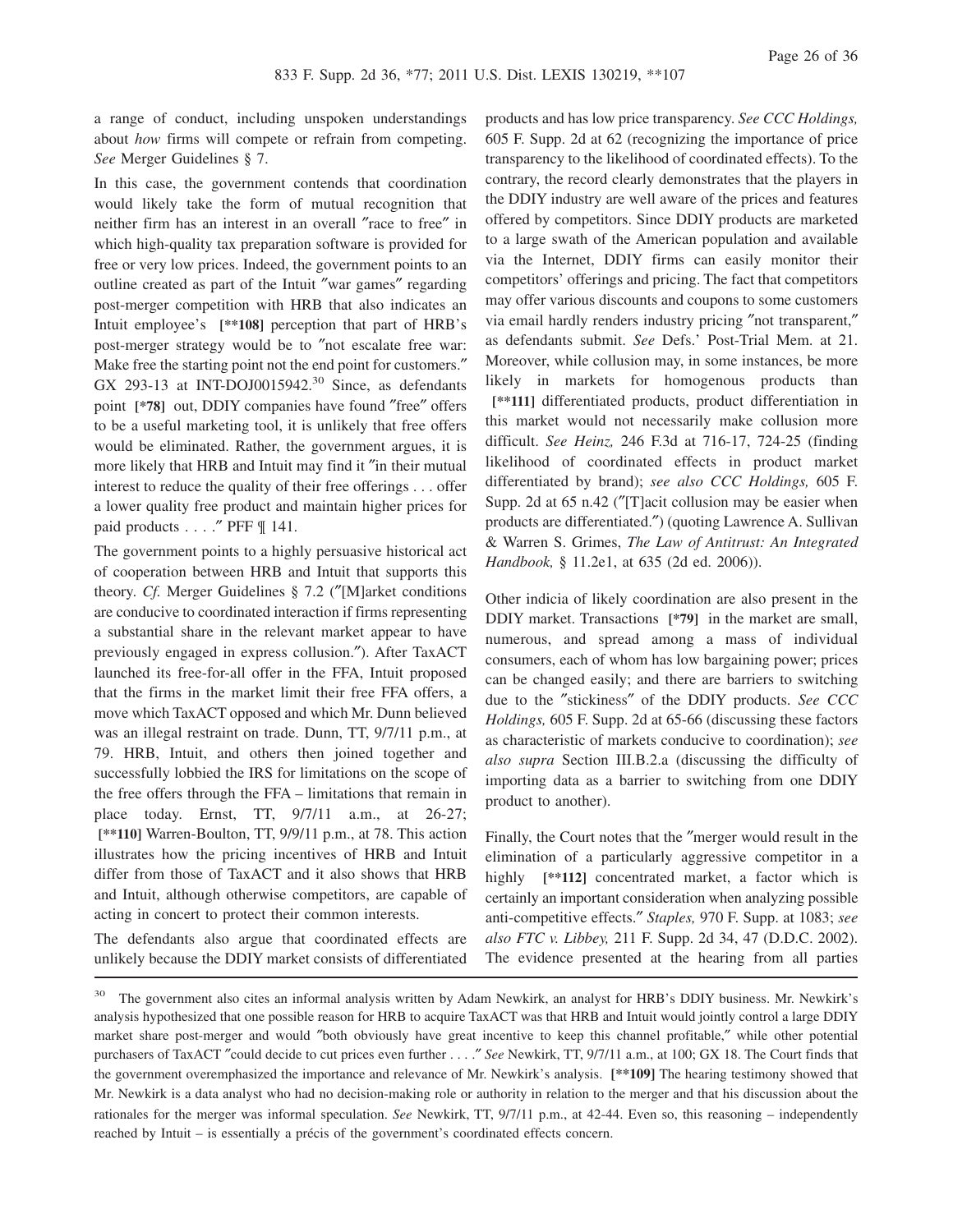demonstrated TaxACT's impressive history of innovation and competition in the DDIY market. Mr. Dunn's trial testimony revealed him to be a dedicated and talented entrepreneur and businessman, with deep knowledge and passion for providing high-quality, low-cost tax solutions. TaxACT's history of expanding the scope of its high-quality, free product offerings has pushed the industry toward lower pricing, even when the two major players were not yet ready to follow – most notably in TaxACT's introduction of free-for-all into the market.

The government presses the argument that TaxACT's role as an aggressive competitor is particularly important by urging this Court to find that TaxACT is a ″maverick.″ *See* Pl.'s Post-Trial Mem. at 18-19. In the context of antitrust law, a maverick has been defined as a particularly aggressive competitor that ″plays a disruptive role in the market to the benefit of customers.″ Merger Guidelines **[\*\*113]** § 2.1.5. The most recent revision of the Merger Guidelines endorses this concept and gives a few examples of firms that may be industry mavericks, such as where ″one of the merging firms may have the incentive to take the lead in price cutting or . . . a firm that has often resisted otherwise prevailing industry norms to cooperate on price setting or other terms of competition.″ *Id.*

The parties have spilled substantial ink debating TaxACT's maverick status. The arguments over whether TaxACT is or is not a ″maverick″ – or whether perhaps it once was a maverick but has not been a maverick recently – have not been particularly helpful to the Court's analysis. The government even put forward as supposed evidence a TaxACT promotional press release in which the company described itself as a ″maverick.″ *See* GX 28-6. This type of evidence amounts to little more than a game of semantic gotcha. Here, the record is clear that while TaxACT has been an aggressive and innovative competitor in the market, as defendants admit, TaxACT is not unique in this role. Other competitors, including HRB and Intuit, have also been aggressive and innovative in forcing companies in the DDIY market to respond to **[\*\*114]** new product offerings to the benefit of consumers. *See* Defs.' Post-Trial Mem. at 20.

The government has not set out a clear standard, based on functional or economic considerations, to distinguish a maverick from any other aggressive competitor. At times, the government has emphasized TaxACT's low pricing as evidence of its maverick status, while, at other times, the government seems to suggest that almost any competitive activity on TaxACT's part is a ″disruptive″ indicator of a maverick. For example, the government claims that ″[m]ost

recently, TaxACT continued to disrupt the Digital DIY market by entering the boxed retail software segment of the **[\*80]** market, which had belonged solely to HRB and [Intuit].″ Pl.'s Post-Trial Mem. at 19. Credible evidence at the hearing, however, showed {otherwise}. *See* Dunn, TT, 9/8/11 p.m. (sealed), at 4. Moreover, the Court credits Mr. Dunn's explanation that TaxACT has little interest in selling boxed retail software because he believes this market segment is {redacted} not particularly significant. *See* Dunn, TT, 9/7/11 p.m. (sealed), at 123 ({redacted}).

What the Court finds particularly germane for the ″maverick″ or ″particularly aggressive competitor″ **[\*\*115]** analysis in this case is this question: Does TaxACT consistently play a role within the competitive structure of this market that constrains prices? *See Staples,* 970 F. Supp. at 1083 (finding ″merger would result in the elimination of a particularly aggressive competitor in a highly concentrated market″ where the merger would remove competition between "the two lowest cost and lowest priced firms″ in the market); Merger Guidelines § 2.1.5 (noting maverick concerns may arise where ″one of the merging firms may have the incentive to take the lead in price cutting or [with] . . . a firm that has often resisted otherwise prevailing industry norms to cooperate on price setting or other terms of competition.″). The Court finds that TaxACT's competition does play a special role in this market that constrains prices. Not only did TaxACT buck prevailing pricing norms by introducing the free-for-all offer, which others later matched, it has remained the only competitor with significant market share to embrace a business strategy that relies primarily on offering high-quality, full-featured products for free with associated products at low prices.

Moreover, as the plaintiff's expert, Dr. Warren-Boulton, **[\*\*116]** explained, the pricing incentives of the merged firm will differ from those of TaxACT pre-merger because the merged firm's opportunity cost for offering free or very low-priced products will increase as compared to TaxACT now. *See* Warren-Boulton, 9/9/11 p.m., at 14-16. In other words, the merged firm will have a greater incentive to migrate customers into its higher-priced offerings – for example, by limiting the breadth of features available in the free or low-priced offerings or only offering innovative new features in the higher-priced products. *See* Commentary on the Horizontal Merger Guidelines (2006) at 24 (noting the importance of asking ″whether the acquired firm has behaved as a maverick and whether the incentives that are expected to guide the merged firm's behavior likely would be different.″).

While the defendants oppose the government's maverick theory, they do not deny that TaxACT has been an aggressive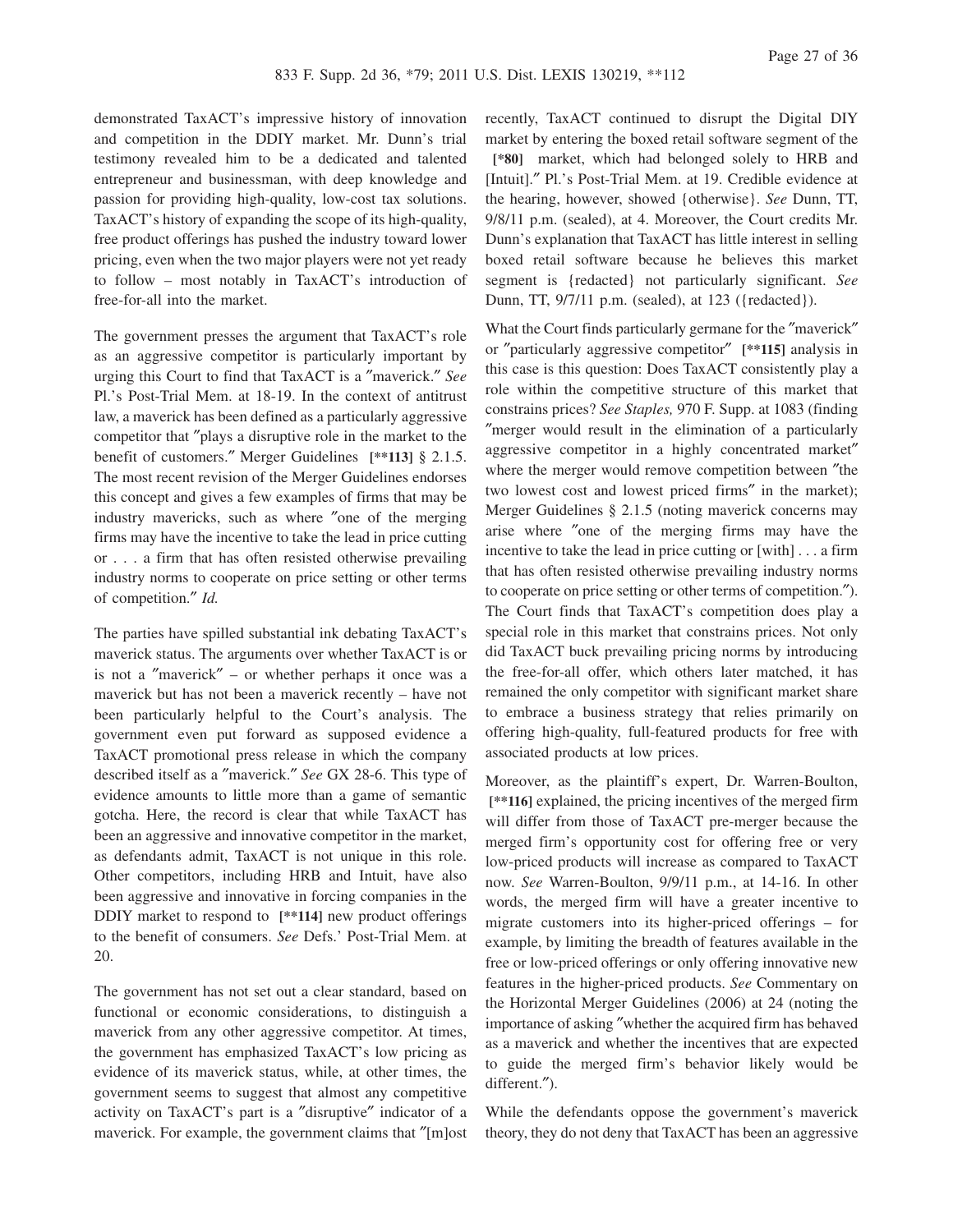competitor. Indeed, they submit that "that's why H&R Block wants to buy them.″ Defs.' Closing Argument, TT, 10/3/11 a.m., at 132. HRB contends that the acquisition of TaxACT will result in efficiencies and management improvements that ″will lead to better, more effective,

**[\*\*117]** and/or cheaper H&R Block digital products post-merger″ that are better able to compete with Intuit. Defs.' Post-Trial Mem. at 17. This argument is quite similar to the argument of the defendants in *Heinz,* which some commentators have described as arguing that the merger would create a maverick. *Heinz,* 246 F.3d at 720-22; *see* Jonathan B. Baker, *Mavericks, Mergers, and Exclusion: Proving Coordinated Competitive Effects Under the Antitrust Laws,* 77 N.Y.U. L. Rev. 135, 184 (2002). While the district court in *Heinz* accepted this argument that the merger would enhance rather than stifle competition, the D.C. Circuit reversed, finding that the ″district court's analysis [fell] short of the findings necessary for a successful efficiencies defense″ in that case. *Heinz,* 246 F.3d at 721. As **[\*81]** explained more fully in Section III.B.2.d below, the defendants' efficiency arguments fail here for some of the same reasons the D.C. Circuit identified in *Heinz.*

Finally, the defendants suggest that coordinated effects are unlikely because of the ease of expansion for other competitors in the market. As detailed above in the Court's discussion of barriers to entry and expansion, the Court does not find that **[\*\*118]** ease of expansion would counteract likely anticompetitive effects.

Accordingly, the defendants have not rebutted the presumption that anticompetitive coordinated effects would result from the merger. To the contrary, the preponderance of the evidence suggests the acquisition is reasonably likely to cause such effects. *See id.* at 711-12 (finding, in market characterized by high barriers to entry and high HHI figures, that ″no court has ever approved a merger to duopoly under similar circumstances.″).

# **c. Unilateral Effects**

A merger is likely to have unilateral anticompetitive effect if the acquiring firm will have the incentive to raise prices or reduce quality after the acquisition, independent of competitive responses from other firms. *See Swedish Match,* 131 F. Supp. 2d at 169; Merger Guidelines § 6 (″The elimination of competition between two firms that results from their merger may alone constitute a substantial lessening of competition.″). ″The extent of direct competition between the products sold by the merging parties is central

to the evaluation of unilateral price effects.″ Merger Guidelines § 6.1. As Judge Collyer in *CCC Holdings* explained:

Unilateral effects in a differentiated **[\*\*119]** product market are likely to be profitable under the following conditions: (1) the products must be differentiated; (2) the products controlled by the *merging* firms must be close substitutes, *i.e.,* ″a substantial number of the customers of one firm would turn to the other in response to a price increase″; (3) other products must be sufficiently different from the products offered by the merging firms that a merger would make a small but significant and non-transitory price increase profitable for the merging firm; and (4) repositioning must be unlikely.

605 F. Supp. 2d at 68 (citing *Oracle,* 331 F. Supp. 2d at 1117-18).<sup>31</sup> Since the Court has already found that the preponderance of the evidence shows a reasonable likelihood of coordinated effects, the Court need not reach the issue of unilateral effects. *See id.* at 67. The Court will discuss it, however, since there has been substantial argument on this topic and the Court's findings regarding unilateral effects bolster the conclusion that this proposed merger would violate Section 7 of the Clayton Act. As with coordinated effects, since the government has established its prima facie case, the burden is on the defendants to produce evidence **[\*\*120]** showing that the presumption of anticompetitive effects that attaches to a merger in a highly concentrated market is unfounded, but the ultimate burden of proof remains with the government.

# **i. Elimination of Direct Competition Between the Merging Parties**

The government argues that unilateral effects are likely because the merger will eliminate head-to-head competition between HRB and TaxACT that has benefited taxpaying American consumers. Much **[\*82]** of the evidence indicating direct competition between HRB and TaxACT is discussed above in relation to the market definition. *See supra* Section III.A. The government emphasizes that HRB has lowered its DDIY prices to better compete with free online products, the category pioneered by TaxACT, and has directly considered TaxACT's prices in setting its own prices. *See* GX 53 at 2, 8; GX 188; GX 199 at 5-9. HRB has also determined the nature of its free offerings in response to competitive activity from TaxACT. *See, e.g.,* GX 304 at 5 (HRB changed timing of FFA offering in response to

<sup>31</sup> The first criterion in this analysis is satisfied because it is undisputed that DDIY products are differentiated.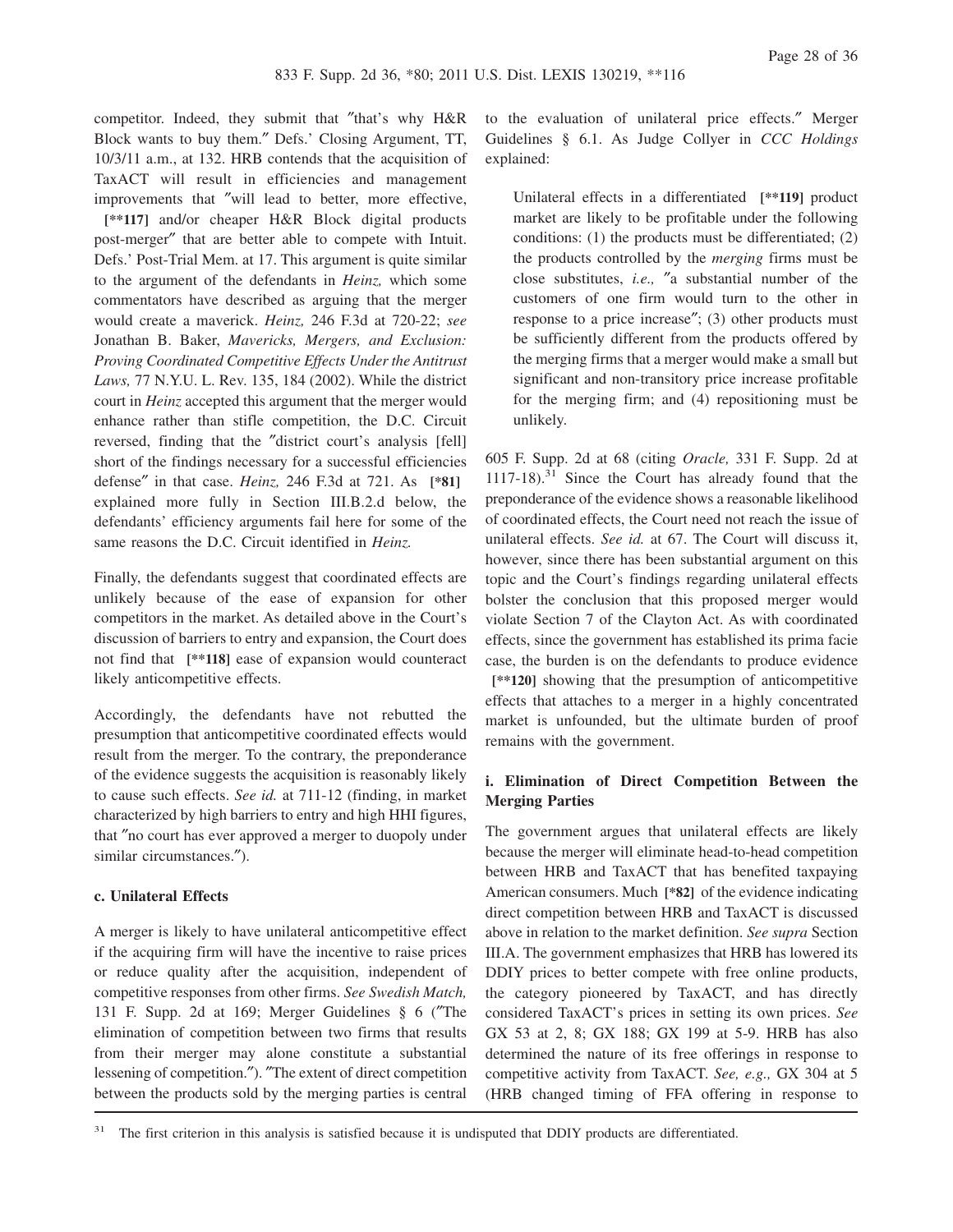TaxACT's offer); GX 44 (recognizing need to compete with **[\*\*121]** TaxACT offerings); GX 79 (comparing contemplated free product description on HRB's website with TaxACT's website); GX 51 at 4 (noting launch of free online products intended ″[t]o match competitor offerings and stem online share loss to Intuit and TaxACT″). The government also points to HRB documents that appear to acknowledge that TaxACT has put downward pressure on HRB's pricing ability. *See* GX 296-16 at 20-21 (noting TaxACT's association with the ″commoditization of online space″ and downward price pressure from commoditization); GX 20 at 11 ({redacted}). From all of this evidence, and the additional evidence discussed in this opinion, it is clear that HRB and TaxACT are head-to-head competitors.

#### **ii. Pledge to Maintain TaxACT's Current Prices**

Defendants press a few different arguments against a finding of likely unilateral anticompetitive effects. First, the defendants have pledged to maintain TaxACT's current prices for three years.<sup>32</sup> While the Court has no reason to doubt that defendants would honor their promise, this type of guarantee cannot rebut a likelihood of anticompetitive effects in this case. *See Cardinal Health,* 12 F. Supp. 2d at 64 (finding that ″even with such guarantees **[\*\*122]** [to maintain prices], the mergers would likely result in anti-competitive prices.″). Even if TaxACT's list price remains the same, the merged firm could accomplish what amounts to a price increase through other means. For example, instead of raising TaxACT's prices, it could limit the functionality of TaxACT's products, reserving special features or innovations for higher priced, HRB-branded products. The merged firm could also limit the availability of TaxACT to consumers by marketing it more selectively and less vigorously. Indeed, the defendants concede that one immediate effect of the merger will be the removal of TaxACT from the IRS-sponsored FFA website, a marketing channel whose importance the defendants themselves emphasize in their argument regarding barriers to expansion. *See* Dunn, TT, 9/7/11 p.m., at 76-77; Defs.' Post-Trial Mem. at 22.

#### **iii. Value Versus Premium Market Segments**

Second, defendants argue that HRB and TaxACT are **[\*\*123]** not particularly close competitors. The defendants contend that HRB and TaxACT largely compete in distinct segments of the market – with HRB in the higher-priced, ″premium″ segment and TaxACT in the lower-priced,  $\text{"value"}$  segment.<sup>33</sup> The defendants also argue that  $[$ \*83] there can be no unilateral effects because the evidence shows that both TaxACT and HRB are closer competitors to TurboTax than to each other. Defs.' Post-Trial Mem. at 15.

As part of the argument that HRB and TaxACT focus on separate value and premium segments, the defendants argued that for several years in the mid-2000s, HRB was trapped in the ″murky middle″ between TaxACT's value offerings and Intuit's premium offerings. *See* DX 17 (Meyer Rep.) at 29; Meyer, TT, 9/13/2011 a.m., at 103-107. The defendants argue that, in recent years, HRB has positioned itself more clearly as a premium provider, as evidenced by the fact that the list price of its online federal plus state DDIY product has tracked Intuit's price more closely since 2010. *See* DX 17 (Meyer Rep.) at 29. This comparison is misleading because it focuses solely on the comparison of the list prices for the companies' highest-priced products. *See id.* at 29 n.116. During the past few years, while HRB has increased the list price of its top-priced DDIY offering, it has also more heavily marketed free products. *See* GX 51 at 4; *see also* Meyer, TT, 9/13/2011 a.m., at 105-106. Accordingly, since 2008, HRB's average DDIY sales price has declined, while the average revenue per paid customer has remained roughly the same. **[\*\*125]** *See* GX 296-7 (″Digital Tax Solutions FY11 Actual Deep Dive″) at 1; Meyer, TT, 9/13/11 a.m., at 107-108.

Further, the evidence discussed above indicating direct price and feature competition between HRB and TaxACT negates the conclusion that they operate in separate value and premium segments of the market. There are certainly occasional references to different pricing levels in the defendants' documents. *See* GX 20 at 11 (HRB document noting {redacted}) (emphasis added). This hardly means that the companies are not in close competition, however. Rather, as Mr. Dunn's testimony reflects, TaxACT competes

 $32$  Before the hearing, the plaintiff filed a motion in limine to exclude evidence relating to this guarantee. ECF No. 44. Following oral argument at the pre-hearing conference, the plaintiff withdrew this motion. *See* Minute Entry dated September 2, 2011.

<sup>33</sup> In the defendants' submissions to the Antitrust Division of the DOJ prior to this litigation, the defendants appeared to emphasize this ″value″ and ″premium″ distinction as the basis for their definition of the relevant market. *See* GX 135 at 14-15; GX 629 at 18-30. As a result, the government accuses the defendants of having ″tacked back and forth″ regarding their proposed relevant market definition. Pl.'s Post-Trial Mem. at 1-2. While the Court agrees that the import of the hearing testimony about value and premium products was not always clear, the defendants' counsel clarified during closing arguments that the ″only real relevance″ of the premium versus value distinction was to show that HRB and TaxACT are not closest the competitors for the purposes **[\*\*124]** of unilateral effects analysis. Defs.' Closing Argument, TT, 10/3/2011 a.m., at 93-94.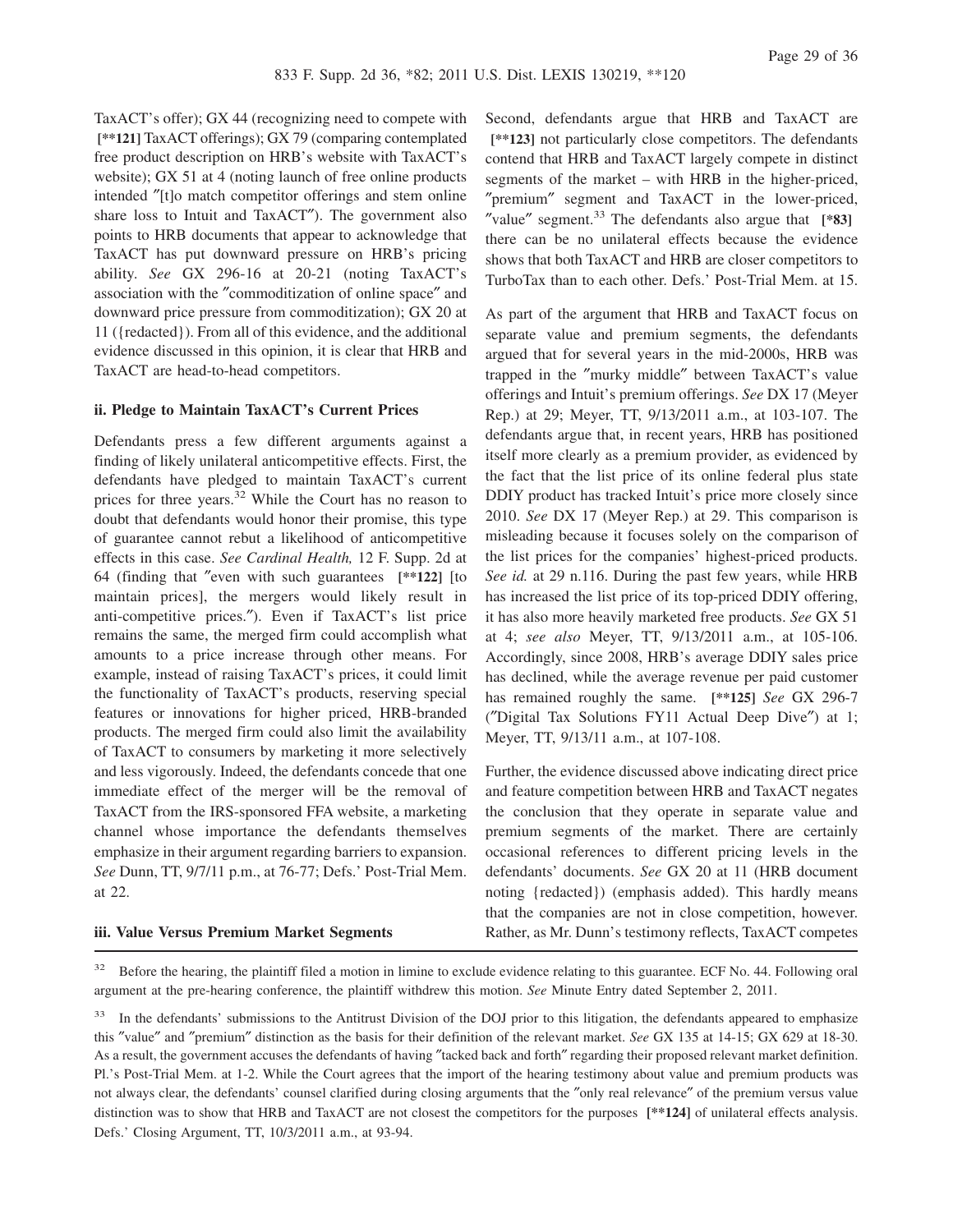with capital-rich HRB and Intuit by offering high-quality products at substantially lower prices. *See* Dunn, TT, 9/7/11 p.m., at 71-72 (noting that rather than attempting to outspend its richer competitors on marketing, TaxACT's growth strategy has depended on providing ″great customer service, a great product, and a great customer experience″ for a much lower price, including free). *Id.* This type of healthy competition benefits taxpaying consumers.

The fact that Intuit may be the closest competitor for both HRB and TaxACT also does not necessarily prevent a finding of unilateral effects **[\*\*126]** for this merger. *See* Areeda & Hovenkamp, ¶ 914, 77-80 (explaining that the merging parties need not be the closest rivals for there to be unilateral anticompetitive effects); *see also* Commentary on the Horizontal Merger Guidelines (2006) at 28 (″A merger may produce significant unilateral effects even though a non-merging product is the 'closest' substitute for every merging product . . ."). Using a simple estimate of diversion based on market share would indeed suggest that HRB and TaxACT are each other's second closest rivals after Intuit.<sup>34</sup> **[\*84]** *See* GX 121 (Warren-Boulton Rep.) at 44 (explaining that using market share to estimate diversion is a ″benchmark″ assumption in standard empirical models of consumer demand).

### **iv. Merged Company's Combined Market Share**

Another argument that the defendants present against a likelihood of unilateral effects is that, in their view, unilateral

effects cannot be demonstrated where the combined firm's market share does not surpass a certain threshold. The defendants point out that in *Oracle,* the court stated that **[\*\*127]** ″[a] presumption of anticompetitive effects from a combined share of 35% in a differentiated products market is unwarranted. Indeed, the opposite is likely true.″ 331 F. Supp. 2d at 1123. The *Oracle* court stated that ″[t]o prevail on a differentiated products unilateral effects claim, a plaintiff must prove a relevant market in which the merging parties would have essentially a monopoly or dominant position.″ *Id.* Some commentators have criticized this standard, however, because ″impermissible price increases . . . can be achieved on far lower market shares″ than *Oracle*'s standard evidently requires. Areeda & Hovenkamp ¶ 914, at 84. Indeed, Judge Brown's subsequent opinion from this Circuit in *Whole Foods* implied that a market definition itself may not even be required for proving a Section 7 violation based on unilateral effects. *See Whole Foods,* 548 F.3d at 1036. In a footnote, Judge Brown explained that ″a merger between two close competitors can sometimes raise antitrust concerns due to unilateral effects in highly differentiated markets. In such a situation, it might not be necessary to understand the market definition to conclude a preliminary injunction should issue.″ <sup>35</sup> *Id.* at **[\*\*128]** n.1 (citation omitted). **[\*85]** The Court therefore declines the defendants' invitation, in reliance on *Oracle,* to

<sup>34</sup> The relevance of the diversion estimates provided by the expert economists to the unilateral effects analysis is discussed more fully below.

<sup>35</sup> "As a matter of applied economics, evaluation of unilateral effects does not require a market definition in the traditional sense at all.″ Areeda & Hovenkamp ¶ 913a, at 66. This is so because unilateral effects analysis focuses on measuring a firm's market power directly by ″estimating the change in residual demand facing the post-merger firm. 'Residual demand' refers to the demand for a firm's goods after the output of all other competing firms has been taken into account.″ *Id.* at 63. If market power itself can be directly measured or estimated reliably, then in theory market definition is superfluous, at least as a matter of economics, because ″[i]dentifying a market and computing market shares provide an indirect means for measuring market power.″ *Id.* ¶ 532a at 242-43; *see also id.* ¶ 521c. The 2010 revisions to the Merger Guidelines also appear to reflect this understanding. *See* Merger Guidelines § 4 (″The Agencies' analysis need not start with market definition. Some of the analytical tools used by **[\*\*129]** the Agencies to assess competitive effects do not rely on market definition, although evaluation of competitive alternatives available to customers is always necessary at some point in the analysis.″). As a legal matter, however, a market definition may be required by Section 7 of the Clayton Act. *See Brown Shoe,* 370 U.S. at 324 (″[D]etermination of the relevant market is a necessary predicate to a finding of a violation of the Clayton Act because the threatened monopoly must be one which will substantially lessen competition 'within the area of effective competition.' Substantiality can be determined only in terms of the market affected. The 'area of effective competition' must be determined by reference to a product market (the 'line of commerce') and a geographic market (the 'section of the country').″) (internal citation omitted); *see also Heinz,* 246 F.3d at 719 n.17 (″Courts interpret 'line of commerce' [in the language of the Clayton Act] as synonymous with the relevant product market.″). The Court is not aware of any modern Section 7 case in which the court dispensed with the requirement to define a relevant product market, although Judge Brown's opinion in *Whole Foods* may be **[\*\*130]** read to endorse this possibility in accordance with the evolving understandings in economics. *See Whole Foods,* 548 F.3d at 1036 (Brown, J.) (stating that the *Baker Hughes* analytical framework, which ″rests on defining a market and showing undue concentration in that market,″ ″does not exhaust the possible ways to prove a § 7 violation on the merits″).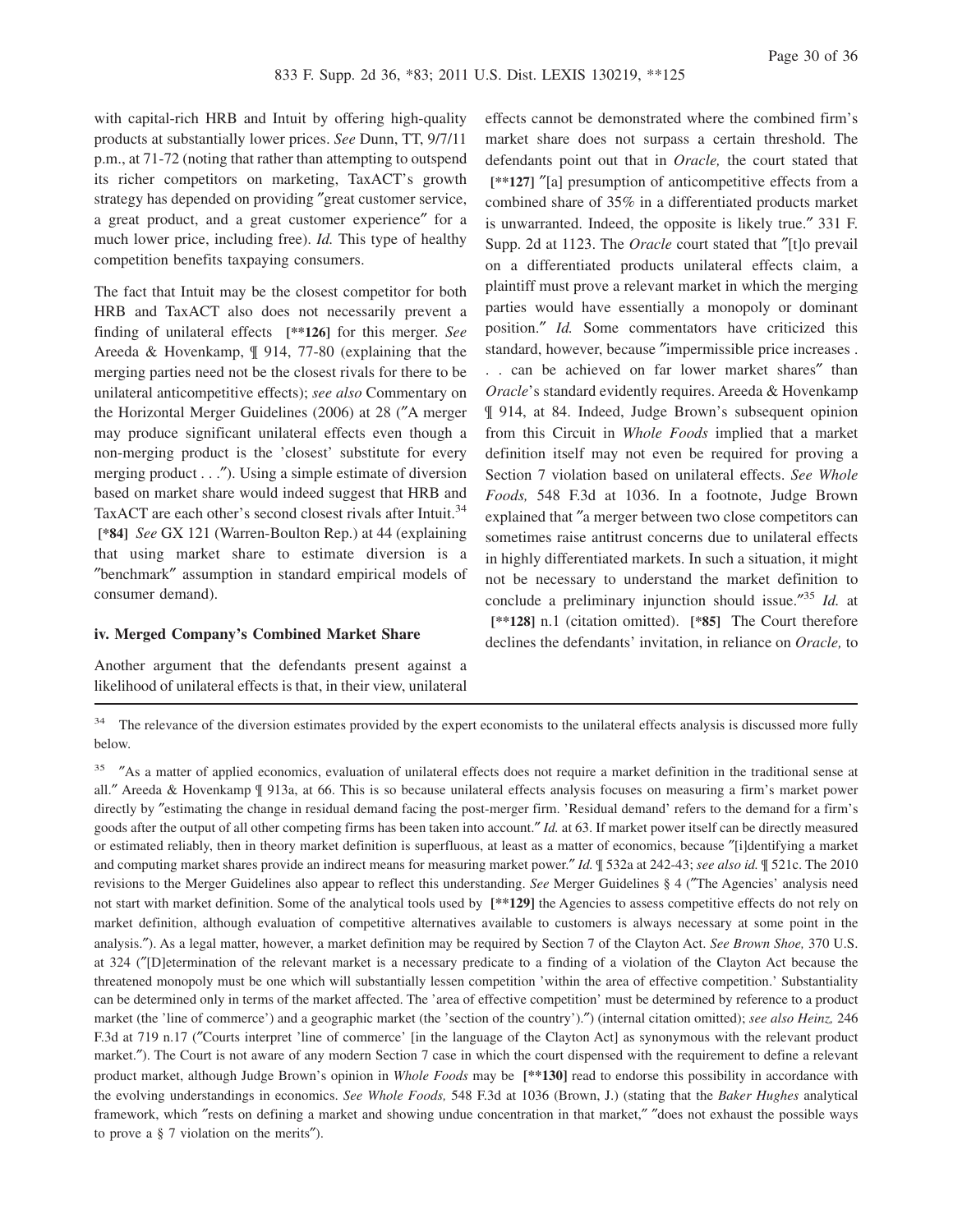impose a market share threshold for proving a unilateral effects claim.<sup>36</sup>

#### **v. Post-Merger Dual Brand Strategy**

HRB's plans for the post-merger company raise anticompetitive questions. Post-merger, **[\*\*131]** HRB's stated plan is to maintain both the HRB and TaxACT brands –with the HRB-brand focusing on higher priced-products and the TaxACT brand focusing on the lower-priced products. *See* Bennett, TT, 9/6/11 a.m., 101-102; DX 1005 at 1. HRB's general pre-merger pricing strategy has been to price its products a bit below Intuit's products. Bennett, TT, 9/6/11 a.m., at 99. Part of HRB's post-merger strategy, however, appears to involve raising prices on HRB-branded products. Under this two-brand strategy, HRB would price its ″premium″ HRB-branded products equal to or above Intuit's prices. *See* Bennett, TT, 9/6/11 a.m., 101-102; DX 1005 at 1. At the same time, the company would ″offer TaxACT as its free and value brand.″ DX 17 (Meyer Rep.) at 78. Yet, the defendants have never convincingly explained how this two-brand strategy would work in practice because defendants have repeatedly emphasized how important ″free″ product offerings are for all DDIY brands. *See* DFF ¶ 185 (″Free is a highly profitable method of acquiring customers for H&R Block.″); DX 600 at 10 (HRB Board of Directors presentation for merger approval stating that after the merger TaxACT would be the ″low cost value provider **[\*\*132]** focused on free″ but that the company would ″[c]ontinue to offer a free product in the HRB brand to drive client acquisition″).

Part of the government's concern with HRB's two-brand strategy is that the incentives for the combined firm in marketing and developing the TaxACT product would be quite different from the incentives that exist in the current market. HRB may feel comfortable raising its ″premium″ prices because it knows that consumers looking for lower-cost DDIY options would be most likely to migrate to TaxACT, the established ″value leader″ in the market. Since HRB will also control TaxACT post-merger, however, HRB can still ensure that TaxACT's value proposition does not get ″too good″ and undermine the paid HRB products with

the highest profit margins. For example, HRB might restrict the features of TaxACT's free and low-cost products to ensure they do not cannibalize sales of HRB's higher priced offerings. Indeed, assuming that there are high barriers to entry and expansion, this strategy would appear logical because it would maximize HRB's profit per customer. Post-merger, TaxACT will not have the same incentives it has today to develop robust free and low-cost offerings **[\*\*133]** that can compete with the functionality offered by HRB and Intuit. *See* Warren-Boulton, TT, 9/8/11 p.m., at 32-33. Thus, this merger could potentially have the effect of stifling price and feature competition compared with maintaining TaxACT as an independent firm.

# **[\*86] vi. Merger Simulation Shows Likely Unilateral Price Increase**

The government's expert economist, Dr. Warren-Boulton, did a merger simulation analysis that suggests a unilateral price increase is likely. Warren-Boulton, TT, 9/9/11 a.m., at 5-11; GX 121 (Warren-Boulton Rep.) at 52. The key factors in this simulation are HRB and TaxACT's price-cost margins and the diversion ratios between their products. *Cf. Swedish Match,* 131 F. Supp. 2d at 169 (″High margins and high diversion ratios support large price increases, a tenet endorsed by most economists.″).

# **(a). Diversion Ratios Between the Merging Parties' DDIY Products**

As explained above, the diversion rate from TaxACT to HRB measures the proportion of customers that would leave TaxACT in response to a price increase and switch to HRB. Dr. Warren-Boulton's report explains that higher diversion rates between merging parties ″allow the firms to recapture more lost sales following a **[\*\*134]** price increase, and therefore lead to greater upward pricing pressure and post-merger unilateral price increases.″ GX 121 (Warren-Boulton Rep.) at 44. Dr. Warren-Boulton estimated diversion ratios from two sources: the parties' DDIY market share data and the IRS switching data.<sup>37</sup> *Id.* at 44-48.

By assuming diversion rates in accordance with market share, Dr. Warren-Boulton estimated the diversion rate from

<sup>&</sup>lt;sup>36</sup> The Commentary on the Merger Guidelines, for its part, explains that while "[a]s an empirical matter, the unilateral effects challenges made by the Agencies nearly always have involved combined shares greater than 35%,″ ″the Agencies may challenge mergers when the combined share falls below 35% if the analysis of the mergers' particular unilateral competitive effects indicates that they would be likely substantially to lessen competition.″ Commentary on the Horizontal Merger Guidelines (2006) at 26. ″Combined shares less than 35% may be sufficiently high to produce a substantial unilateral anticompetitive effect if the products are differentiated and the merging products are especially close substitutes . . . .″ *Id.*

<sup>&</sup>lt;sup>37</sup> Dr. Warren-Boulton declined to rely on the defendants' proposed diversion data, derived from their consumer surveys, for the reasons already discussed *supra* in Section III.A.3.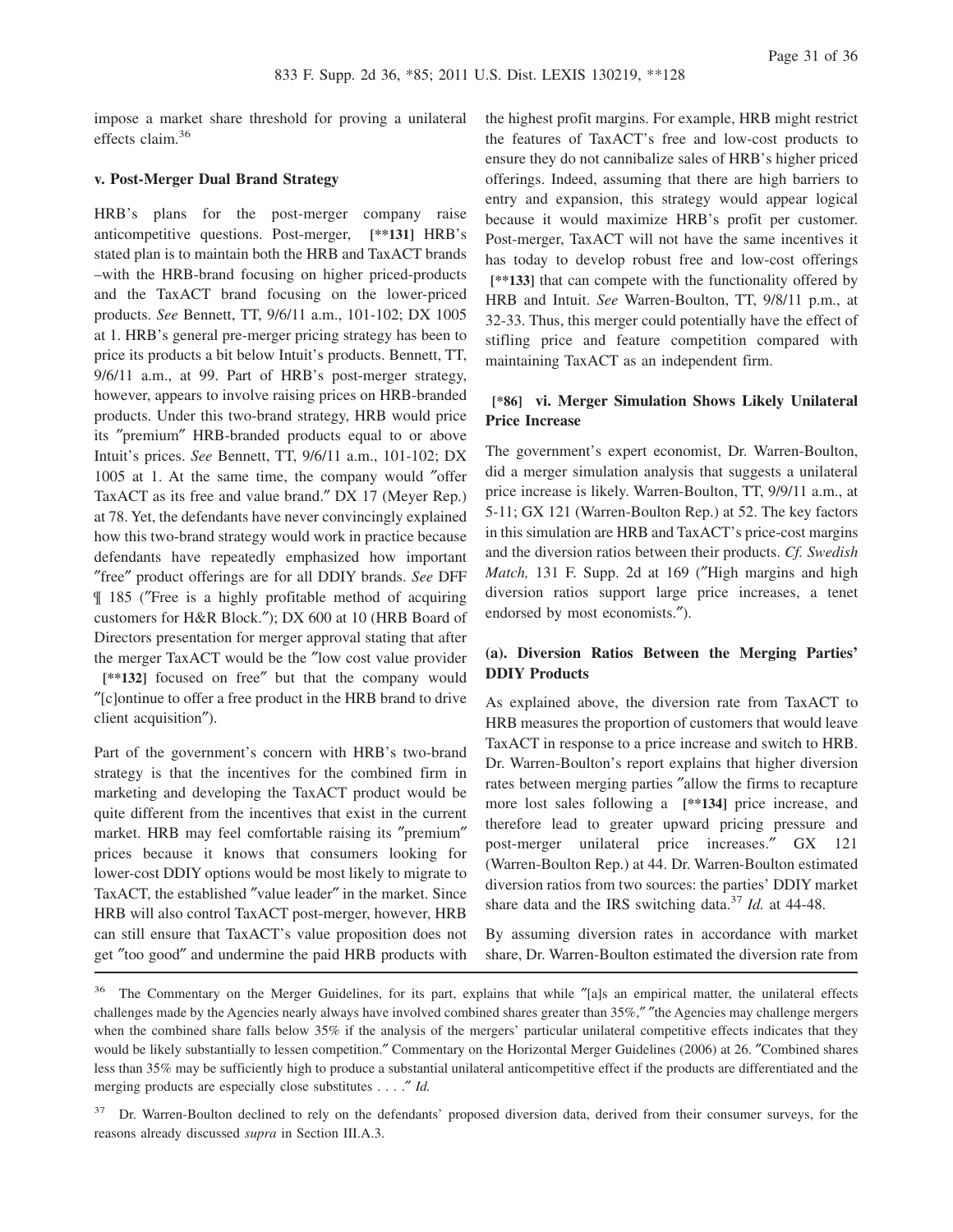TaxACT to HRB to be 12 percent and from HRB to TaxACT to be 14 percent. *Id.* at 44-45. Dr. Warren-Boulton notes that these diversion estimates likely underestimate what the actual post-merger diversion rates will be since the merged company will likely implement marketing strategies to keep customers within the umbrella of the combined company. *Id.* at 45.

Dr. Warren-Boulton estimated diversion ratios using IRS switching data as well. As discussed above in Section III.A.3.a, he also used this switching data to test the relevant market definition. As previously noted in that prior discussion, switching data is **[\*\*135]** not equivalent to diversion, since diversion measures switching in response to a price increase as opposed to all switching generally. In particular, Dr. Warren-Boulton found that switching data is especially likely to overstate diversion from DDIY products to assisted preparation. *Id.* at 46-47. Therefore, Dr. Warren-Boulton discounted the switching rates from DDIY to assisted by half to correct for this effect.<sup>38</sup> *Id.* After this correction, Dr. Warren-Boulton calculated estimated diversion rates from TaxACT to HRB and from HRB to TaxACT of 12 percent. *Id.*at 47-48.

#### **(b). Price-Cost Margins**

The next step in his analysis **[\*\*136]** was to estimate the firms' price-cost margins. ″All else equal, higher margins lead to greater unilateral price increases because **[\*87]** the value of recaptured sales is higher.″ *Id.* at 48. Using a procedure described in his report, Dr. Warren-Boulton estimated {that the merging parties have high margins}. *Id.* at 49. The merger simulation also required quantities of units sold and average revenue per unit. Dr. Warren-Boulton obtained this data from the companies' submissions. *Id.* at 50.

#### **(c). Simulation Results**

Using all of these data, Dr. Warren-Boulton performed a linear demand Bertrand model simulation. *Id.* at 51. Unless there are significant efficiencies from the merger that are

passed on to consumers, this simulation predicts a unilateral price increase.<sup>39</sup> *Id.* at 52. Assuming diversion ratios according to market share, the model predicts TaxACT's price will increase by 12.2 percent and HRB's price by 2.5 percent. *Id.* Assuming diversion ratios based on the IRS switching data as discussed above, the model predicts TaxACT's price will increase by 10.5 percent and HRB's price by 2.2 percent. *Id.*

# **(d). Critique of the Simulation's Unilateral Effects Results**

The defendants attack Dr. Warren-Boulton's simulation on several grounds. The defendants reiterate their critique that switching data is an inappropriate proxy for diversion data. Further, defendants criticize the way in which Dr. Warren-Boulton discounted the switching rates from DDIY products to assisted preparation. *See* Warren-Boulton, TT, 9/9/9 p.m., at 60-65. In addition, the defendants contend that Dr. Warren-Boulton's simulator model is flawed because it will always predict a price increase with any positive diversion and because the model is ″static,″ does not take various factors into account, such as the parties' different products, innovation, and marketing, and would never predict that a firm would offer free products, even though free products are a staple of the industry. DX 17 (Meyer Rep.) at 74-75.

The Court agrees that Dr. Warren-Boulton's discounting by half of the switching data from DDIY to assisted appears imprecise. Dr. Warren-Boulton clarified in his report, however, that "the model still predicts significant unilateral harm when non-discounted switching rates are **[\*\*138]** used to approximate diversion rates.″ GX 121 (Warren-Boulton Rep.) at 47. Further, and more importantly, Dr. Warren-Boulton also estimated diversion ratios based on market share and the Court has concluded above that DDIY is the appropriate relevant product market.<sup>40</sup>

As for the defendants' critiques about Dr. Warren-Boulton's economic model itself, Dr. Warren-Boulton addressed these

The defendants suggest that Dr. Warren-Boulton's reliance on market share as an estimate of diversion ratios is somewhat circular in that his market shares derive from his market definition, which, in turn, relied on his use of switching data as a proxy for diversion

<sup>&</sup>lt;sup>38</sup> As a basis for this conclusion that switching data overstates diversion and for his choice to discount the DDIY-to-assisted switching rate by half, Dr. Warren-Boulton relies upon HRB documents that suggest that more than half of switching from DDIY to assisted occurs for reasons unrelated to price, such as a change in tax complexity. GX 121 (Warren-Boulton Rep.) at 46 n.128 (citing GX 635, GX 126). He also relies on IRS data showing that customers switching from DDIY to assisted were twice as likely to have a complexity increase as taxpayers who stayed within DDIY. *Id.* at 47.

<sup>39</sup> As discussed in Section III.B.2.d below, the Court finds most of defendants' claimed efficiencies **[\*\*137]** are not merger-specific or unverifiable.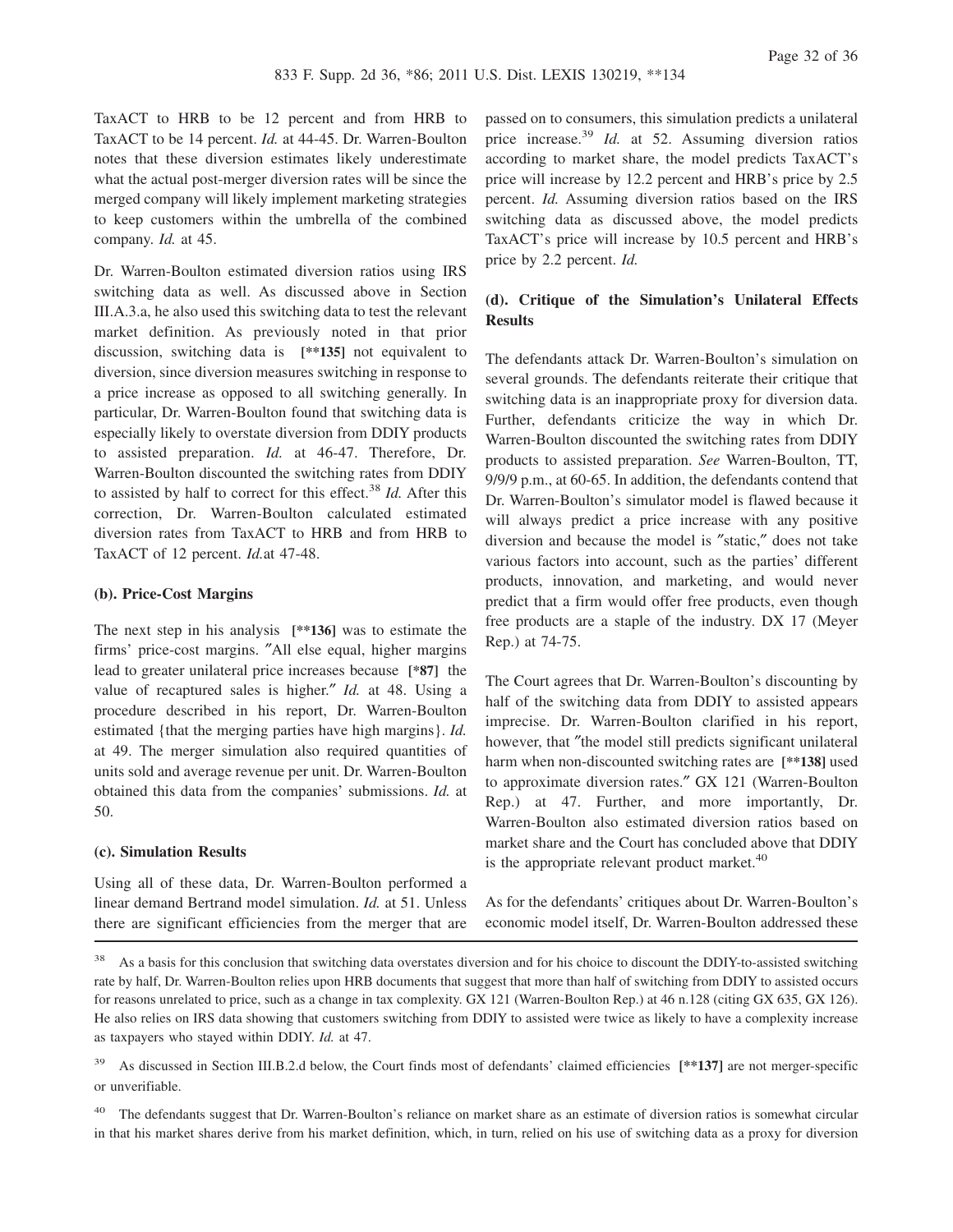directly. First, insofar as the model will predict at least some price increase absent efficiencies with any positive diversion ratios, Dr. Warren-Boulton explained that outcome is fully consistent with correct economic theory. GX 665 (Warren-Boulton Reply Rep.) at 14 (″Economic theory concludes that absent merger specific efficiencies, a merger between competing **[\*\*139]** firms will cause the merging firms to increase their prices by at least some **[\*88]** amount. Thus, it is not a deficiency, but a strength, of merger simulation models that they reflect this aspect of economic reality.″). In response to the critique that his ″static″ model would never predict that companies would offer free products, Dr. Warren-Boulton contends that because free DDIY products are often packaged with other paid products, these ″free″ products actually provide the companies with a positive average revenue per free unit, which his model does take into account. *See id.* at 14-15. As for the remaining critiques that the model does not factor in marketing or innovation, Dr. Warren-Boulton replies that any model is inherently a simplification of the real world, but there is no reason to assume these factors negate the price effect findings of the model. *Id.*

The Court finds that the merger simulation model used by the government's expert is an imprecise tool, but nonetheless has some probative value in predicting the likelihood of a potential price increase after the merger. The results of the merger simulation tend to confirm the Court's conclusions based upon the documents, testimony, **[\*\*140]** and other evidence in this case that HRB and TaxACT are head-to-head competitors, that TaxACT's competition has constrained HRB's pricing, and that, post-merger, overall prices in the DDIY products of the merged firms are likely to increase to the detriment of the American taxpayer.

# **vii. Repositioning Unlikely to Defeat Unilateral Price Increase**

Repositioning by smaller competitors in response to a unilateral price increase is unlikely for the same reasons discussed above regarding barriers to entry and expansion. *See* Merger Guidelines § 6.1 (″Repositioning is a supply-side response that is evaluated much like entry, with consideration given to timeliness, likelihood, and sufficiency.″).

Repositioning by Intuit is also unlikely due to the coordinated effects incentives discussed above. The Merger Guidelines make clear that a unilateral price increase may be defeated where ″non-merging firms [are] able to reposition their products to offer close substitutes for the products offered by the merging firms.″ Merger Guidelines § 6.1. Since the Court has already found that HRB and Intuit would have coordinated pricing incentives post-merger, that finding implies that repositioning by Intuit **[\*\*141]** would not prevent HRB from raising prices. By relying on its finding of coordinated effects to predict the likelihood of repositioning by Intuit, the Court acknowledges that its unilateral effects finding is not strictly ″unilateral″ in the sense that it does take coordination into account. The case law and the Merger Guidelines, however, require that ″repositioning″ be considered in assessing unilateral effects, and the repositioning inquiry necessarily entails a consideration of the likely actions of other competitors in response to a price increase. *See CCC Holdings, Inc.,* 605 F. Supp. 2d at 67 (noting that the distinction between coordinated and unilateral effects ″has more significance in law than it does in economics″ and citing expert testimony describing the distinction as ″artificial″).

### **viii. Finding Unilateral Anticompetitive Effects Likely**

On balance, and considering the evidence as a whole, the Court finds that, absent efficiencies, the plaintiff has demonstrated a reasonable likelihood of unilateral effects by a preponderance of the evidence. *See Swedish Match,* 131 F. Supp. 2d at 169 (finding likelihood of unilateral price increase where merger would eliminate one of the **[\*\*142]** larger merging firm's ″primary **[\*89]** direct competitors,″ ″the third largest selling″ brand ″that has consistently played a role in constraining the price″ of the larger firm's products); *see also Staples* 970 F. Supp. at 1083 (finding anticompetitive effects where the ″merger would eliminate significant head-to-head competition between the two lowest cost and lowest priced firms in the . . . market.″).

The Court will now turn to the defendants' final rebuttal argument – the existence of significant, merger-specific efficiencies.

### **d. Post-Merger Efficiencies**

One of the key benefits of a merger to the economy is its potential to generate efficiencies. *See Heinz,* 246 F.3d at 720. As the Merger Guidelines recognize, merger-generated efficiencies can ″enhance the merged firm's ability and incentive to compete, which may result in lower prices, improved quality, enhanced service, or new products.″

ratios. DX 17 (Meyer Rep.) at 76. As discussed above, however, the Court's finding that DDIY is the correct relevant product market is not dependent on Dr. Warren-Boulton's analysis.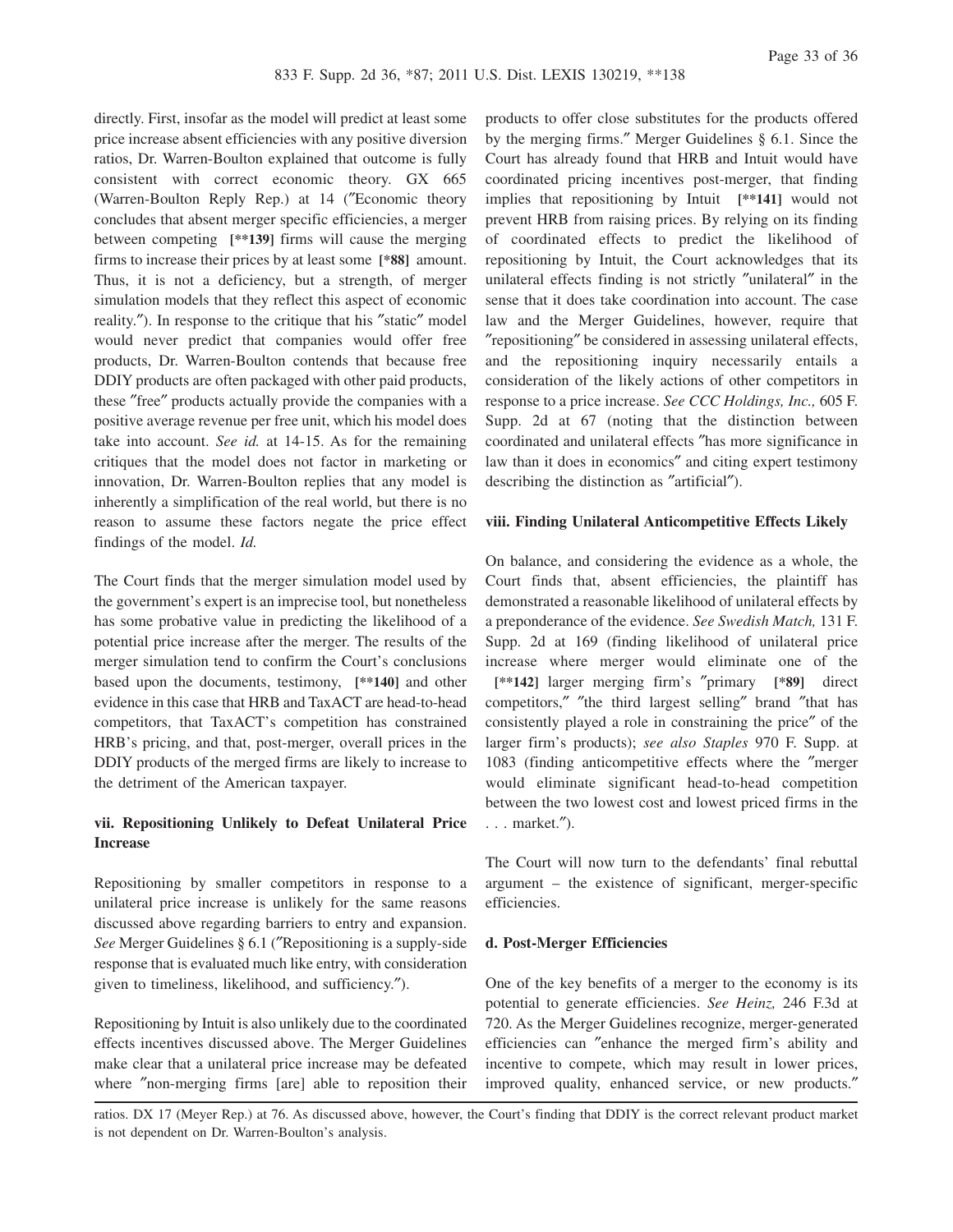Merger Guidelines § 10. Courts have recognized that a showing of sufficient efficiencies may rebut the government's showing of likely anticompetitive effects. *Heinz,* 246 F.3d at 720. High market concentration levels require ″proof of extraordinary efficiencies,″ however, and courts ″generally have found **[\*\*143]** inadequate proof of efficiencies to sustain a rebuttal of the government's case.″ *Id.* (citation omitted).

″[T]he court must undertake a rigorous analysis of the kinds of efficiencies being urged by the parties in order to ensure that those 'efficiencies' represent more than mere speculation and promises about post-merger behavior.″ *Id.* at 721. As the Merger Guidelines explain, ″[c]ognizable efficiencies are merger-specific efficiencies that have been verified and do not arise from anticompetitive reductions in output or service." Merger Guidelines § 10. Efficiencies are inherently ″difficult to verify and quantify″ and ″it is incumbent upon the merging firms to substantiate efficiency claims″ so that it is possible to ″verify by reasonable means the likelihood

and magnitude of each asserted efficiency, how and when each would be achieved (and any costs of doing so), how each would enhance the merged firm's ability and incentive to compete, and why each would be merger-specific.″ *Id.* In other words, a ″cognizable″ efficiency claim must represent a type of cost saving that could not be achieved without the merger and the estimate of the predicted saving must be reasonably verifiable by **[\*\*144]** an independent party.

The defendants claim that "H&R Block's primary motivation" for the TaxACT acquisition is to achieve significant synergies that will enable H&R Block to provide better products at a lower price and to compete more effectively."<sup>41</sup> Defs.' Post-Trial Mem. at 24. The defendants predict that they will achieve over \${redacted} million in annual efficiencies in ten different areas.<sup>42</sup> *Id.* at 24-25.

The chart below summarizes the defendants' claimed efficiencies and predicted annual cost savings:

| <b>Efficiency</b>  | <b>Description</b>                          | <b>Estimated Annual</b>           |
|--------------------|---------------------------------------------|-----------------------------------|
|                    |                                             | <b>Cost Saving</b>                |
| 1. Online IT       | ${redacted}$                                | \${redacted} million              |
| 2. Emerald Card    | Allowing TaxACT's prepaid debit card        | \${redacted} million              |
|                    |                                             | offerings to be fulfilled through |
|                    |                                             | HRB's                             |
|                    |                                             | bank                              |
| 3. H&R Block       | Funding TaxACT's refund anticipation checks | \${redacted} million              |
| <b>Bank Refund</b> | through HRB's bank                          |                                   |
| Anticipation       |                                             |                                   |
| Checks             |                                             |                                   |
| 4. {redacted}      | {redacted}                                  | \${redacted}million               |
| 5. {redacted}      | {redacted}                                  | \${redacted} million              |
| $6.$ {redacted}    | {redacted}                                  | \${redacted} million              |
| 7. Corporate       | {redacted}                                  | \${redacted} million              |
| Website            |                                             |                                   |
| 8. Software IT     | ${redacted}$                                | \${redacted} million              |
| 9. Download        | {redacted}                                  | \${redacted} million              |
| Fulfillment        |                                             |                                   |
| 10. ${redacted}$   | {redacted}                                  | \${redacted}million               |
|                    |                                             |                                   |

**[\*90]**

DFF **[\*\*145]** ¶ 292; *see also* DX236-007.

related to eliminating third-party contracts} – the proposed efficiencies identified by the defendants are either not

Dr. Mark E. Zmijewski, an expert witness for the government, analyzed the defendants' alleged efficiencies and concluded that – with the exception of {one efficiency

<sup>41</sup> ″Cognizable efficiencies″ are a subset of ″synergies.″ ″Synergies″ refer more generally to any business performance benefits that result from the merger of two companies. *See* Zmijewski, TT, 9/19/11 a.m., at 99.

<sup>&</sup>lt;sup>42</sup> Originally, the defendants claimed 11 efficiencies, including an efficiency related to {redacted}. This task is "really not an efficiency" but ″an additional cost,″ Dunn, TT, 9/8/11 p.m. (sealed) at 7, and defendants do not reference it in their proposed findings of fact. DFF ¶ 291.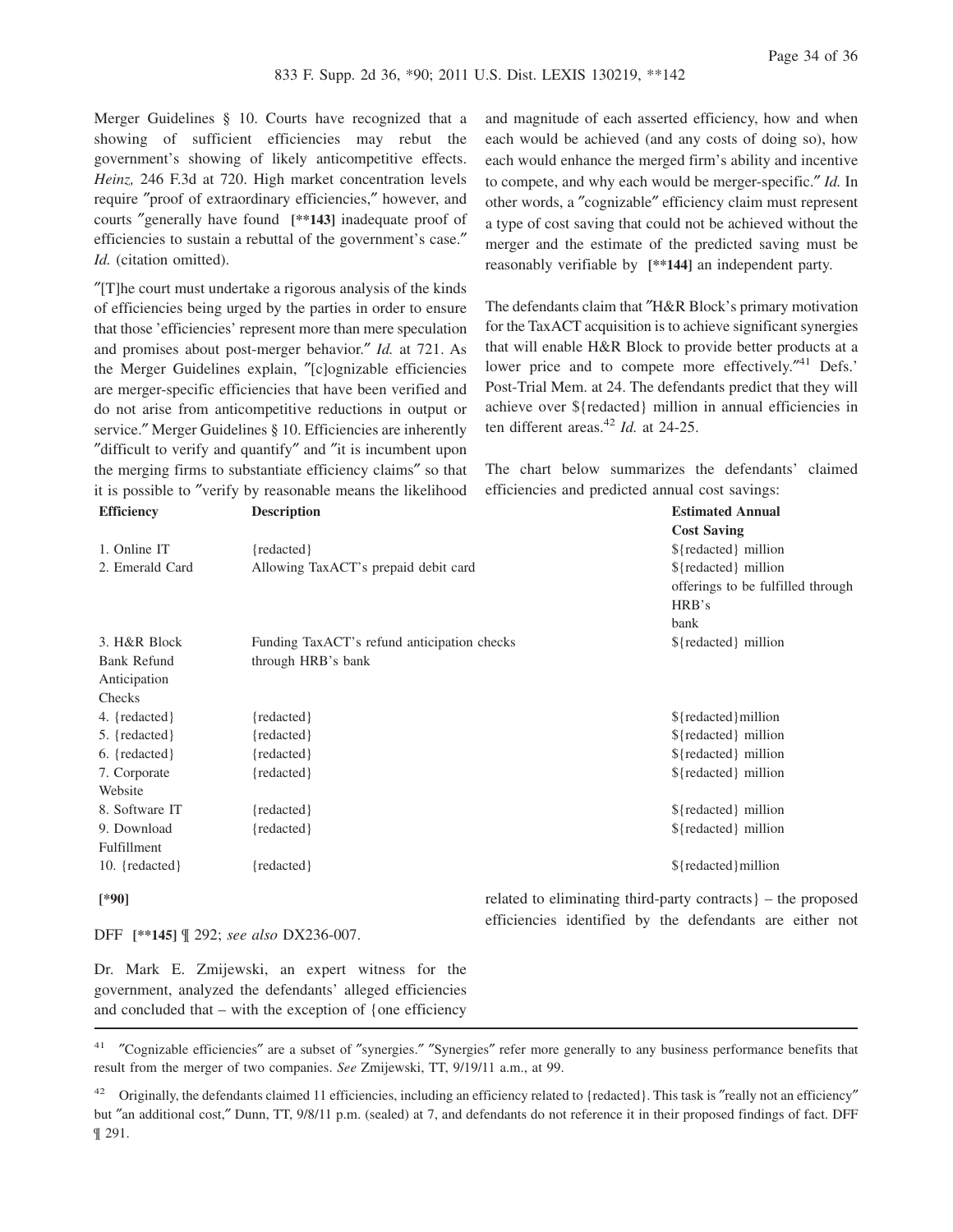merger-specific or not verifiable.<sup>43</sup> See generally GX 664 (Zmijewski Rep.).

The Court agrees with Dr. Zmijewski that the defendants have not demonstrated that their claimed efficiencies are merger-specific. If a company could achieve certain cost savings without any merger at all, then those stand-alone cost savings cannot be credited as merger-specific efficiencies. The defendants must show that their ″efficiencies . . . cannot be achieved by either company alone because, if they can, the merger's asserted benefits can be achieved without the concomitant loss of a competitor.″ *Heinz,* 246 F.3d at 722. For example, if HRB's {redacted} **[\*\*146]** are not running in the most efficient, cost-effective manner, it is hard to see why a merger with TaxACT is necessary to improve their cost structure. The reasons HRB claims it has higher {redacted} costs than TaxACT include (1) that TaxACT has lower labor costs in Cedar Rapids than HRB has in Kansas City and (2) that TaxACT is simply more cost conscious. Bowen, TT, 9/15/11 p.m., (sealed), at 104-105. Plainly, then, HRB could therefore achieve at least some of the {redacted} cost savings on its own – by relocating {redacted} and taking a more cost conscious attitude toward them. Likewise, the efficiencies related to bringing HRB's outsourced {redacted} functions in-house are unlikely to be wholly merger-specific.

Similarly, the defendants' IT-related efficiencies, which account for the largest efficiency claims, are not entirely merger-specific either. Both TaxACT and HRB witnesses testified that {redacted} – suggesting that the platform consolidation would result in at least some merger-specific efficiencies. *See* Dunn, TT, 9/8/11 p.m. (sealed), at 16-17; Bowen, TT, 9/15/11 p.m. (sealed), at 67-68. One way in which {redacted}. Dunn, TT, 9/8/11 p.m. (sealed), at 16-17; Bowen, TT, 9/15/11 **[\*\*147]** p.m. (sealed), at 67-68; Bowen, TT, 9/19/11 a.m., at 12. Thus, the IT consolidation efficiency actually can be thought of as entailing two distinct consolidations: (1) **[\*91]** {redacted} and (2) HRB's platform will be merged with TaxACT's platform. Bowen, TT, 9/19/11 a.m., at 12. Yet the claimed IT efficiency is not discounted for whatever savings HRB could obtain by {performing the first consolidation} on its own – an option the company considered in the past but did not adopt – and the defendants did not present evidence explaining why, as a technical matter, {performing the first consolidation} would not be feasible or, in fact, would not be more feasible than {the double consolidation}. Bowen, TT, 9/19/11 a.m., at 12; 9/15/11 p.m. (sealed) at 75. The IT efficiencies also

apparently account for cost reductions associated with TaxACT's more cost-conscious culture and practices. *See* Dunn, TT, 9/8/11 a.m. (sealed), at 5 (″for Block to achieve these [efficiencies] would require them to come up with an entirely different corporate culture {redacted}.").

Even if the efficiencies were entirely merger-specific, many of them are also not independently verifiable. As Dr. Zmijewski explained, for the **[\*\*148]** various efficiencies that involve the activities now performed by HRB or its vendors that are proposed to be transferred to TaxACT, TaxACT's predicted cost figures for taking over these activities were not based on an analysis of facts that could be verified by a third party. Instead, TaxACT based its cost estimates on management judgments. GX 664 (Zmijewski Rep.) at 22-25. By comparison, HRB's estimated costs for the relevant activities were rooted in accounting and planning documents prepared in the ordinary course of business.

The testimony at the hearing confirmed that TaxACT's recurring cost estimates were largely premised on its managers experiential judgment about likely costs, rather than a detailed analysis of historical accounting data. *See, e.g.,* Dunn, TT, 9/8/11 p.m. (sealed), at 28-31. While reliance on the estimation and judgment of experienced executives about costs may be perfectly sensible as a business matter, the lack of a verifiable method of factual analysis resulting in the cost estimates renders them not cognizable by the Court. If this were not so, then the efficiencies defense might well swallow the whole of Section 7 of the Clayton Act because management would **[\*\*149]** be able to present large efficiencies based on its own judgment and the Court would be hard pressed to find otherwise. The difficulty in substantiating efficiency claims in a verifiable way is one reason why courts ″generally have found inadequate proof of efficiencies to sustain a rebuttal of the government's case.″ *Heinz,* 246 F.3d at 720 (citation omitted); *see also Staples,* 970 F. Supp. at 1089 (finding ″defendants failed to produce the necessary documentation for verification″ of efficiencies).

Particular scrutiny of HRB's efficiencies claims is also warranted in light of HRB's historical acquisitions. In 2006, HRB acquired a software company called TaxWorks, which was renamed ″RedGear.″ Bowen, TT, 9/15/11 p.m. (sealed), at 84. For the RedGear acquisition, which was much smaller in scale than the proposed TaxACT deal, HRB projected a total of \${redacted} million in efficiencies over three years. GX 1459 (February 2009 ″Taxworks Financial Analysis″) at

<sup>&</sup>lt;sup>43</sup> Dr. Zmijewski is a professor of accounting and deputy dean at The University of Chicago Booth School of Business and a founder and principal of Navigant Economics, a consulting firm. GX 664 (Zmijewski Rep.) at 5. He holds a Ph.D. in accounting. *Id.*